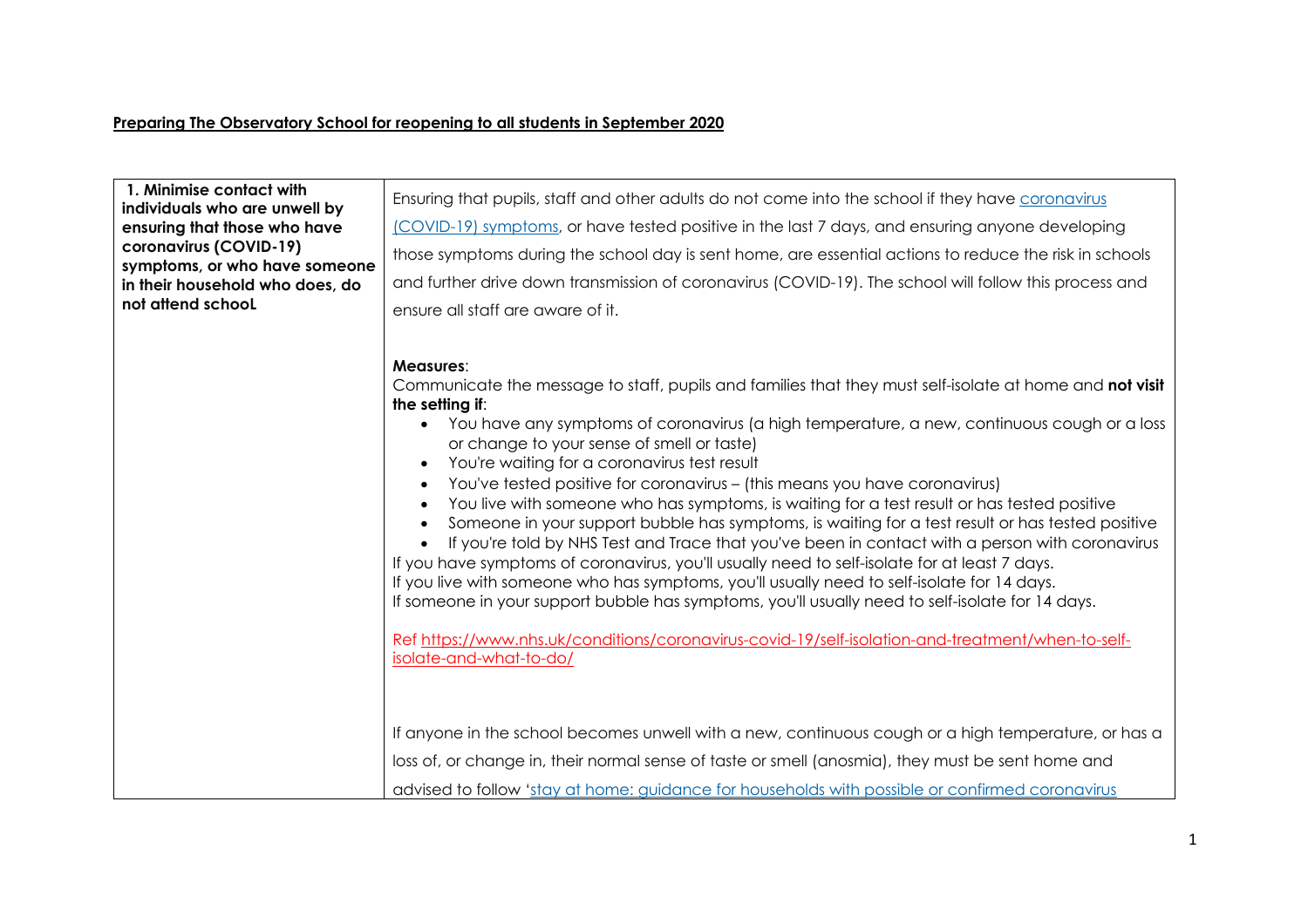(COVID-19) infection', which sets out that they must self-isolate for at least 7 days and should arrange to have a test to see if they have coronavirus (COVID-19). Other members of their household (including any siblings) should self-isolate for 14 days from when the symptomatic person first had symptoms.

If a child is awaiting collection, they should be moved, if possible, to a room where they can be isolated behind a closed door (HUB), depending on the age and needs of the child, with appropriate adult supervision if required. Ideally, a window should be opened for ventilation. If it is not possible to isolate them, move them to an area which is at least 2 metres away from other people.

If they need to go to the bathroom while waiting to be collected, they should use a separate bathroom if possible. The bathroom must be cleaned and disinfected using standard cleaning products before being used by anyone else.

PPE (disposable, gloves, apron and fluid resistant surgical mask, plus eye protection if a risk of splashing/respiratory droplet contamination to face) must be worn by staff caring for the child while they await collection if a distance of 2 metres cannot be maintained (such as for a very young child or a child with complex needs). More information on PPE use can be found in the safe working in education, childcare and children's social care settings, including the use of personal protective equipment (PPE) guidance.

For more information on how to care for a symptomatic child while protecting the welfare of other pupils and staff, read the guidance on isolation for residential educational settings. As is usual practice, in an emergency, call 999 if someone is seriously ill or injured or their life is at risk. Anyone with coronavirus (COVID-19) symptoms should not visit the GP, pharmacy, urgent care centre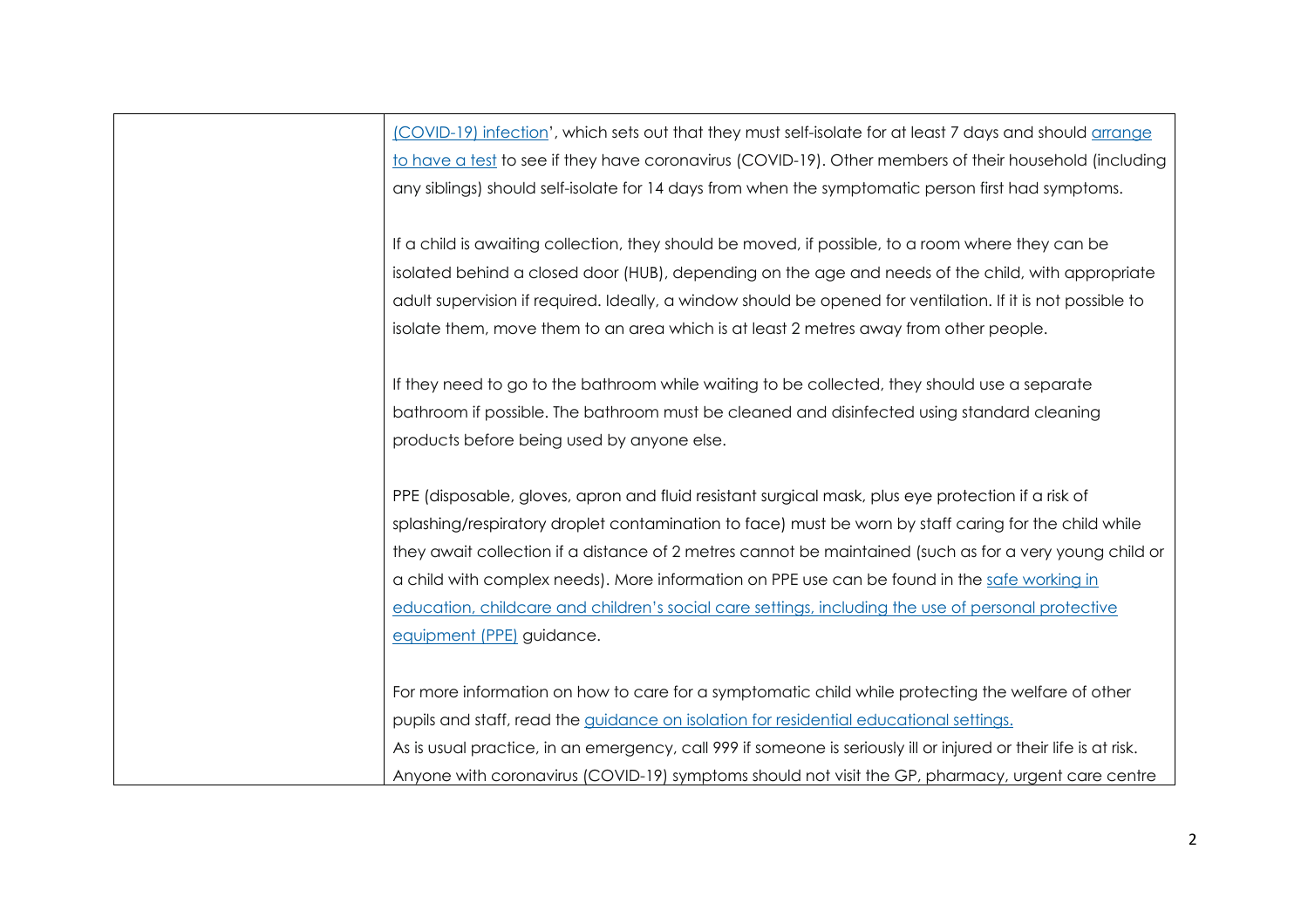|                                                    | or a hospital. If they require medical support or advice, they should contact NHS 111 who will respond<br>to their concern accordingly.                                                                                                                                                                                                                                                                                                                                                                                                                                                                                                      |
|----------------------------------------------------|----------------------------------------------------------------------------------------------------------------------------------------------------------------------------------------------------------------------------------------------------------------------------------------------------------------------------------------------------------------------------------------------------------------------------------------------------------------------------------------------------------------------------------------------------------------------------------------------------------------------------------------------|
|                                                    | Any members of staff who have helped someone with symptoms and any pupils who have been in<br>close contact with them do not need to go home to self-isolate unless they develop symptoms<br>themselves (in which case, they should arrange a test) or if the symptomatic person subsequently tests<br>positive (see below) or they have been requested to do so by NHS Test & Trace.                                                                                                                                                                                                                                                        |
|                                                    | Everyone must wash their hands thoroughly for 20 seconds with soap and running water or use hand<br>sanitiser after any contact with someone who is unwell. The area around the person with symptoms<br>must be cleaned with normal household disinfectant after they have left to reduce the risk of passing<br>the infection on to other people. See the COVID-19: cleaning of non-healthcare settings guidance.                                                                                                                                                                                                                           |
|                                                    | Public Health England is clear that routinely taking the temperature of pupils is not recommended as<br>this is an unreliable method for identifying coronavirus (COVID-19)                                                                                                                                                                                                                                                                                                                                                                                                                                                                  |
| 2: Clean hands thoroughly more<br>often than usual | Coronavirus (COVID-19) is an easy virus to kill when it is on skin. This can be done with liquid soap and<br>running water or hand sanitiser. Schools must ensure that pupils clean their hands regularly, including<br>when they arrive at school, when they return from breaks, when they change rooms and before and<br>after eating. Regular and thorough hand cleaning is going to be needed for the foreseeable future.<br>school has ensured there is enough hand washing or hand sanitiser 'stations' available so that all pupils<br>and staff can clean their hands regularly<br>Liquid soaps rather than bar soaps should be used |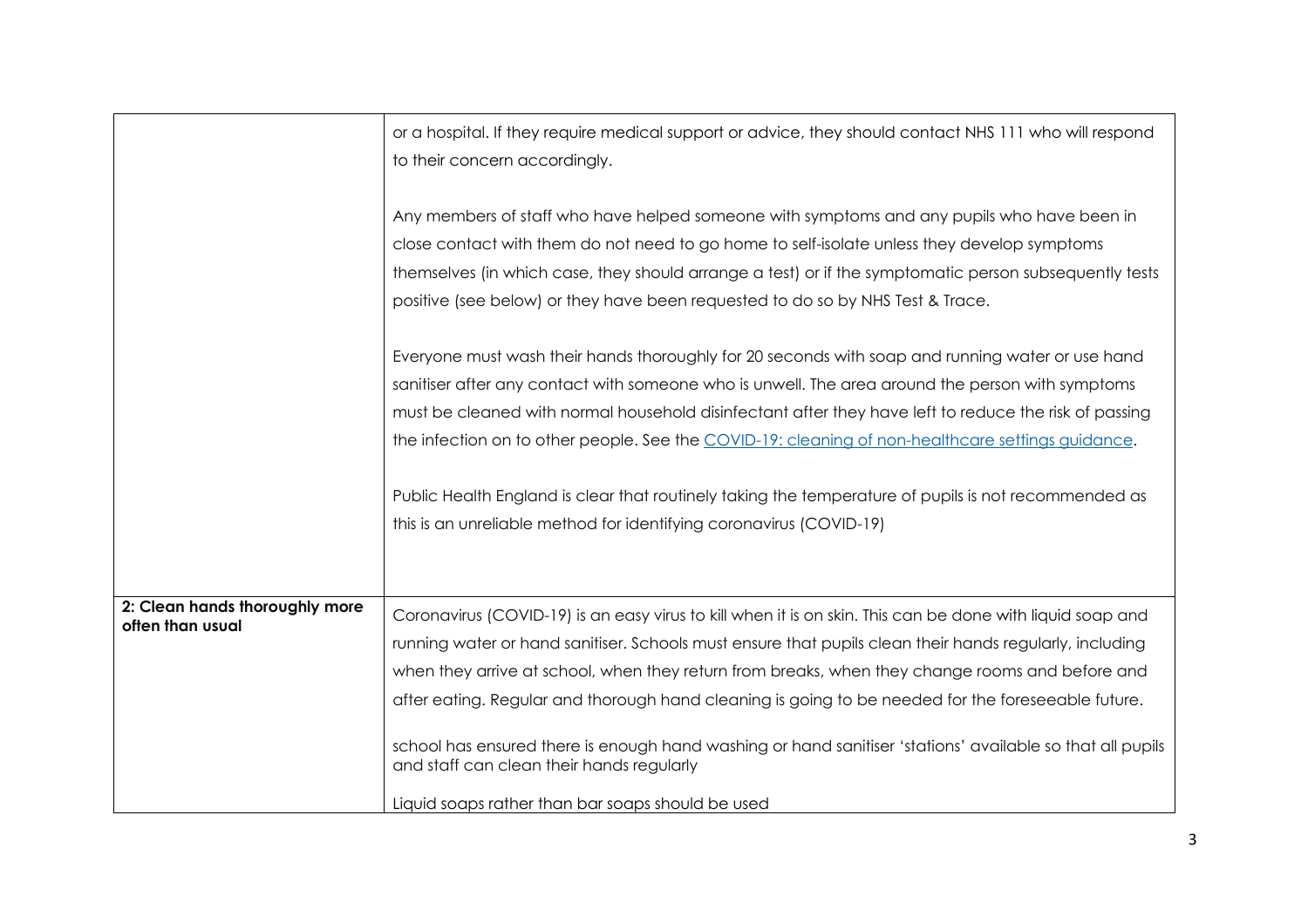|                                                                                                                                                  | Hand sanifiser should at a minimum contain 60% alcohol<br>supervision of hand sanifiser use given risks around ingestion. Small children and pupils with complex<br>needs should continue to be helped to clean their hands properly. Skin friendly skin cleaning wipes can<br>be used as an alternative if available.<br>building these routines into school culture, supported by behaviour expectations and helping ensure<br>younger children and those with complex needs understand the need to follow them |  |  |  |  |  |  |
|--------------------------------------------------------------------------------------------------------------------------------------------------|-------------------------------------------------------------------------------------------------------------------------------------------------------------------------------------------------------------------------------------------------------------------------------------------------------------------------------------------------------------------------------------------------------------------------------------------------------------------------------------------------------------------|--|--|--|--|--|--|
| 3. Ensure good respiratory<br>hygiene by promoting the 'catch<br>it, bin it, kill it' approach                                                   | the availability of liquid soap and hot water in every toilet (and if possible (where there is a sink,<br>in classrooms)                                                                                                                                                                                                                                                                                                                                                                                          |  |  |  |  |  |  |
| Maintaining frequent hand<br>washing                                                                                                             | the location of hand sanitiser stations, for example at the school entrance for pupils and any<br>$\bullet$<br>other person passing into the school to use, and their replenishment<br>the location of lidded bins (with foot pedal operation if possible) in classrooms and in other key<br>$\bullet$                                                                                                                                                                                                            |  |  |  |  |  |  |
| Provision of handwashing<br>facilities in the workplace.                                                                                         | locations around the site for the disposal of tissues and any other waste, their double bagging<br>and emptying<br>ensuring you have a good supply of disposable tissues to implement the 'catch it, bin it, kill it'<br>approach in each classroom and enough to top up regularly                                                                                                                                                                                                                                |  |  |  |  |  |  |
|                                                                                                                                                  | Ensuring paper towels for hand drying are available or hand dryers are functioning correctly.                                                                                                                                                                                                                                                                                                                                                                                                                     |  |  |  |  |  |  |
| 4: Introduce enhanced cleaning,<br>including cleaning frequently<br>touched surfaces often using<br>standard products, such as<br>detergents and | Measures:<br>Hopefully, by the start of term, Public Health England will publish revised guidance for cleaning non-<br>healthcare settings to advise on general cleaning required in addition to the current advice on<br>COVID-19: cleaning of non-healthcare settings guidance<br>putting in place a cleaning schedule that ensures cleaning is generally enhanced and<br>$\bullet$<br>includes:                                                                                                                |  |  |  |  |  |  |
|                                                                                                                                                  | o more frequent cleaning of rooms / shared areas that are used by different groups                                                                                                                                                                                                                                                                                                                                                                                                                                |  |  |  |  |  |  |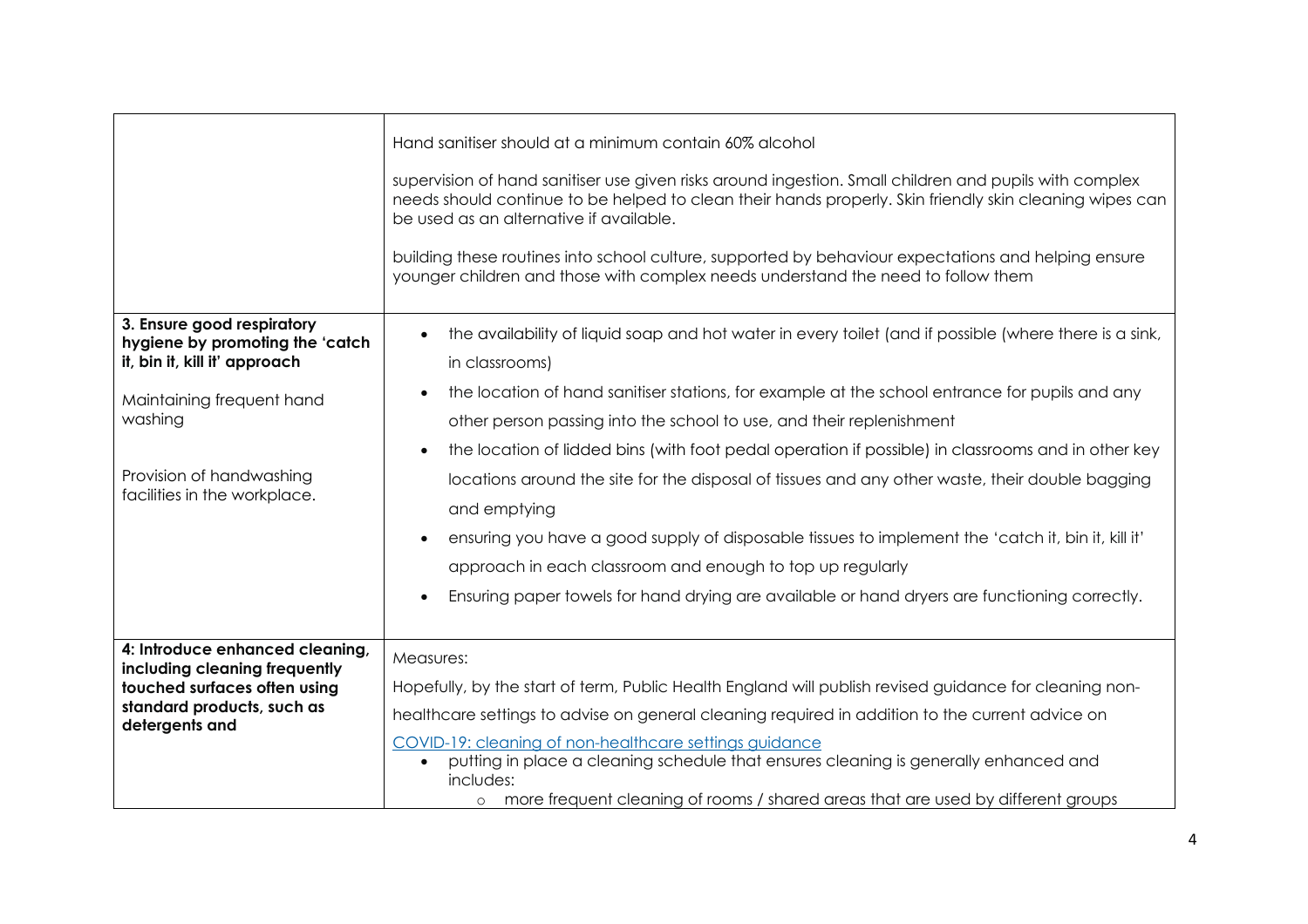|                                                                                                | frequently touched surfaces being cleaned more often than normal, such as<br>$\circ$<br>bathrooms, grab-rails in corridors and stairwells and door handles                                                                                                                                                                                                                                                                                                                                                                                                                                                                                                                                                                                                                                                                                                                                                                                                        |
|------------------------------------------------------------------------------------------------|-------------------------------------------------------------------------------------------------------------------------------------------------------------------------------------------------------------------------------------------------------------------------------------------------------------------------------------------------------------------------------------------------------------------------------------------------------------------------------------------------------------------------------------------------------------------------------------------------------------------------------------------------------------------------------------------------------------------------------------------------------------------------------------------------------------------------------------------------------------------------------------------------------------------------------------------------------------------|
|                                                                                                | A routine that includes cleaning with warm soapy water before disinfecting.<br>$\circ$<br>Alternatively a combined detergent/disinfectant solution (eg Chlor clean) can be used.                                                                                                                                                                                                                                                                                                                                                                                                                                                                                                                                                                                                                                                                                                                                                                                  |
|                                                                                                | different groups don't need to be allocated their own toilet blocks, but toilets will need to be                                                                                                                                                                                                                                                                                                                                                                                                                                                                                                                                                                                                                                                                                                                                                                                                                                                                  |
|                                                                                                | cleaned regularly and pupils must be encouraged to clean their hands thoroughly after using<br>the toilet                                                                                                                                                                                                                                                                                                                                                                                                                                                                                                                                                                                                                                                                                                                                                                                                                                                         |
|                                                                                                | When cleaning an area where someone with suspected/confirmed Covid-19 has been present, wear<br>disposable or washing-up gloves and aprons for cleaning. These should be double-bagged, stored<br>securely in the grit bin outside admid for 72 hours, and then thrown away in the regular rubbish after<br>cleaning is finished. If an area has been heavily contaminated, such as with visible bodily fluids, from a<br>person with coronavirus (COVID-19), or a risk assessment of the setting indicates that a higher level of<br>virus may be present (for example, a setting where unwell individuals have slept such as a boarding<br>school dormitory) or there is visible contamination with body fluids, then the need for additional PPE to<br>protect the cleaner's eyes, mouth and nose might be necessary. Wash hands regularly with soap and<br>water for 20 seconds, also after removing gloves, aprons and other protection used while cleaning. |
|                                                                                                | https://www.gov.uk/government/publications/covid-19-decontamination-in-non-healthcare-                                                                                                                                                                                                                                                                                                                                                                                                                                                                                                                                                                                                                                                                                                                                                                                                                                                                            |
|                                                                                                | settings/covid-19-decontamination-in-non-healthcare-settings                                                                                                                                                                                                                                                                                                                                                                                                                                                                                                                                                                                                                                                                                                                                                                                                                                                                                                      |
| 5. Minimise contact between<br>individuals and maintain social<br>distancing wherever possible | Minimising contacts and mixing between people reduces transmission of coronavirus (COVID-19).                                                                                                                                                                                                                                                                                                                                                                                                                                                                                                                                                                                                                                                                                                                                                                                                                                                                     |
|                                                                                                | Staff must do everything possible to minimise contacts and mixing while delivering a broad and                                                                                                                                                                                                                                                                                                                                                                                                                                                                                                                                                                                                                                                                                                                                                                                                                                                                    |
|                                                                                                | balanced curriculum.                                                                                                                                                                                                                                                                                                                                                                                                                                                                                                                                                                                                                                                                                                                                                                                                                                                                                                                                              |
|                                                                                                | The overarching principle to apply is reducing the number of contacts between children and staff.                                                                                                                                                                                                                                                                                                                                                                                                                                                                                                                                                                                                                                                                                                                                                                                                                                                                 |
|                                                                                                | This can be achieved through keeping groups separate, as far as is possible in their zonal 'bubbles'                                                                                                                                                                                                                                                                                                                                                                                                                                                                                                                                                                                                                                                                                                                                                                                                                                                              |
|                                                                                                | and through maintaining distance between individuals. These are not alternative options and both                                                                                                                                                                                                                                                                                                                                                                                                                                                                                                                                                                                                                                                                                                                                                                                                                                                                  |
|                                                                                                | measures will help, but the balance between them will change depending on:                                                                                                                                                                                                                                                                                                                                                                                                                                                                                                                                                                                                                                                                                                                                                                                                                                                                                        |
|                                                                                                |                                                                                                                                                                                                                                                                                                                                                                                                                                                                                                                                                                                                                                                                                                                                                                                                                                                                                                                                                                   |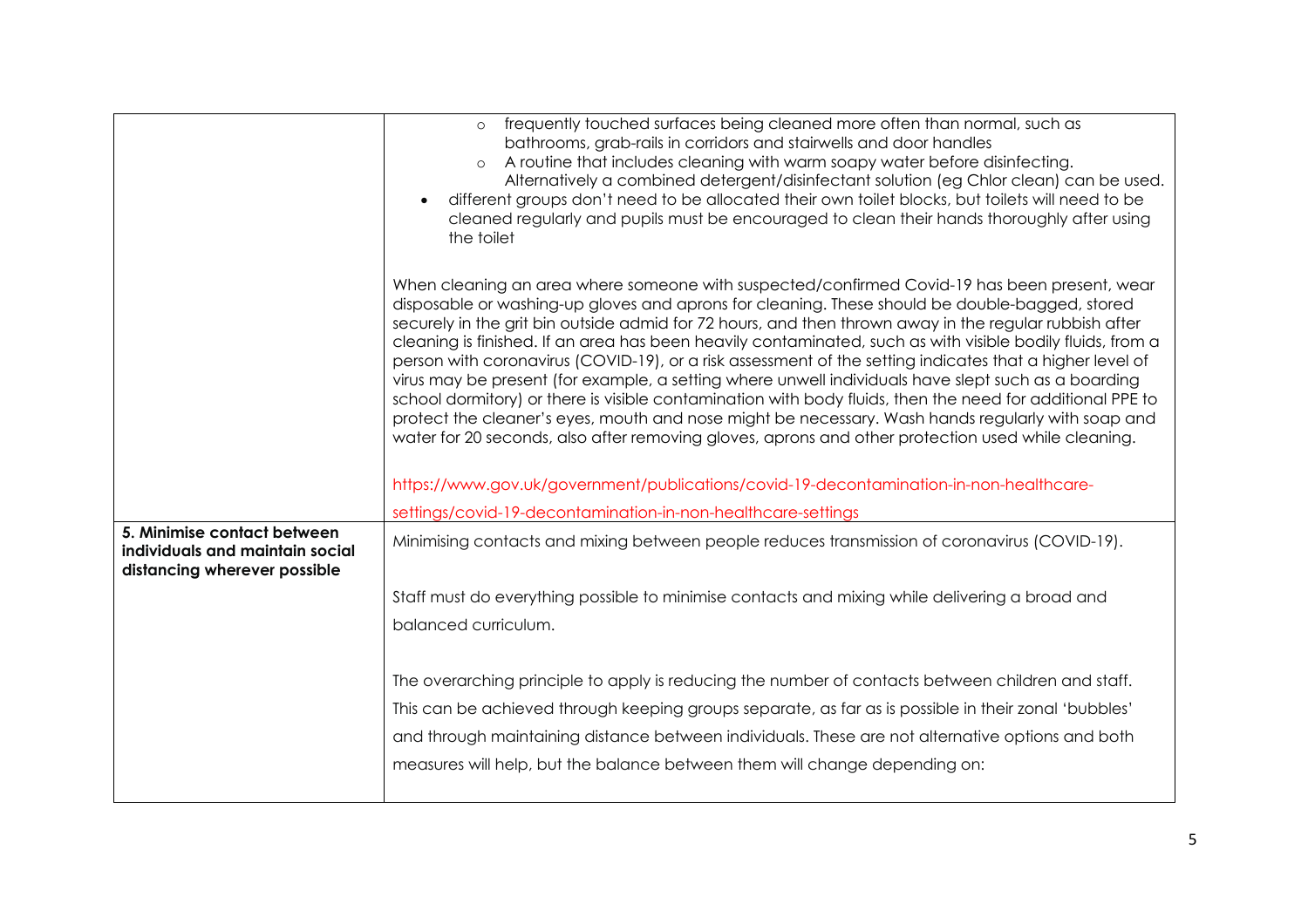| children's ability to distance<br>Weather and other non-controllable variables<br>the feasibility of keeping distinct groups separate while offering a broad curriculum |
|-------------------------------------------------------------------------------------------------------------------------------------------------------------------------|
| we aim for our younger children (KS2, Y7 & 8) to keep a strong emphasis, as far as possible to keep                                                                     |
| them in separated groups, but staff will be mixing into these groups to support the delivery of the                                                                     |
| curriculum and to safeguard all on site and for older children it will be on distancing.                                                                                |
| For children old enough, they should also be supported to maintain distance and not touch staff                                                                         |
| where possible.                                                                                                                                                         |
| The Observatory school naturally falls into a zonal system with the way the base system has been                                                                        |
| implemented. Consistent groups reduce the risk of transmission by limiting the number of pupils and                                                                     |
| staff in contact with each other to only those within the group.                                                                                                        |
|                                                                                                                                                                         |
| Maintaining distinct groups or 'bubbles' that do not mix makes it quicker and easier in the event of a                                                                  |
| positive case to identify those who may need to self-isolate, and keep that number as small as                                                                          |
| possible, however we know, our school setting this is going to be challenging to maintain all the time,                                                                 |
| however we will endeavour to do so, as far is a practically possible. That being said, if a child or staff                                                              |
| require help, you should not hesitate to provide it. The efficient keeping of records will ensure we are                                                                |
| able to comply with test and trace processes.                                                                                                                           |
|                                                                                                                                                                         |
| We recognise the use of small groups restricts the normal operation of schools and presents both                                                                        |
| educational and logistical challenges, including the cleaning and use of shared spaces, such as                                                                         |
| playgrounds, hall, and toilets, and the provision of specialist teaching. This is the case in both primary                                                              |
| and secondary aged pupils, but is particularly difficult for our secondary provision schools.                                                                           |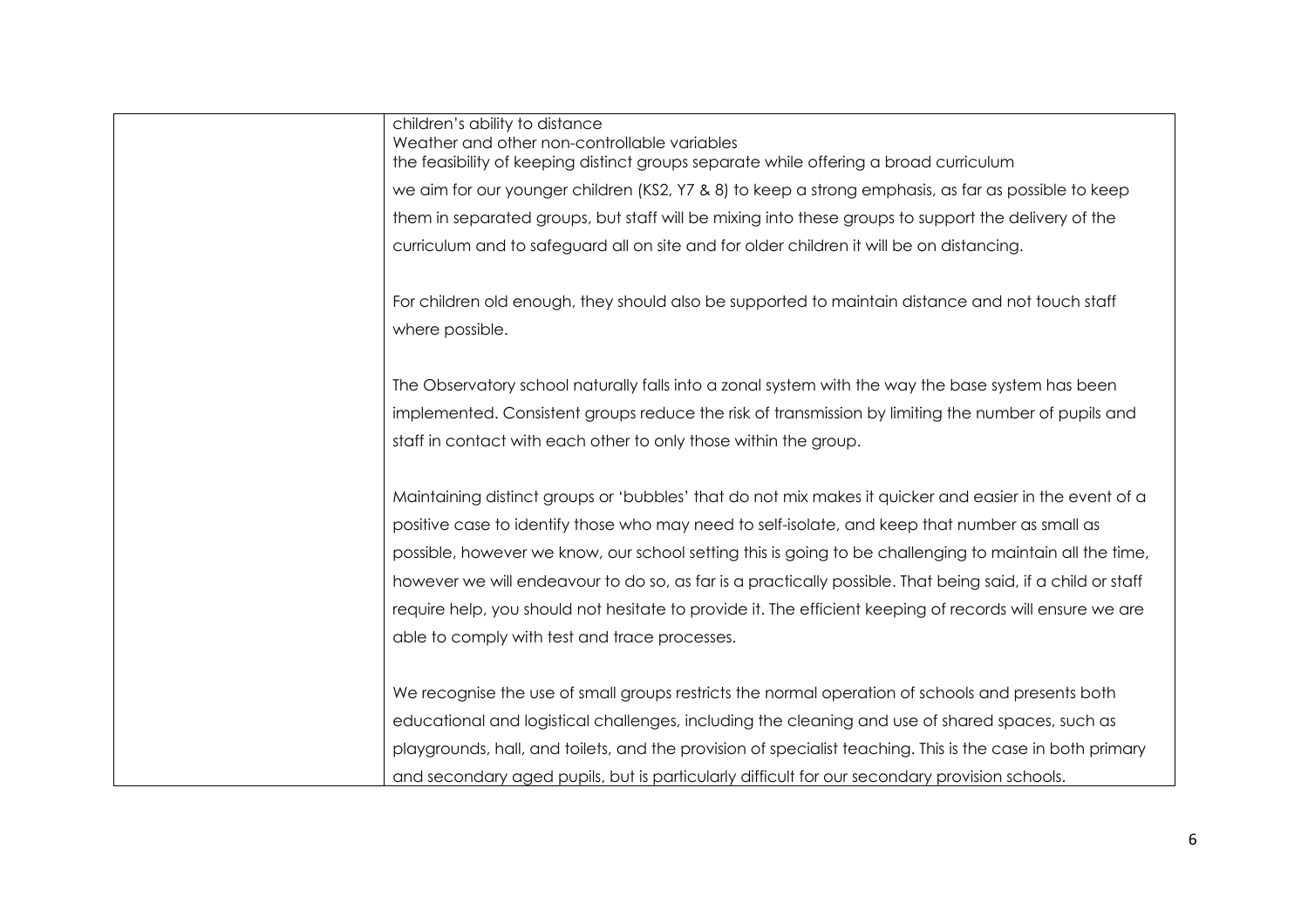|                                 | In this guidance for the autumn term, maintaining consistent groups remains important, but given the                                                                                                                                                                                                                                                              |  |  |  |  |  |  |  |
|---------------------------------|-------------------------------------------------------------------------------------------------------------------------------------------------------------------------------------------------------------------------------------------------------------------------------------------------------------------------------------------------------------------|--|--|--|--|--|--|--|
|                                 | decrease in the prevalence of coronavirus (COVID-19) and the resumption of the full range of                                                                                                                                                                                                                                                                      |  |  |  |  |  |  |  |
|                                 | curriculum subjects, schools may need to change the emphasis on bubbles within their system of                                                                                                                                                                                                                                                                    |  |  |  |  |  |  |  |
|                                 | controls and increase the size of these groups as required during the term. Both the approaches of                                                                                                                                                                                                                                                                |  |  |  |  |  |  |  |
|                                 | separating groups and maintaining distance are not 'all-or-nothing' options, and will still bring benefits                                                                                                                                                                                                                                                        |  |  |  |  |  |  |  |
|                                 | even if implemented partially. While we will aim to keep children in their class groups for the majority of                                                                                                                                                                                                                                                       |  |  |  |  |  |  |  |
|                                 | the classroom time, but also allow mixing into wider groups for specialist teaching, wraparound care                                                                                                                                                                                                                                                              |  |  |  |  |  |  |  |
|                                 | and transport, during the school day will bring differences. Siblings will also be in different groups.                                                                                                                                                                                                                                                           |  |  |  |  |  |  |  |
|                                 |                                                                                                                                                                                                                                                                                                                                                                   |  |  |  |  |  |  |  |
| 6. Where necessary, wear        | At this point, the majority of staff in education settings will not require PPE beyond what they would                                                                                                                                                                                                                                                            |  |  |  |  |  |  |  |
| appropriate personal protective | normally need for their work. This is changing all the time. PPE is only needed in a very small number of                                                                                                                                                                                                                                                         |  |  |  |  |  |  |  |
| equipment (PPE)                 | cases, including:<br>where an individual child or young person becomes ill with coronavirus (COVID-19) symptoms while at<br>schools, and only then if a distance of 2 metres cannot be maintained<br>where a child or young person already has routine intimate care needs that involves the use of PPE, in<br>which case the same PPE should continue to be used |  |  |  |  |  |  |  |
|                                 | Read the guidance on safe working in education, childcare and children's social care for more                                                                                                                                                                                                                                                                     |  |  |  |  |  |  |  |
|                                 | information about preventing and controlling infection, including when, how PPE should be used, what                                                                                                                                                                                                                                                              |  |  |  |  |  |  |  |
|                                 | type of PPE to use, and how to source it                                                                                                                                                                                                                                                                                                                          |  |  |  |  |  |  |  |
|                                 |                                                                                                                                                                                                                                                                                                                                                                   |  |  |  |  |  |  |  |
| Resources to consider.          | posters (for example, to encourage consistency on hygiene and keeping to own group)                                                                                                                                                                                                                                                                               |  |  |  |  |  |  |  |
|                                 | https://ebug.eu/eng_home.aspx?cc=eng&ss=1&t=Information%20about%20the%20Coronavirus                                                                                                                                                                                                                                                                               |  |  |  |  |  |  |  |
|                                 | Liquid soap for sinks, and where there is no sink nearby, hand sanitiser (minimum 60% alcohol) in                                                                                                                                                                                                                                                                 |  |  |  |  |  |  |  |
|                                 | rooms/learning environments                                                                                                                                                                                                                                                                                                                                       |  |  |  |  |  |  |  |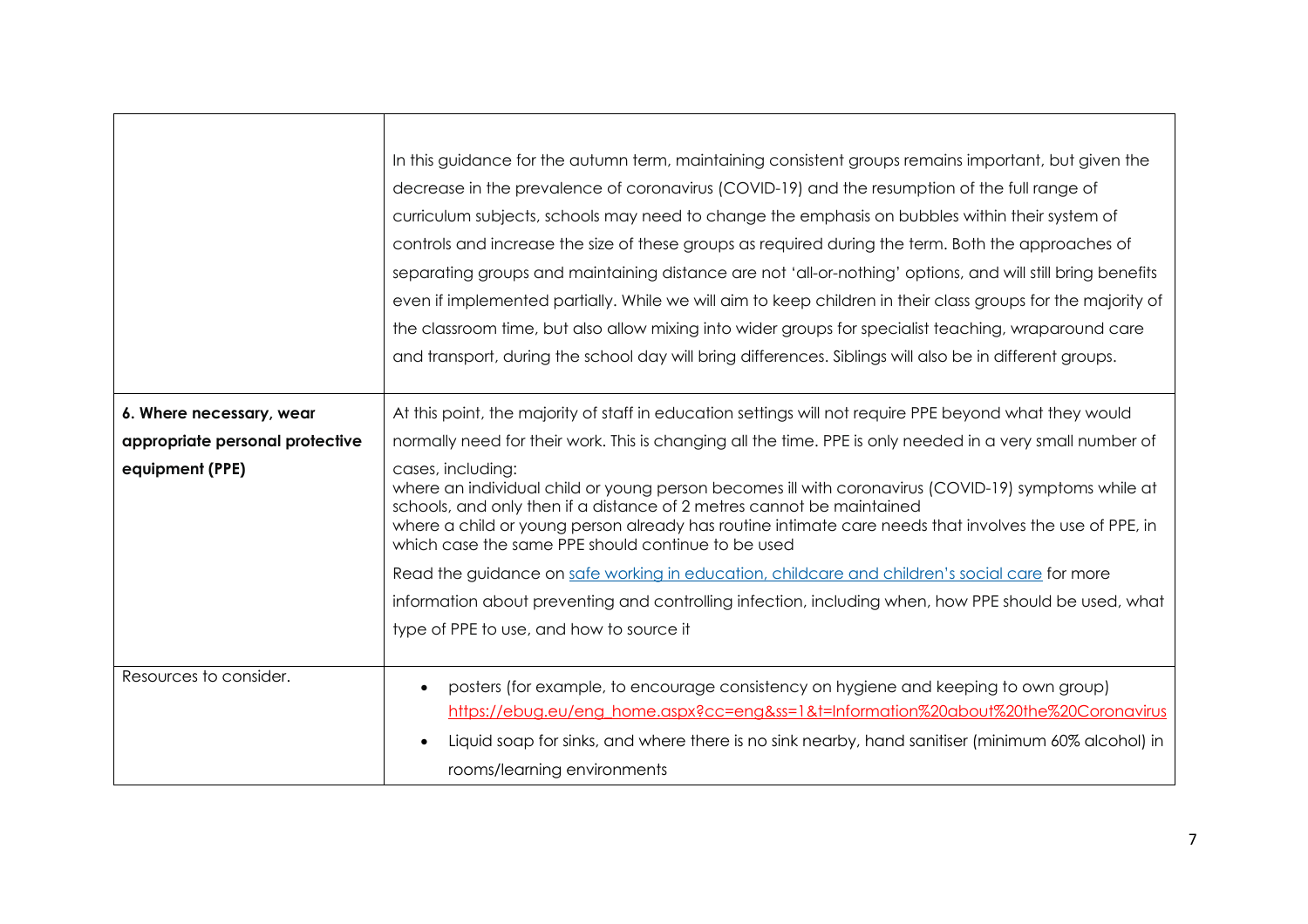| disposable paper towels                                                                                                               |
|---------------------------------------------------------------------------------------------------------------------------------------|
| cleaning products (standard products such as detergent and bleach, could consider<br>combined detergent/disinfectant for ease of use) |
| lidded bins                                                                                                                           |
| tape for cordoning off areas and marking floor.                                                                                       |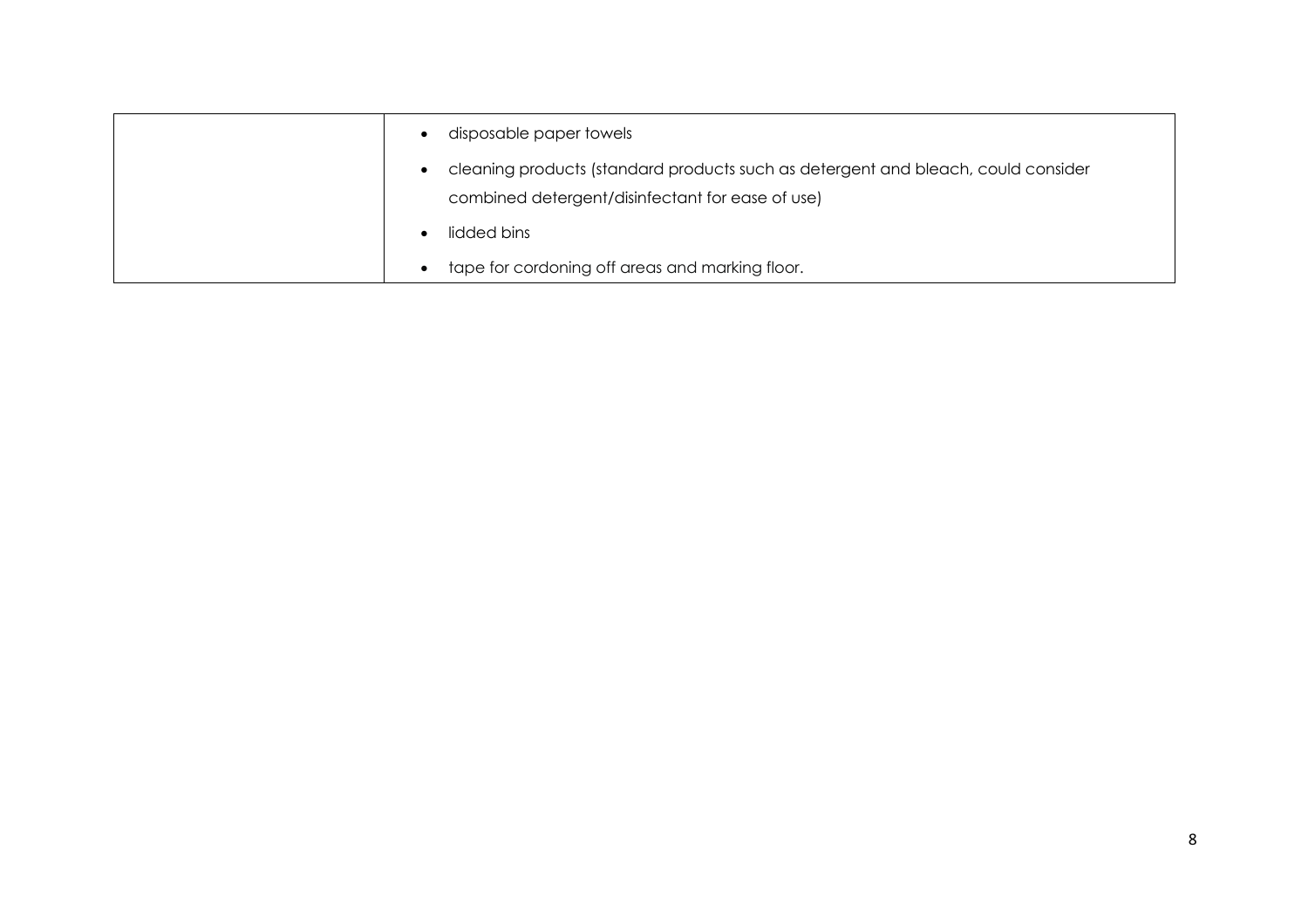

**Reopening to All students September 2020**

**Risk assessment recording form M34**

 **When complete this form must be added to your generic assessment library or site specific file.** 

| Location or address<br><b>The Observatory School</b>                    |                                                       |                                                                                                                                                                                                                                                                                                                                                                                                                                                                                                                                                                                                                                                              | Date September 2020 |                 |                                  |                                                                                                                                                                                                                                                                                                                                                                                                                                                                                                                                                                                                                                                                                                                                                         |  |
|-------------------------------------------------------------------------|-------------------------------------------------------|--------------------------------------------------------------------------------------------------------------------------------------------------------------------------------------------------------------------------------------------------------------------------------------------------------------------------------------------------------------------------------------------------------------------------------------------------------------------------------------------------------------------------------------------------------------------------------------------------------------------------------------------------------------|---------------------|-----------------|----------------------------------|---------------------------------------------------------------------------------------------------------------------------------------------------------------------------------------------------------------------------------------------------------------------------------------------------------------------------------------------------------------------------------------------------------------------------------------------------------------------------------------------------------------------------------------------------------------------------------------------------------------------------------------------------------------------------------------------------------------------------------------------------------|--|
| <b>Activity or situation</b><br>Full school opening in 09/2020          |                                                       |                                                                                                                                                                                                                                                                                                                                                                                                                                                                                                                                                                                                                                                              |                     | <b>Reviewed</b> |                                  |                                                                                                                                                                                                                                                                                                                                                                                                                                                                                                                                                                                                                                                                                                                                                         |  |
| Hazard                                                                  | Who may<br>be harmed<br>and how                       | (3) What controls exist to reduce risk                                                                                                                                                                                                                                                                                                                                                                                                                                                                                                                                                                                                                       | Like<br>yhoo<br>d   | Seve<br>rity    | <b>Risk</b><br>total<br>$1 - 25$ | $(4)$ What action could you take to further reduce risk                                                                                                                                                                                                                                                                                                                                                                                                                                                                                                                                                                                                                                                                                                 |  |
| Lack of<br>social<br>distancing<br>travelling to<br>and from<br>school. | All staff,<br>pupils,<br>contractors,<br>and visitors | The Observatory School has considered how pupils<br>travel to and from school.<br>Pupils have been encouraged to walk or cycle<br>where possible. In preparing for wider opening we<br>have considered:<br>How to support the transport service so that use of<br>public transport to travel to and from school is<br>minimized as far as possible.<br>Where it is totally necessary, this should not be during<br>peak times. Schools should introduce staggered start<br>and end times as appropriate to help achieve this.<br>Remind children and Staff they should be use face<br>coverings (not necessarily masks) if travelling by public<br>transport | $\overline{2}$      | 3               | <sub>6</sub>                     | tell children, young people, parents, carers or<br>$\bullet$<br>any visitors, such as suppliers, not to enter the<br>education or childcare setting if they or any<br>of their household are displaying any<br>symptoms of coronavirus (following the<br>COVID-19: guidance for households with<br>possible coronavirus infection)<br>Communicate the message to staff, pupils and<br>families that they must self-isolate at home and not<br>visit the setting if:<br>You have any symptoms of coronavirus (a<br>high temperature, a new, continuous cough<br>or a loss or change to your sense of smell or<br>taste)<br>You're waiting for a coronavirus test result<br>You've tested positive for coronavirus - (this<br>means you have coronavirus) |  |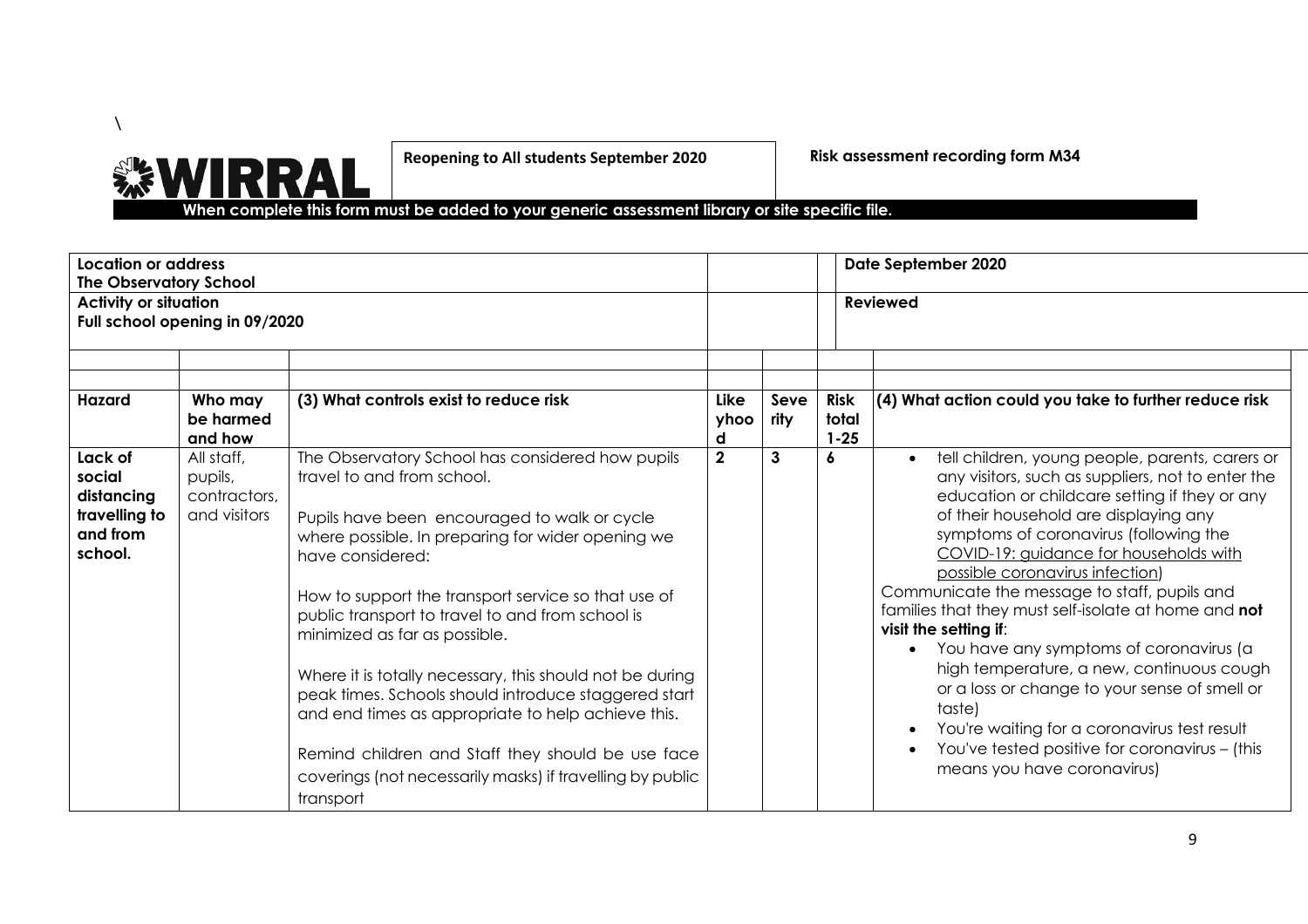| The school has given clear messages to parents and<br>pupils about minimising the use of public transport<br>and how to reduce the risks of transmission outside of<br>school. School has considered the potential for<br>broader social mixing outside school when deciding<br>their approach and communicate with pupils about<br>not socialising with each other in groups outside<br>school.<br>We have Considered, where possible, staggering<br>entrances of year groups or classes to stop<br>congregation of groups when leaving school. | You live with someone who has symptoms, is<br>$\bullet$<br>waiting for a test result or has tested positive<br>Someone in your support bubble has<br>symptoms, is waiting for a test result or has<br>tested positive<br>If you're told by NHS Test and Trace that<br>you've been in contact with a person with<br>coronavirus<br>If you have symptoms of coronavirus, you'll usually<br>need to self-isolate for at least 7 days.<br>If you live with someone who has symptoms, you'll<br>usually need to self-isolate for 14 days.<br>If someone in your support bubble has symptoms,<br>you'll usually need to self-isolate for 14 days.<br>Ref https://www.nhs.uk/conditions/coronavirus-<br>covid-19/self-isolation-and-treatment/when-to-self-<br>isolate-and-what-to-do/<br>tell parents that if their child needs to be<br>$\bullet$<br>accompanied to the education or childcare<br>setting, only one parent should attend<br>tell parents and young people their allocated<br>drop off and collection times and the process<br>for doing so, including protocols for minimising<br>adult to adult contact (for example, which<br>entrance to use)<br>make clear to parents that they cannot<br>$\bullet$<br>gather at entrance gates or doors, or enter<br>the site (unless they have a pre-arranged<br>appointment, which should be conducted<br>safely) |
|--------------------------------------------------------------------------------------------------------------------------------------------------------------------------------------------------------------------------------------------------------------------------------------------------------------------------------------------------------------------------------------------------------------------------------------------------------------------------------------------------------------------------------------------------|---------------------------------------------------------------------------------------------------------------------------------------------------------------------------------------------------------------------------------------------------------------------------------------------------------------------------------------------------------------------------------------------------------------------------------------------------------------------------------------------------------------------------------------------------------------------------------------------------------------------------------------------------------------------------------------------------------------------------------------------------------------------------------------------------------------------------------------------------------------------------------------------------------------------------------------------------------------------------------------------------------------------------------------------------------------------------------------------------------------------------------------------------------------------------------------------------------------------------------------------------------------------------------------------------------------------------------------------------------------------|
|--------------------------------------------------------------------------------------------------------------------------------------------------------------------------------------------------------------------------------------------------------------------------------------------------------------------------------------------------------------------------------------------------------------------------------------------------------------------------------------------------------------------------------------------------|---------------------------------------------------------------------------------------------------------------------------------------------------------------------------------------------------------------------------------------------------------------------------------------------------------------------------------------------------------------------------------------------------------------------------------------------------------------------------------------------------------------------------------------------------------------------------------------------------------------------------------------------------------------------------------------------------------------------------------------------------------------------------------------------------------------------------------------------------------------------------------------------------------------------------------------------------------------------------------------------------------------------------------------------------------------------------------------------------------------------------------------------------------------------------------------------------------------------------------------------------------------------------------------------------------------------------------------------------------------------|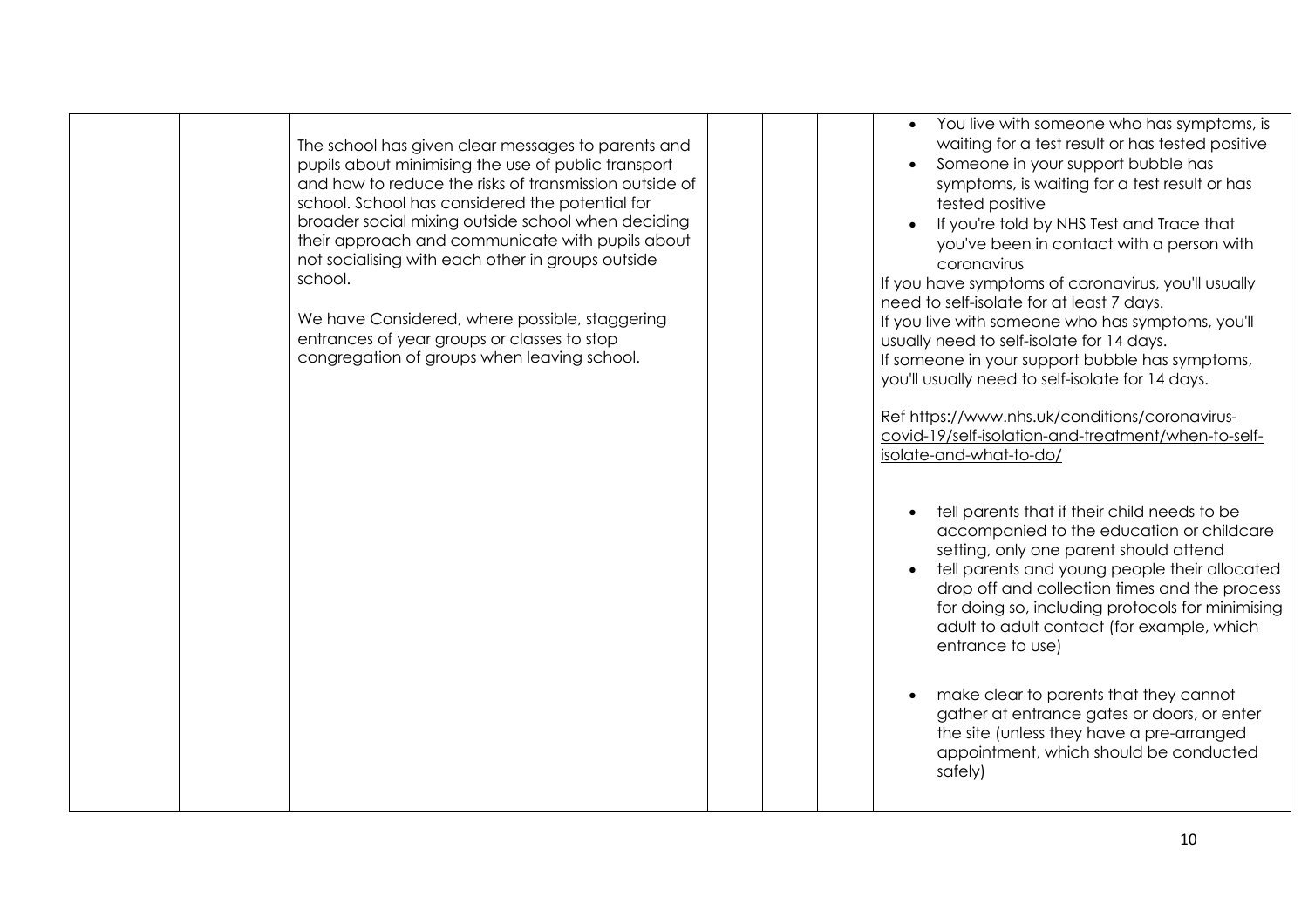|                                                                          |                                                       |                                                                                                                                                                                                                                                                                                                                                                                            |                |              |   | also think about engaging parents and<br>children in education resources such as e-<br>bug and PHE schools resources<br>ensure parents and young people are aware<br>of recommendations on transport to and<br>from education or childcare setting (including<br>avoiding peak times). Read the Coronavirus<br>(COVID-19): safer travel guidance for<br>passengers<br>talk to staff about the plans (for example,<br>$\bullet$<br>safety measures, timetable changes and<br>staggered arrival and departure times).<br>The Observatory school may keep children in<br>$\bullet$<br>their class groups for the majority of the<br>classroom time, but also allow mixing into<br>wider groups for specialist teaching,<br>wraparound care and transport<br>Endeavouring to keep these groups at least<br>partially separate and minimising contacts<br>between children will still offer public health<br>benefits as it reduces the network of possible<br>direct transmission. |
|--------------------------------------------------------------------------|-------------------------------------------------------|--------------------------------------------------------------------------------------------------------------------------------------------------------------------------------------------------------------------------------------------------------------------------------------------------------------------------------------------------------------------------------------------|----------------|--------------|---|--------------------------------------------------------------------------------------------------------------------------------------------------------------------------------------------------------------------------------------------------------------------------------------------------------------------------------------------------------------------------------------------------------------------------------------------------------------------------------------------------------------------------------------------------------------------------------------------------------------------------------------------------------------------------------------------------------------------------------------------------------------------------------------------------------------------------------------------------------------------------------------------------------------------------------------------------------------------------------|
| Lack of<br>social<br>distancing<br>at drop- off<br>and pick-up<br>point. | All staff,<br>pupils,<br>contractors,<br>and visitors | Implement social distancing measures in line with<br>government guidance and communicate these with<br>parents and all staff<br>Stagger drop off and pick up times if possible to<br>ensure parents and children can adhere to social<br>distancing - especially in playgrounds/collection<br>areas and other areas of congestion, including<br>school gates and frontages on the highway. | $\overline{2}$ | $\mathbf{3}$ | 6 | tell children, young people, parents, carers or<br>any visitors, such as suppliers, not to enter the<br>education or childcare setting if they or any<br>of their household are displaying any<br>symptoms of coronavirus (following the<br>COVID-19: guidance for households with<br>possible coronavirus infection)                                                                                                                                                                                                                                                                                                                                                                                                                                                                                                                                                                                                                                                          |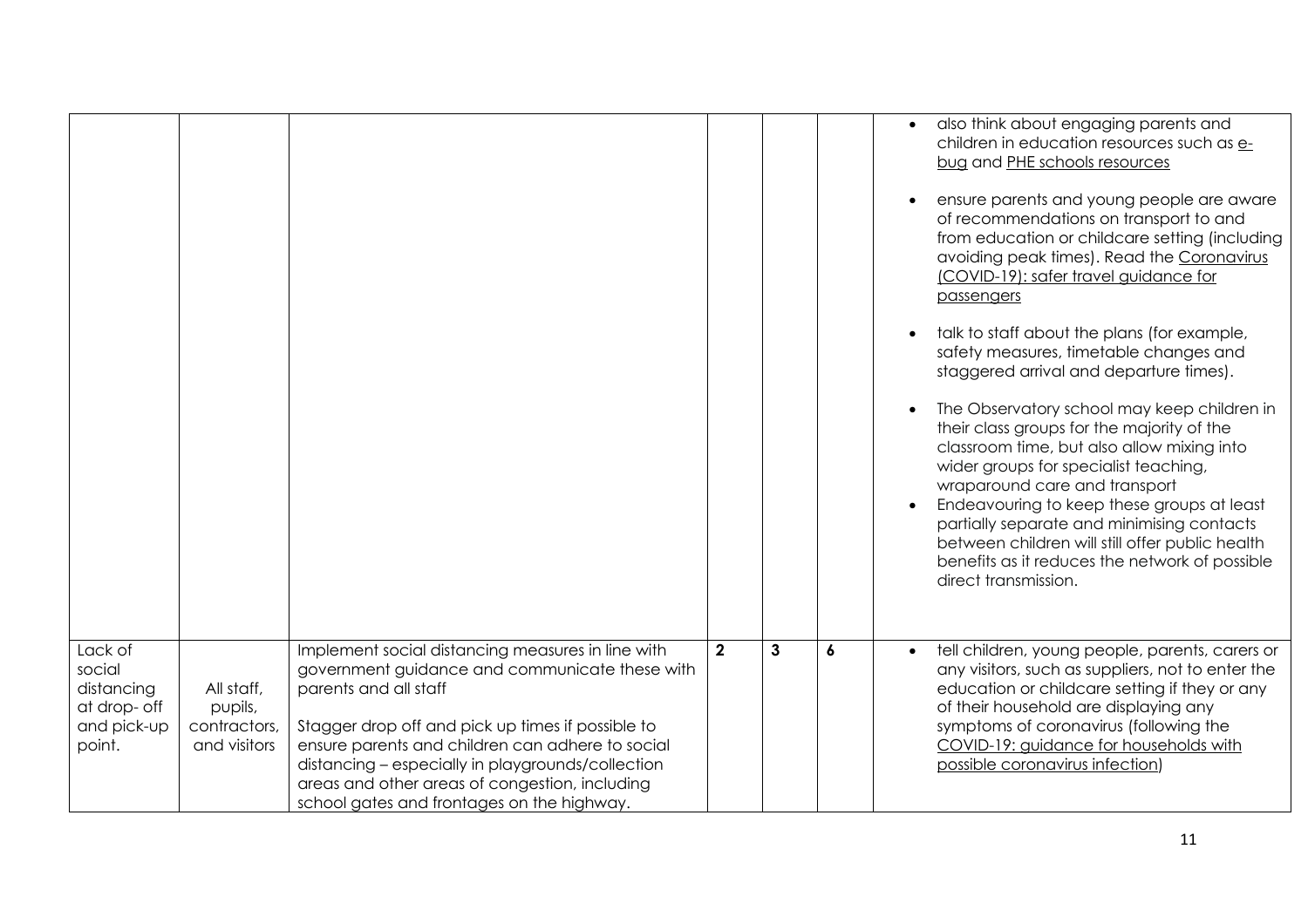| Consider allocating staff for queue management<br>where possible.<br>Use additional entrances to spread children at<br>different points. Display social distancing signs.<br>Lunch time arrangements to be confirmed, however<br>the packed lunch model will prevail in the transition<br>period<br>Introduce a walking one-way system where possible<br>to and from school to avoid parental cross over e.g.<br>keep to the left, signage and markers can be<br>effective.<br>Plan a communication time with Staff prior to<br>opening to facilitate communication and test run<br>procedures.<br>Only allow those with appointments to enter the<br>building - use signage to communicate this to<br>anyone new visiting the school. |  | tell parents that if their child needs to be<br>accompanied to the education or childcare<br>setting, only one parent should attend<br>tell parents and young people their allocated<br>drop off and collection times and the process<br>for doing so, including protocols for minimising<br>adult to adult contact (for example, which<br>entrance to use)<br>Introduce a suggested 'one-way' walking<br>system for parents and children to and from<br>school to avoid congestion on footways to<br>avoid compromising social distancing esp<br>close to school. Consider additional signage<br>and sending information (sketch/maps) to<br>assist their understanding.<br>make clear to parents that they cannot<br>gather at entrance gates or doors, or enter<br>the site (unless they have a pre-arranged<br>appointment, which should be conducted<br>safely) |
|----------------------------------------------------------------------------------------------------------------------------------------------------------------------------------------------------------------------------------------------------------------------------------------------------------------------------------------------------------------------------------------------------------------------------------------------------------------------------------------------------------------------------------------------------------------------------------------------------------------------------------------------------------------------------------------------------------------------------------------|--|----------------------------------------------------------------------------------------------------------------------------------------------------------------------------------------------------------------------------------------------------------------------------------------------------------------------------------------------------------------------------------------------------------------------------------------------------------------------------------------------------------------------------------------------------------------------------------------------------------------------------------------------------------------------------------------------------------------------------------------------------------------------------------------------------------------------------------------------------------------------|
| Where possible staff meet students at the appointed<br>gates and escort to classes to restrict parents from<br>entering the playground areas.<br>Remind staff about the site map marking locations of<br>areas used my individual bubbles. This can show<br>entry/exit and any one-way systems. This should also<br>be referred to in record keeping to enable track and<br>trace                                                                                                                                                                                                                                                                                                                                                      |  | also think about engaging parents and<br>children in education resources such as e-<br>bug and PHE schools resources<br>ensure parents and young people are aware<br>of recommendations on transport to and<br>from education or childcare setting (including<br>avoiding peak times). Read the Coronavirus<br>(COVID-19): safer travel guidance for<br>passengers                                                                                                                                                                                                                                                                                                                                                                                                                                                                                                   |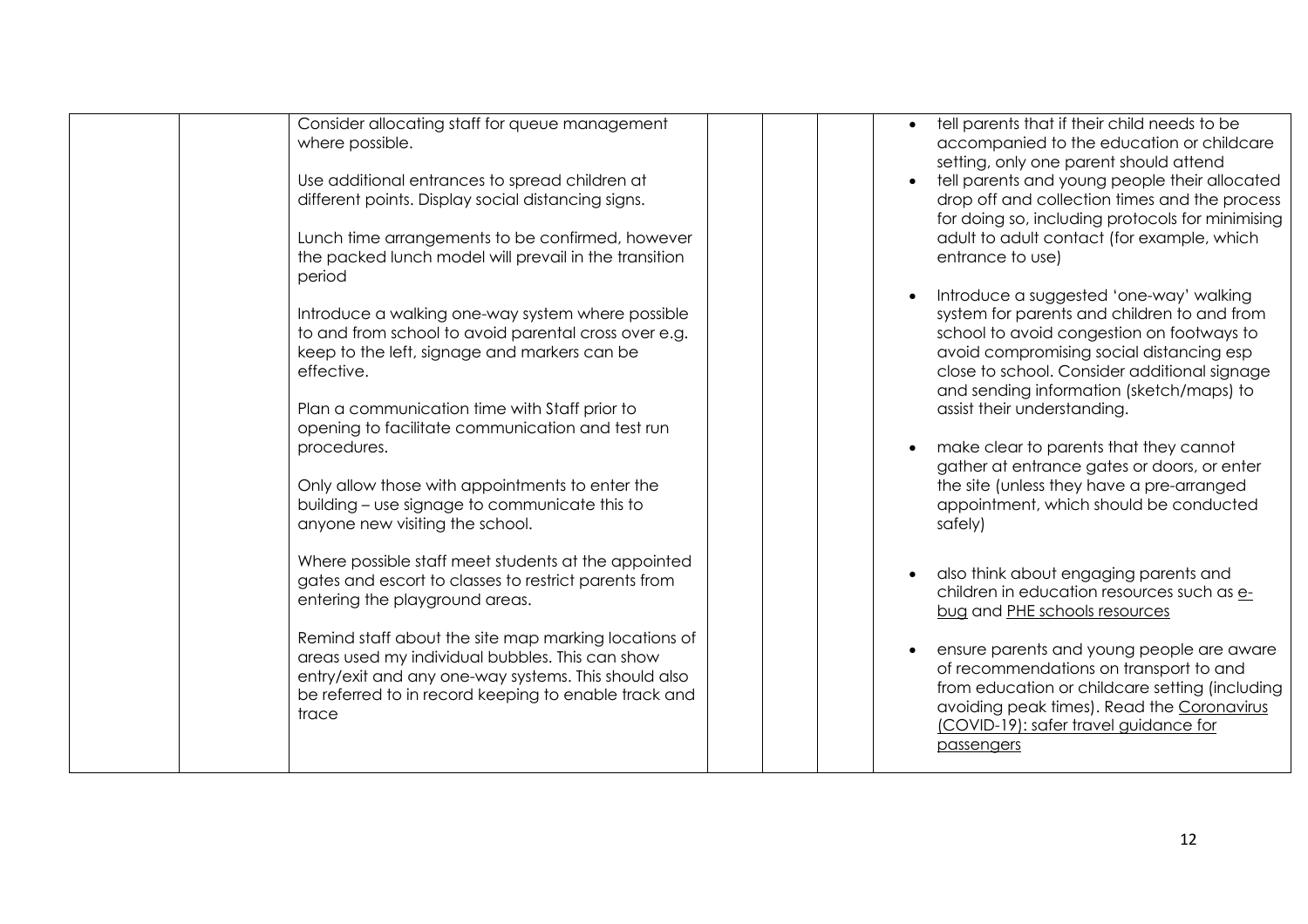|                                                                     |                     |                                                                                                                                                                                                                                                                                                                                                                                                                                                                                                                                                                                                                                                                                                                                                                                                                                                                                                           |              |              |   | talk to staff about the plans (for example,                                                                                                                                                                                                                                                                                                                                                                                                                                                                                                                                                                                                                      |
|---------------------------------------------------------------------|---------------------|-----------------------------------------------------------------------------------------------------------------------------------------------------------------------------------------------------------------------------------------------------------------------------------------------------------------------------------------------------------------------------------------------------------------------------------------------------------------------------------------------------------------------------------------------------------------------------------------------------------------------------------------------------------------------------------------------------------------------------------------------------------------------------------------------------------------------------------------------------------------------------------------------------------|--------------|--------------|---|------------------------------------------------------------------------------------------------------------------------------------------------------------------------------------------------------------------------------------------------------------------------------------------------------------------------------------------------------------------------------------------------------------------------------------------------------------------------------------------------------------------------------------------------------------------------------------------------------------------------------------------------------------------|
|                                                                     |                     |                                                                                                                                                                                                                                                                                                                                                                                                                                                                                                                                                                                                                                                                                                                                                                                                                                                                                                           |              |              |   | safety measures, timetable changes and<br>staggered arrival and departure times).                                                                                                                                                                                                                                                                                                                                                                                                                                                                                                                                                                                |
| Lack of<br>social<br>distancing<br>of children<br>during<br>classes | Staff and<br>pupils | Using the current Guidance as referenced at the top<br>of this Risk assessment, consider keeping class groups<br>together within their own "Bubble". In The<br>Observatory school will operate as a single bubble to<br>enable the school to deliver the full range of<br>curriculum subjects and to ensure students receive<br>the right help at the right time. As far as is possible,<br>mixing should be avoided and records kept<br>Maintaining, as far as is possible, distinct groups or<br>'bubbles' that do not mix makes it quicker and easier<br>in the event of a positive case to identify those who<br>may need to self-isolate, and keep that number as<br>small as possible.                                                                                                                                                                                                              | $\mathbf{3}$ | $\mathbf{3}$ | 9 | Consider the following steps:<br>Review and refresh pupil risk assessment and<br>other health and safety advice for children,<br>young people and staff in light of recent<br>government advice, identifying protective<br>measures (such as the things listed below).<br>Also ensure that all health and safety<br>compliance checks have been undertaken<br>before opening                                                                                                                                                                                                                                                                                     |
|                                                                     |                     | The schools has assessed that this is the safest thing to<br>do at this point, but will keep this under review. It may<br>change without notice if circumstances dictate and<br>if the data suggest that we move to a stricter system,<br>and this becomes incompatible with offering a full<br>range of subjects or managing the practical logistics<br>within and around school we will look to implement<br>tighter, smaller 'bubbles'. Whatever the size of the<br>group, they should be kept apart from other groups<br>where possible and older children should be<br>encouraged to keep their distance within groups.<br>Where it is possible teachers should teach within the<br>class base room and take steps to limit interaction<br>and limit the sharing of rooms and social spaces<br>between groups as much as possible.<br>Refer to national guidance, which may change on<br>this topic: |              |              |   | organise classrooms and other learning<br>environments such as workshops and science<br>labs for those groups, maintaining space<br>between seats and desks where possible<br>refresh the timetable:<br>o decide which lessons or activities will be<br>delivered<br>o consider which lessons or classroom<br>activities could take place outdoors<br>o use the timetable and selection of<br>classroom or other learning environment<br>to reduce movement around the school<br>or building<br>o stagger break times (including lunch), so<br>that all children are not moving around<br>the school at the same time<br>o stagger drop-off and collection times |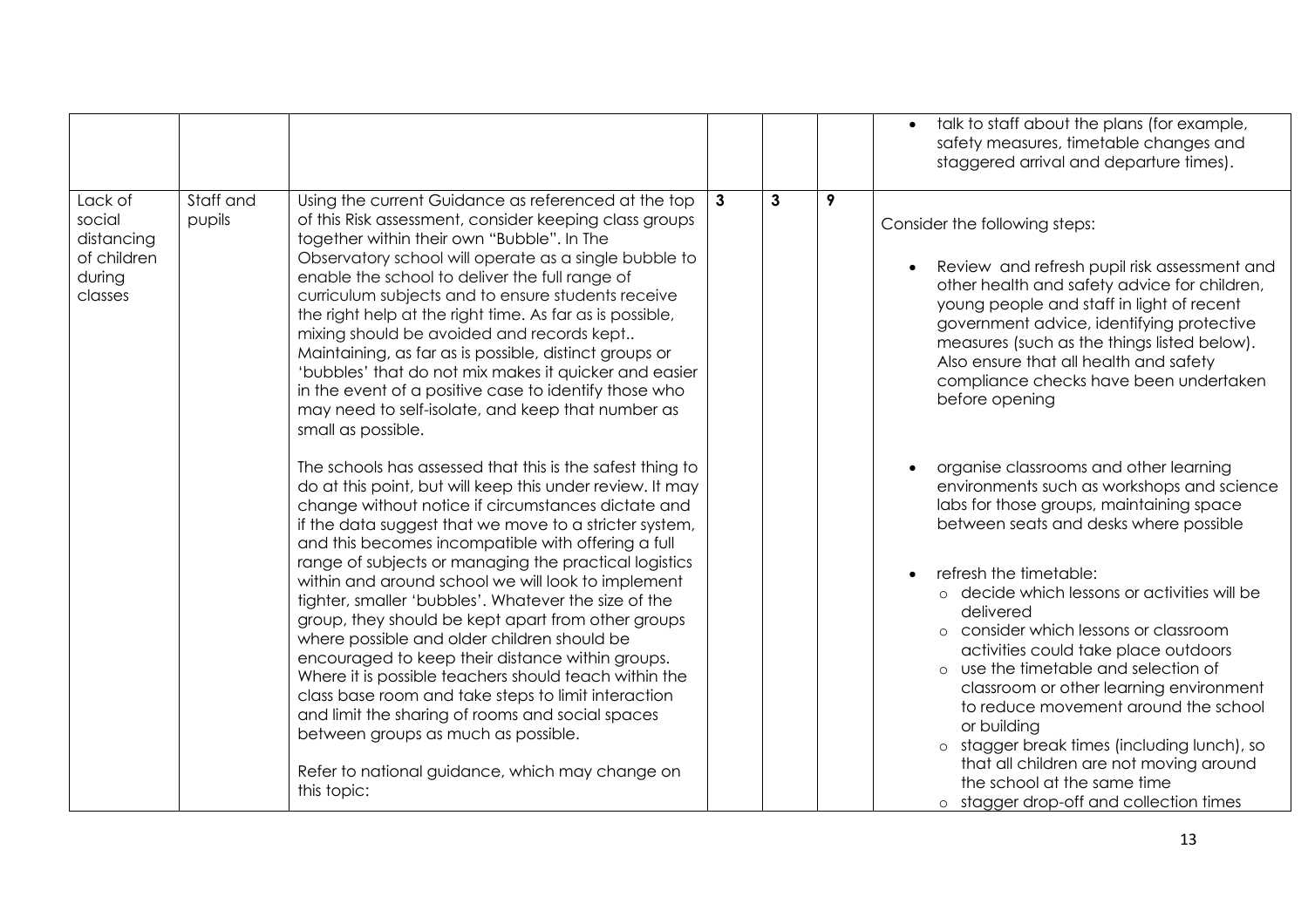| https://www.gov.uk/government/publications/actio<br>ns-for-schools-during-the-coronavirus- |  |                                               |
|--------------------------------------------------------------------------------------------|--|-----------------------------------------------|
| outbreak/guidance-for-full-opening-schools                                                 |  | plan parents' drop-off and pick-up protocols  |
|                                                                                            |  | that minimise adult to adult contact          |
| Arrange classrooms with forward facing desks where                                         |  |                                               |
| possible.                                                                                  |  |                                               |
|                                                                                            |  |                                               |
| Use allocated desks to reduce children touching                                            |  |                                               |
| surfaces others have touched.                                                              |  |                                               |
|                                                                                            |  | ensure parents and carers are aware of        |
| Relocate desks to keep as much distance as possible                                        |  | recommendations on transport to and from      |
| (2 metres if possible).                                                                    |  | school, which means reducing any              |
|                                                                                            |  | unnecessary travel on coaches, buses or       |
| Ideally, adults should maintain current social                                             |  | public transport where possible (for example, |
| distance from each other (including within the staff                                       |  | by walking or cycling to school) and avoiding |
| room), and from children. We know that this is not                                         |  | peak times                                    |
| always possible, particularly when working with                                            |  |                                               |
| younger children, but if adults can do this when                                           |  | working out arrangements for breaks or play   |
| circumstances allow that will help. In particular, they                                    |  | times so that ideally only one "Bubble" is in |
| should avoid close face to face contact and                                                |  | the same play area at any one time. Larger    |
| minimise time spent within 1 metre of anyone.                                              |  | break areas could be segregated to keep       |
|                                                                                            |  | bubbles apart.                                |
|                                                                                            |  |                                               |
| Keep your classroom door and windows open if                                               |  |                                               |
| possible, for air flow. Installing door guards for key                                     |  | ensuring parents and carers are aware of      |
| doors in building can be considered to ensure                                              |  | recommendations on transport to and from      |
| compliance with fire risk assessment.                                                      |  | school, which means reducing any              |
|                                                                                            |  | unnecessary travel on coaches, buses or       |
| Ensure regular hand washing is encouraged - set                                            |  | public transport where possible (for example, |
| routines throughout the day when pupils wash their                                         |  | by walking or cycling to school) and avoiding |
| hands in addition to after using the toilet e.g. upon                                      |  | peak times                                    |
| arrival in school, before lunch.                                                           |  |                                               |
|                                                                                            |  |                                               |
| Reduce tasks involving touching lots of varied shared                                      |  |                                               |
| equipment such as crafts                                                                   |  |                                               |
|                                                                                            |  |                                               |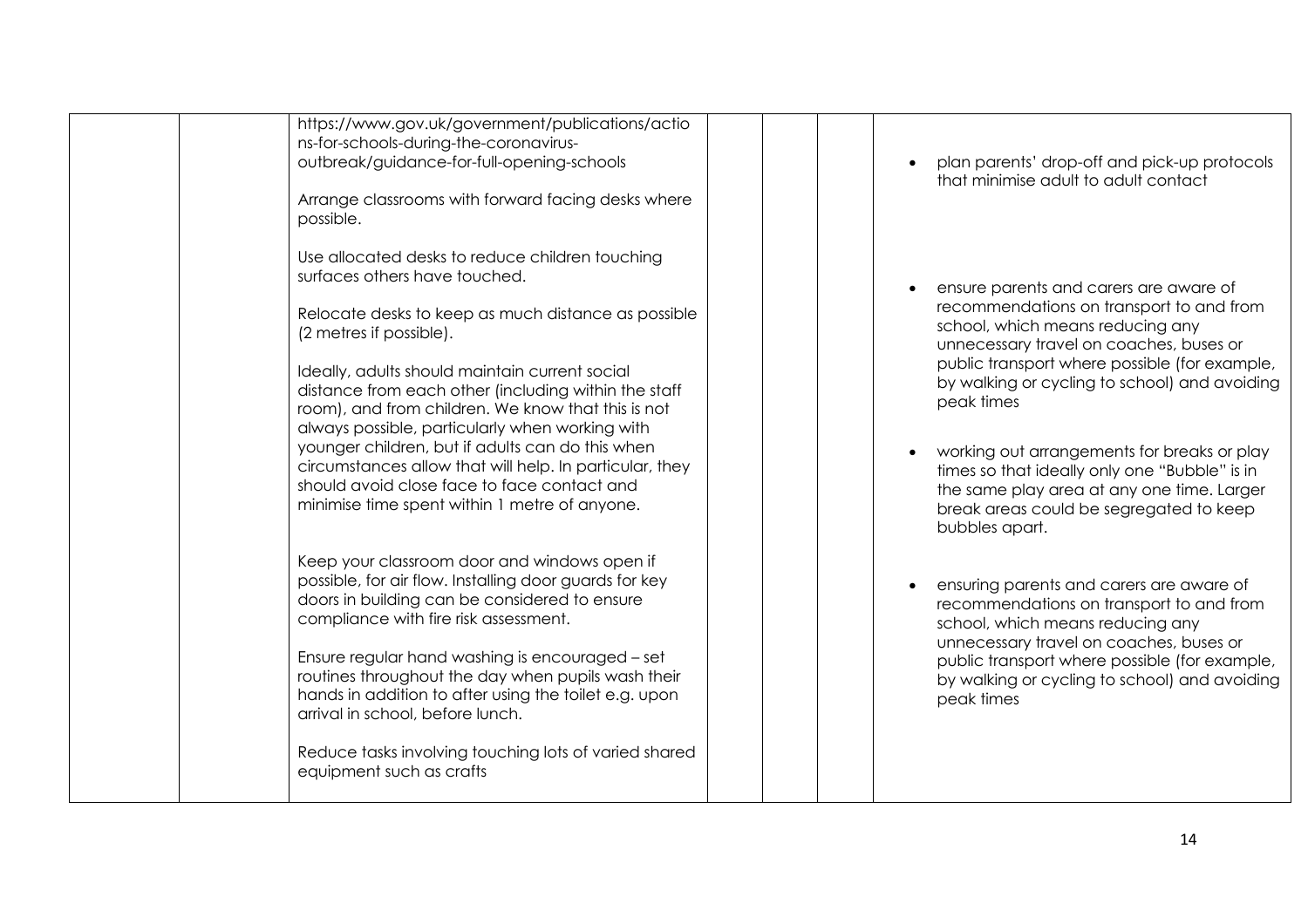| Reduce the use of shared resources by seeking to<br>prevent the sharing of stationery and other<br>equipment where possible. Shared materials and<br>surfaces should be cleaned and disinfected more<br>frequently.<br>Where possible, utilise wash basins within classrooms<br>to limit risk of contact with other children<br>Consider placing coats on back of chairs to reduce<br>risk of close contact in cloakrooms or coat peg areas |  |  |  |
|---------------------------------------------------------------------------------------------------------------------------------------------------------------------------------------------------------------------------------------------------------------------------------------------------------------------------------------------------------------------------------------------------------------------------------------------|--|--|--|
| Assemblies to take place only with children within a<br>zone                                                                                                                                                                                                                                                                                                                                                                                |  |  |  |
| Where possible, keeping bubbles or groups within the<br>same environment should be considered. Guidance<br>states that staff can move between groups and<br>bubbles and to maintain social distancing as much<br>as possible.<br>For children old enough, they should also be<br>supported to maintain distance and not touch staff<br>and their peers where possible.                                                                      |  |  |  |
|                                                                                                                                                                                                                                                                                                                                                                                                                                             |  |  |  |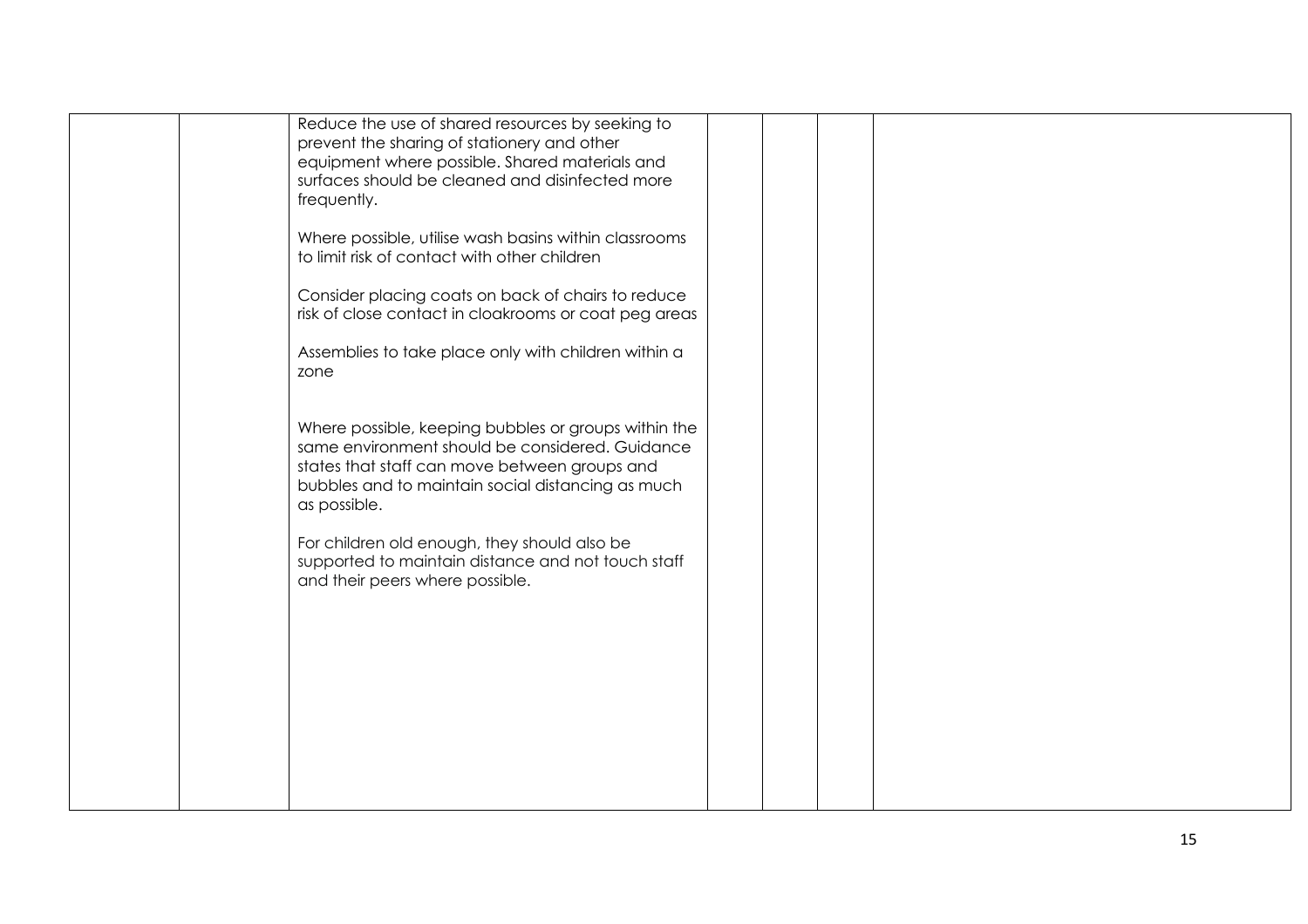|  |  |  | All teachers and other staff can operate across<br>different classes and year groups in order to facilitate<br>the delivery of the school timetable and<br>safeguarding pupils. Where staff need to move<br>between classes and year groups, they should try<br>and keep their distance from pupils and other staff<br>as much as they can, ideally 2 metres from other<br>adults and keep a record. |
|--|--|--|------------------------------------------------------------------------------------------------------------------------------------------------------------------------------------------------------------------------------------------------------------------------------------------------------------------------------------------------------------------------------------------------------|
|  |  |  |                                                                                                                                                                                                                                                                                                                                                                                                      |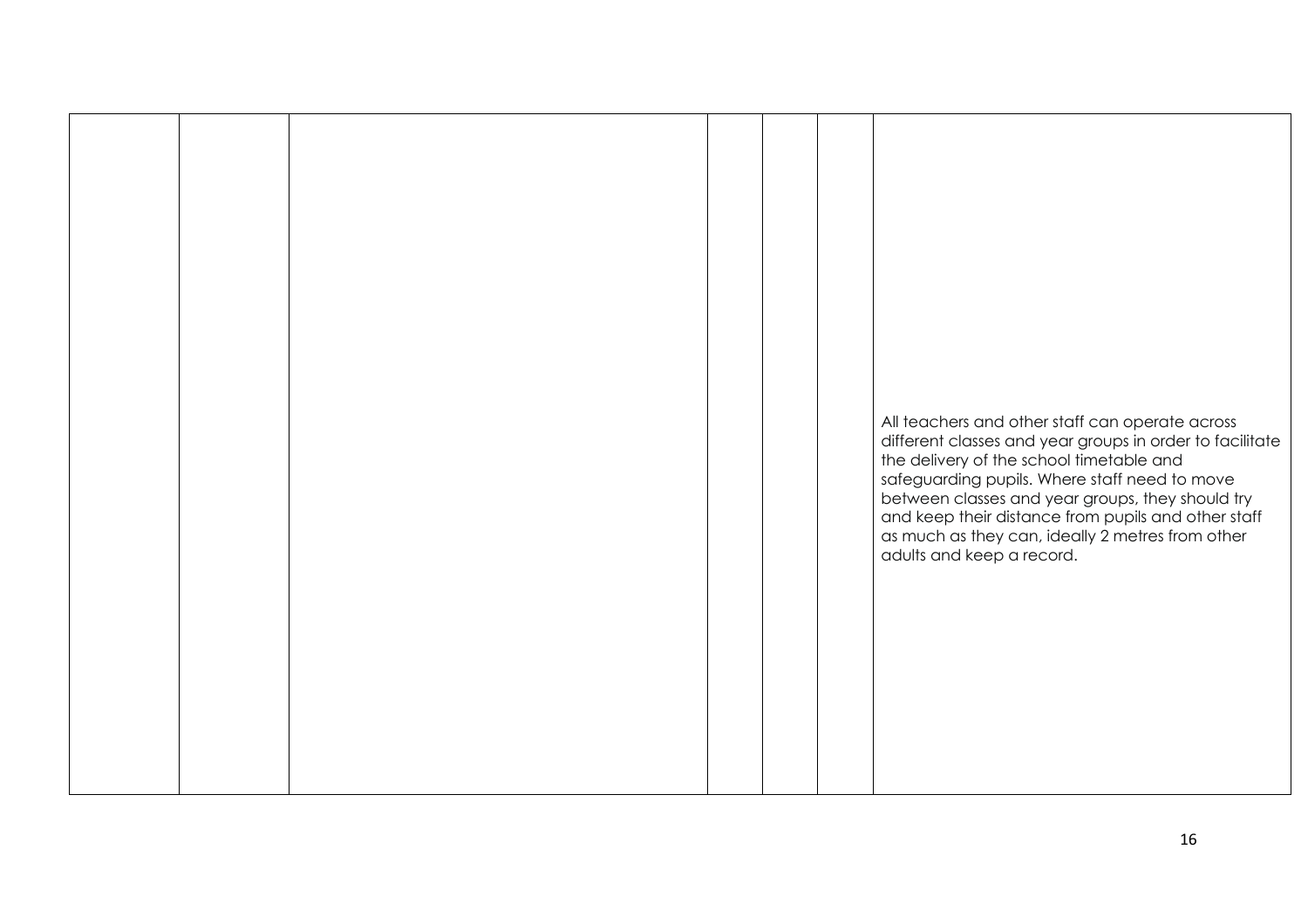| Toileting of<br>younger<br>students                                                         | Staff and<br>pupils | Ensure hand washing facilities are available and<br>encourage children to wash hands after visiting the<br>toilet. Ensure the children know to wash hands<br>thoroughly for 20 seconds with running water and<br>soap and dry them thoroughly<br>Ensure that help is available for children and young<br>people who have trouble cleaning their hands<br>independently<br>Different groups have their allocated own toilet<br>blocks, the toilets in the ART/DT/FOOD/SCI area<br>should only be used in an emergency. Toilets will be<br>cleaned regularly and pupils must be encouraged to<br>clean their hands thoroughly after using the toilet | $\overline{2}$ | $\overline{2}$ | $\boldsymbol{4}$ | Is hand sanitiser, soap and other welfare<br>provisions available?<br>Regular checks completed to ensure supplies<br>do not run low?<br>Plans are well established for cleaning<br>frequency and location of leaning supplies. |
|---------------------------------------------------------------------------------------------|---------------------|----------------------------------------------------------------------------------------------------------------------------------------------------------------------------------------------------------------------------------------------------------------------------------------------------------------------------------------------------------------------------------------------------------------------------------------------------------------------------------------------------------------------------------------------------------------------------------------------------------------------------------------------------|----------------|----------------|------------------|--------------------------------------------------------------------------------------------------------------------------------------------------------------------------------------------------------------------------------|
| Lack of<br>social<br>distancing<br>during<br>lunch time<br>and lunch<br>time<br>provisions. | Staff and<br>pupils | Lunch times to be facilitated, as far as possible within<br>the class areas of the school/<br>Ensure children wash their hands before eating<br>Ask students to toilet where possible before they<br>have lunch to ease toileting pressure on lunch staff<br>If possible close off every other sink to keep a<br>distance between when handwashing.<br>Where start times cannot be changed consider the<br>lay out of the kitchen. Is it possible to move                                                                                                                                                                                          | $\mathbf{3}$   | $\mathbf{3}$   | 9                |                                                                                                                                                                                                                                |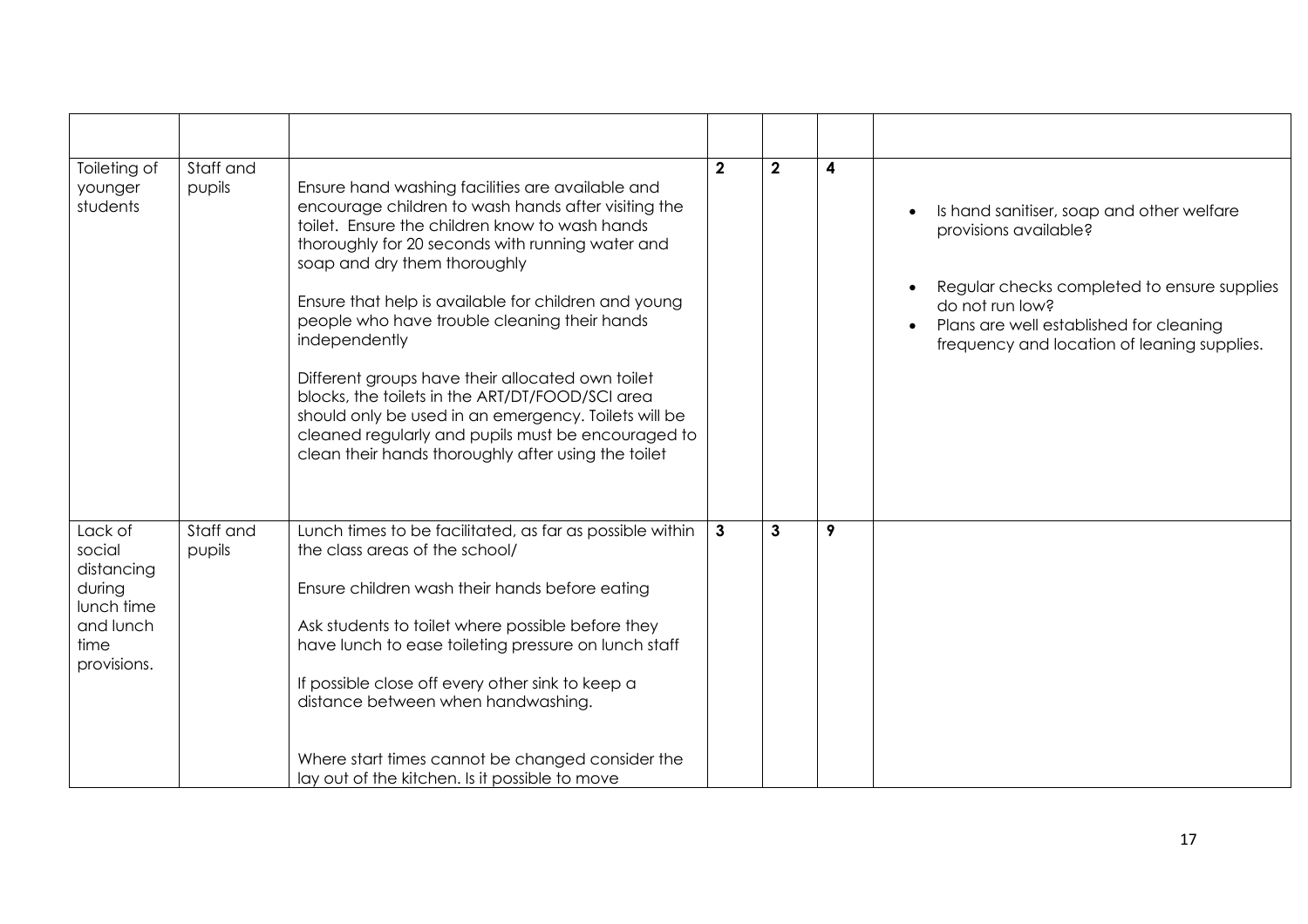| equipment to offer different work surfaces to those<br>preparing food.                                                                                                                                                                                                                                                                                                                                                                                                                                                                                                                                                                                                                                                 |  |  |
|------------------------------------------------------------------------------------------------------------------------------------------------------------------------------------------------------------------------------------------------------------------------------------------------------------------------------------------------------------------------------------------------------------------------------------------------------------------------------------------------------------------------------------------------------------------------------------------------------------------------------------------------------------------------------------------------------------------------|--|--|
| Kitchen staff should work side to side rather than<br>face to face where possible. A face covering may<br>be worn in enclosed spaces where social distancing<br>isn't possible. It just needs to cover your mouth and<br>nose. It is not the same as a face mask, such as the<br>surgical masks or respirators used by health and care<br>workers. face coverings are not a replacement for<br>the other ways of managing risk, including minimising<br>time spent in contact, using fixed teams, and<br>partnering for close-up work, and increasing hand<br>and surface washing. Employers should support their<br>workers in using face coverings safely if they choose<br>to wear one. This means telling workers: |  |  |
| wash your hands thoroughly with soap and<br>water for 20 seconds or use hand sanitiser<br>before putting a face covering on, and<br>before and after removing it<br>when wearing a face covering, avoid<br>touching your face or face covering, as you<br>could contaminate them with germs from<br>your hands<br>change your face covering if it becomes<br>damp or if you've touched it<br>continue to wash your hands regularly<br>change and wash your face covering daily<br>if the material is washable, wash in line with<br>manufacturer's instructions. If it's not<br>washable, dispose of it carefully in your usual<br>waste<br>practice social distancing wherever possible                               |  |  |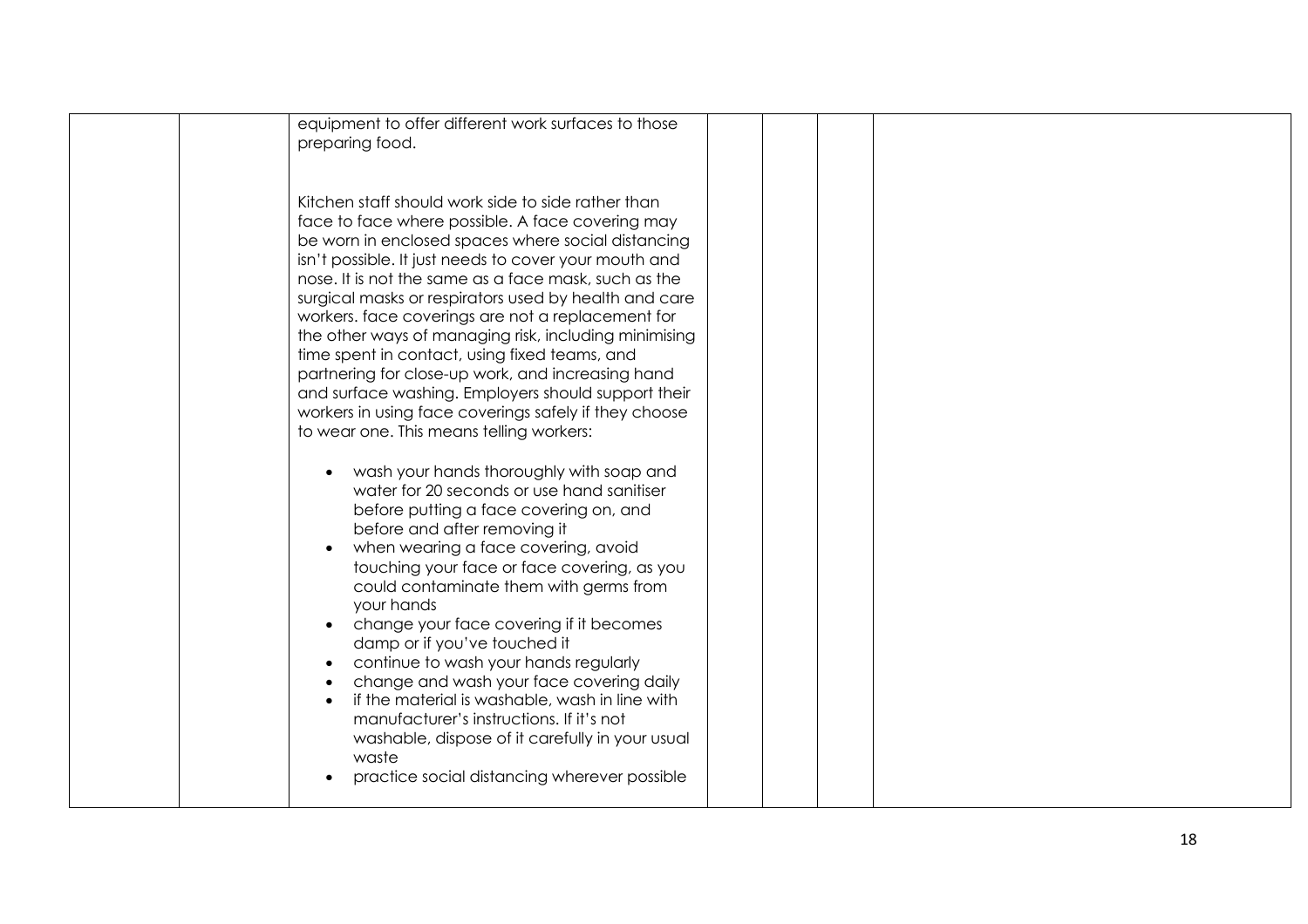|                                                          |                     | https://www.gov.uk/guidance/working-safely-during-<br>coronavirus-covid-19/restaurants-offering-takeaway-<br>or-delivery                                                                                                                                                                                                                                                                                                                                                                                                                                                                                                                                                                                                       |              |              |   |  |
|----------------------------------------------------------|---------------------|--------------------------------------------------------------------------------------------------------------------------------------------------------------------------------------------------------------------------------------------------------------------------------------------------------------------------------------------------------------------------------------------------------------------------------------------------------------------------------------------------------------------------------------------------------------------------------------------------------------------------------------------------------------------------------------------------------------------------------|--------------|--------------|---|--|
| Lack of<br>social<br>distancing<br>during<br>break times | Staff and<br>pupils | Keep bubbles or groups separate where possible in<br>play areas.<br>Stagger break and lunch times to keep bubbles<br>apart. Use different play areas, or segregate play<br>areas where possible to keep bubbles apart.<br>Consider allocated play equipment per bubble or<br>ensure cleaning regimes between each use from<br>each bubble.<br>Discuss measures with children so they understand<br>the need to keep to their bubble.<br>Where children may ordinary play with siblings that in<br>different groups consider discussing the need to be<br>apart during the school day. This is to ensure all<br>children understand the importance of staying in<br>their groups as those with out siblings may be<br>confused. | $\mathbf{3}$ | $\mathbf{3}$ | 9 |  |
| Lack of safe<br>distancing<br>in staff<br>areas.         | Staff and<br>pupils | Reinforce expectations of social distancing<br>behaviour amongst staff<br>Limit numbers in staff rooms where possible                                                                                                                                                                                                                                                                                                                                                                                                                                                                                                                                                                                                          | $\mathbf{2}$ | $\mathbf{3}$ | 6 |  |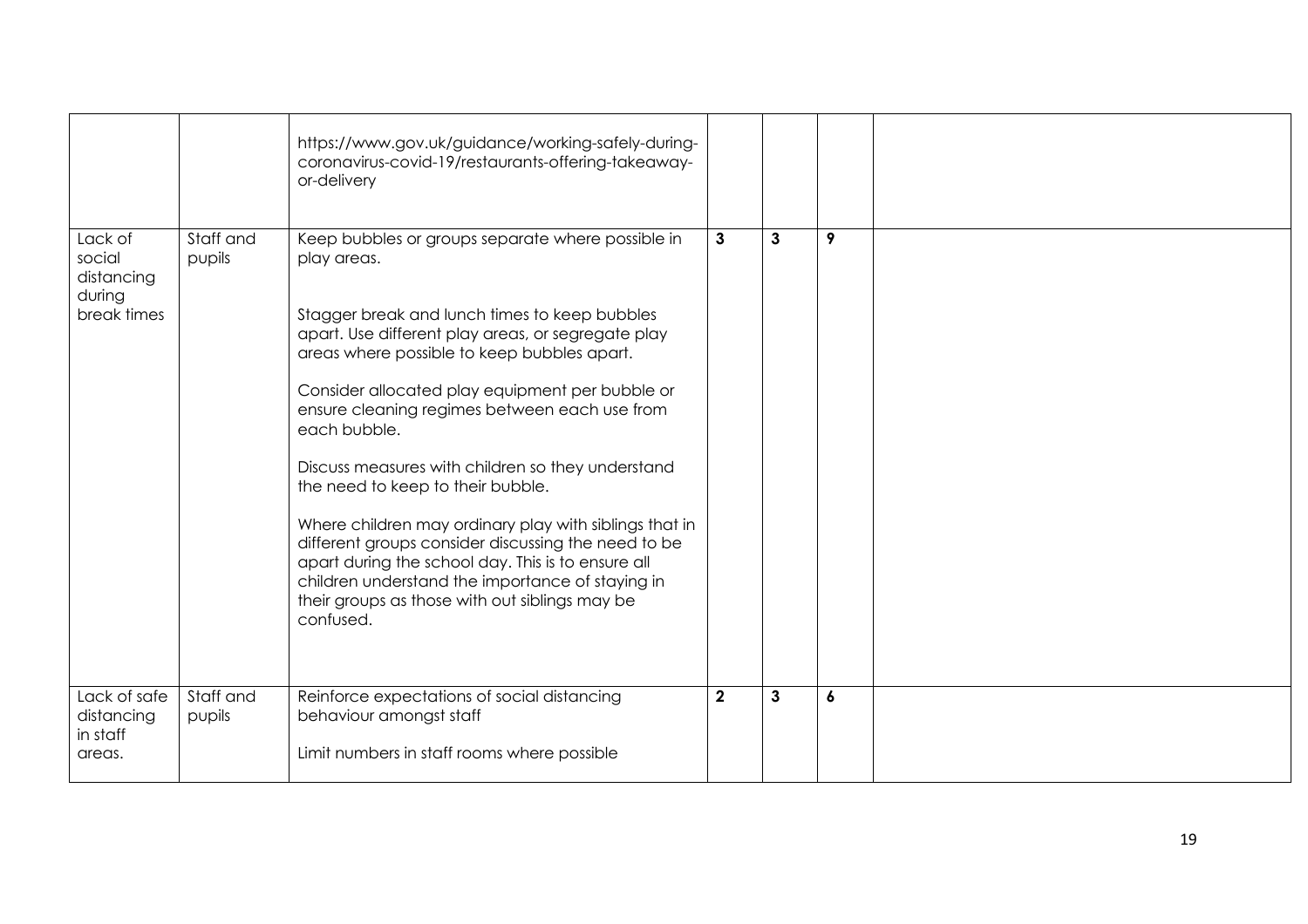|                                                                                                  |                     | Spread out seating to ensure social distancing is<br>maintained<br>Ensure staff do not share cups, and appropriately<br>clean eating utensils<br>Encourage staff to take fresh air at break times<br>where possible.<br>Provision of hand washing supplies such as hand<br>wash, sanitiser etc is available and regularly<br>monitored to ensure supplies are always available.                                                                                                                                                                                                                                                                                                                                                                                                                                                                                                                                                                                                                                       |                |   |   |                                                                                                                                                |
|--------------------------------------------------------------------------------------------------|---------------------|-----------------------------------------------------------------------------------------------------------------------------------------------------------------------------------------------------------------------------------------------------------------------------------------------------------------------------------------------------------------------------------------------------------------------------------------------------------------------------------------------------------------------------------------------------------------------------------------------------------------------------------------------------------------------------------------------------------------------------------------------------------------------------------------------------------------------------------------------------------------------------------------------------------------------------------------------------------------------------------------------------------------------|----------------|---|---|------------------------------------------------------------------------------------------------------------------------------------------------|
| Inadequate<br>cleaning of<br>areas<br>following<br>displays of<br>suspected<br>COVID<br>symptoms | Staff and<br>pupils | If a child becomes unwell and is awaiting collection,<br>they should be moved, if possible and if appropriate,<br>to the hub, where they can be isolated behind a<br>closed door. Staff should be mindful of individual<br>children's needs - for example it would not be<br>appropriate for younger children to be alone without<br>adult supervision. Ideally, a window should be<br>opened for ventilation. If it is not possible to isolate<br>them, move them to an area which is at least 2<br>metres away from other people.<br>If they need to go to the bathroom while waiting to<br>be collected, they should use a separate bathroom<br>if possible. The bathroom should be cleaned and<br>disinfected using standard cleaning products before<br>being used by anyone else.<br>In most cases, closure of the educational setting will<br>not be needed but this will be a local decision with<br>Public Health England based on various factors such<br>as establishment size and risk of further spread. | $\overline{2}$ | 4 | 8 | hand sanitiser, soap and other welfare<br>$\bullet$<br>provisions available.<br>regular checks completed to ensure supplies<br>do not run low. |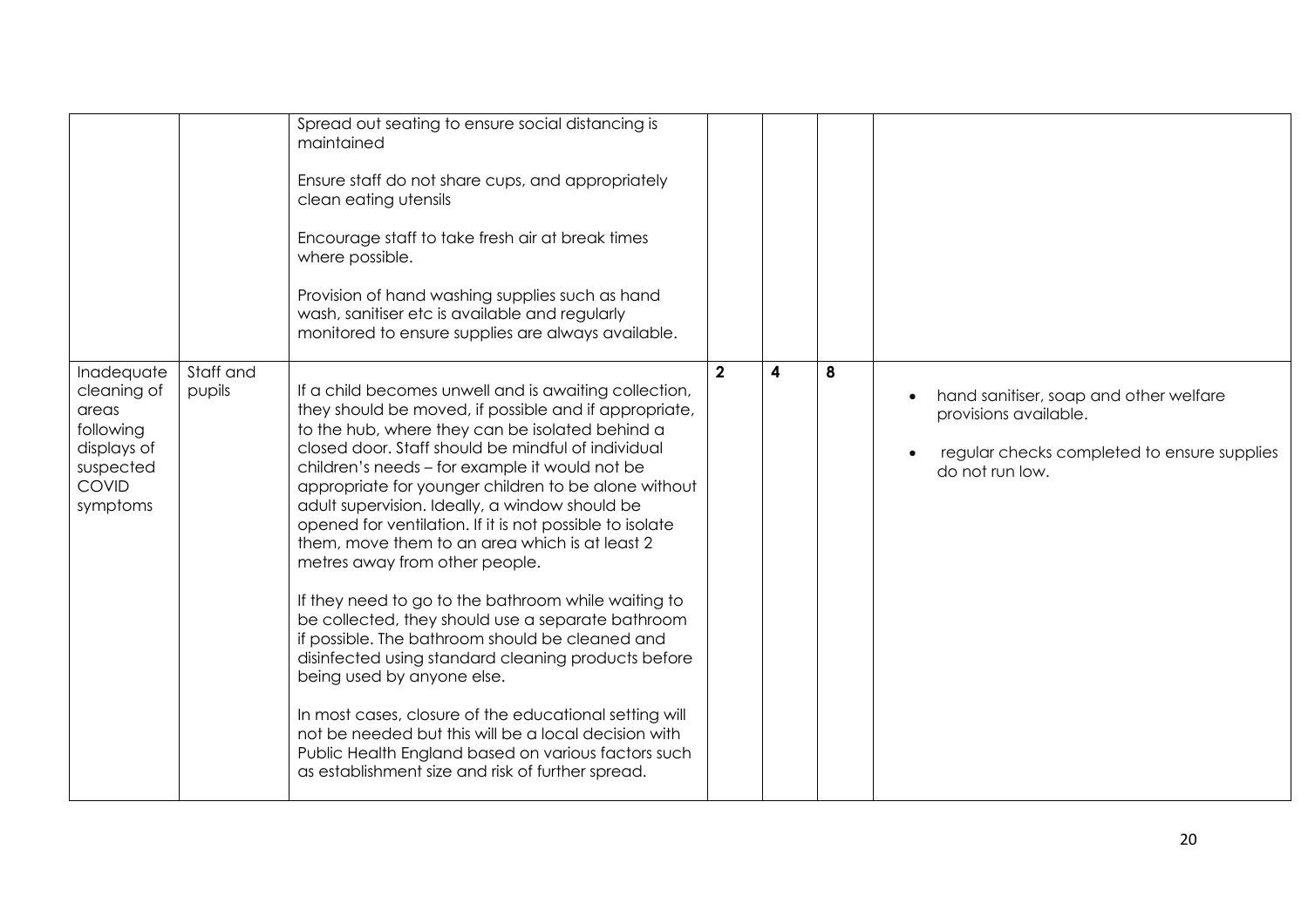|                                                       | Communicate early with contractors and suppliers<br>that will need to prepare to support your plans for<br>opening for example, cleaning, catering, food<br>supplies, hygiene suppliers<br>Discuss with cleaning contractors or staff the<br>additional cleaning requirements and agree<br>additional hours to allow for this.<br>By the start of term, Public Health England will publish<br>revised guidance for cleaning non-healthcare<br>settings to advise on general cleaning required in<br>addition to the current advice on COVID-19:<br>cleaning of non-healthcare settings guidance                                                                                  |                |              |   |  |
|-------------------------------------------------------|----------------------------------------------------------------------------------------------------------------------------------------------------------------------------------------------------------------------------------------------------------------------------------------------------------------------------------------------------------------------------------------------------------------------------------------------------------------------------------------------------------------------------------------------------------------------------------------------------------------------------------------------------------------------------------|----------------|--------------|---|--|
| Unsafe<br>disposal of<br>PPE and<br>face<br>coverings | Used PPE and any disposable face coverings that<br>staff, children, young people or other learners arrive<br>wearing should be placed in a refuse bag and can<br>be disposed of as normal domestic waste unless the<br>wearer has symptoms of coronavirus (COVID-19), in<br>line with the guidance on cleaning for non-<br>healthcare settings.<br>Any homemade non-disposable face coverings that<br>staff or children, young people or other learners are<br>wearing when they arrive at their setting must be<br>removed by the wearer and put in a plastic bag that<br>the wearer has brought with them in order to take it<br>home. The wearer must then clean their hands. | $\overline{2}$ | $\mathbf{2}$ | 4 |  |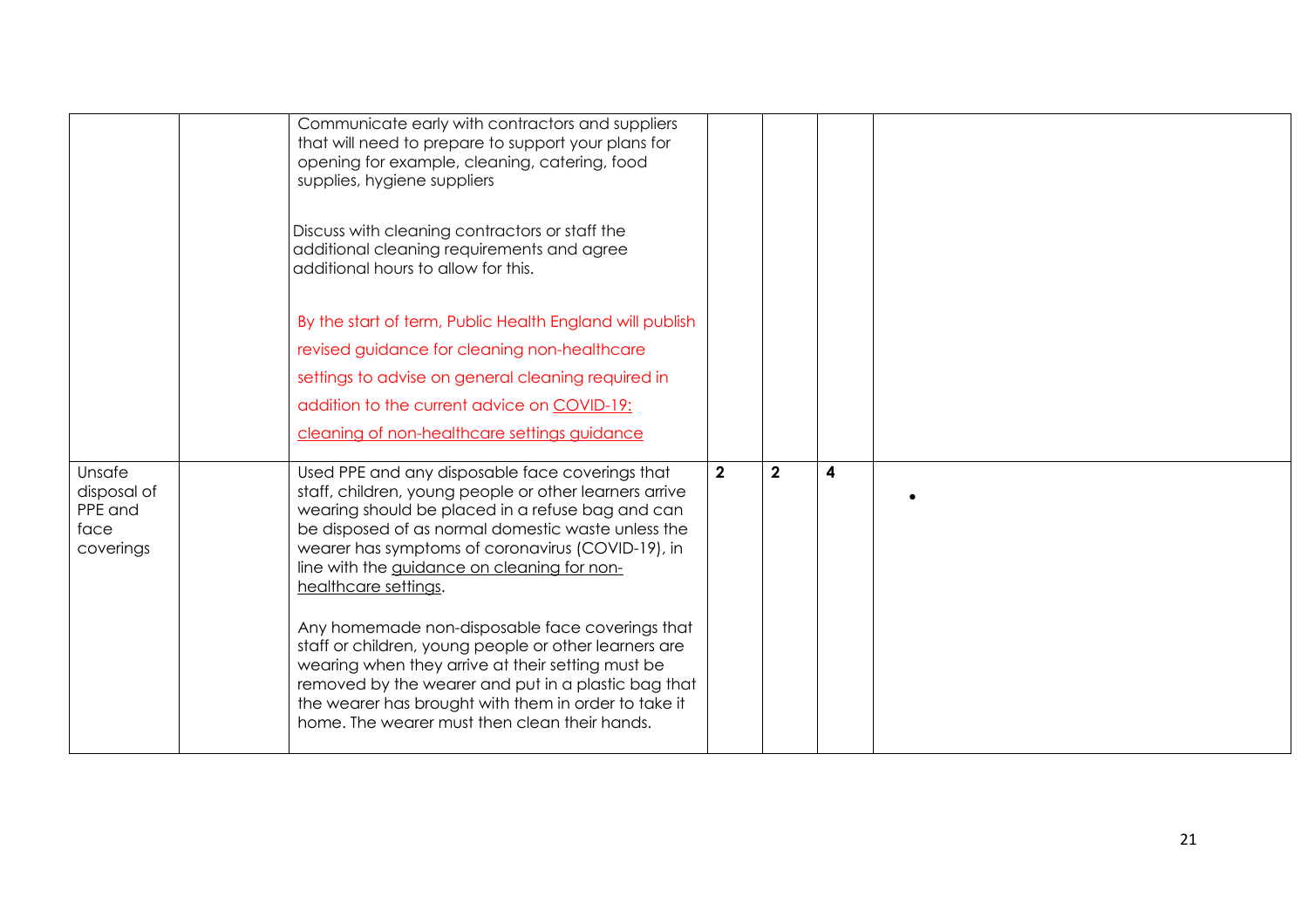| To dispose of waste from people with symptoms of<br>coronavirus (COVID-19), such as disposable cleaning<br>cloths, tissues and PPE:                                                                                                                                                                                                          |  |  |  |  |
|----------------------------------------------------------------------------------------------------------------------------------------------------------------------------------------------------------------------------------------------------------------------------------------------------------------------------------------------|--|--|--|--|
| put it in a plastic rubbish bag and tie it when<br>full<br>place the plastic bag in a second bin bag<br>and tie it<br>put it in a suitable and secure place marked<br>for storage for 72 hours                                                                                                                                               |  |  |  |  |
| This waste should be stored safely and securely kept<br>away from children. You should not put your waste in<br>communal waste areas until the waste has been<br>stored for at least 72 hours.                                                                                                                                               |  |  |  |  |
| Storing for 72 hours saves unnecessary waste<br>movements and minimises the risk to waste<br>operatives. This waste does not require a dedicated<br>clinical waste collection in the above circumstances.                                                                                                                                    |  |  |  |  |
| Settings such as residential care homes or special<br>schools that generate clinical waste should continue<br>to follow their usual waste policies.                                                                                                                                                                                          |  |  |  |  |
| https://www.gov.uk/government/publications/safe-<br>working-in-education-childcare-and-childrens-social-<br>care/safe-working-in-education-childcare-and-<br>childrens-social-care-settings-including-the-use-of-<br>personal-protective-equipment-ppe#does-<br>coronavirus-covid-19-mean-that-ppe-is-needed-for-<br>administering-first-aid |  |  |  |  |
|                                                                                                                                                                                                                                                                                                                                              |  |  |  |  |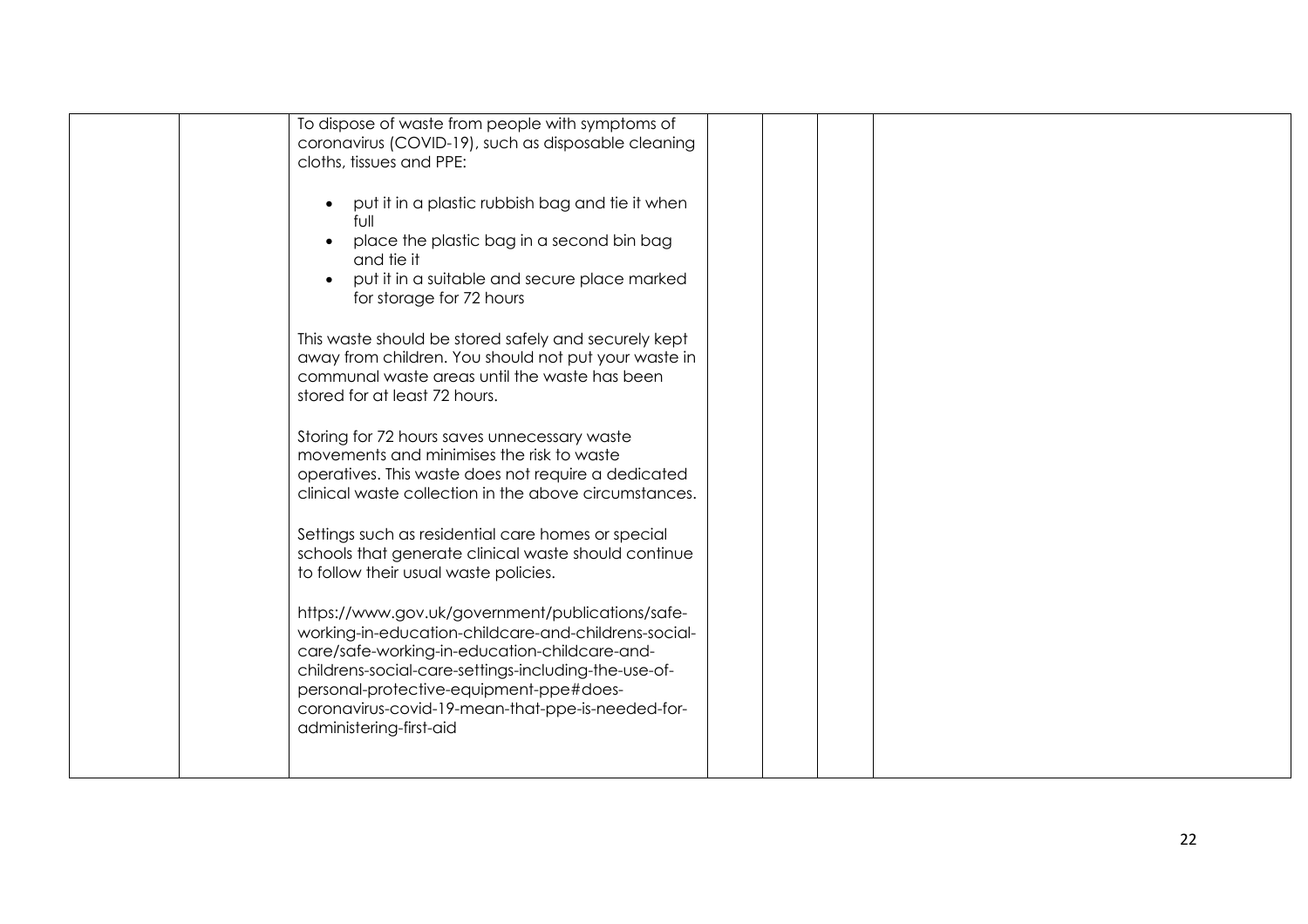| Inadequate                           | Staff and |                                                                                                                                                                                                                                    | $\mathbf{2}$ | 2 | 4 |  |
|--------------------------------------|-----------|------------------------------------------------------------------------------------------------------------------------------------------------------------------------------------------------------------------------------------|--------------|---|---|--|
| cleaning of<br>premises<br>(general) | pupils    | Use cleaning products that offer disinfecting qualities<br>and are available through suppliers.                                                                                                                                    |              |   |   |  |
|                                      |           | A combined detergent/disinfectant (eg chlor clean)<br>can be used for ease.                                                                                                                                                        |              |   |   |  |
|                                      |           | Communicate early with contractors and suppliers<br>that will need to prepare to support your plans for<br>opening for example, cleaning, catering, food<br>supplies, hygiene suppliers.                                           |              |   |   |  |
|                                      |           | Discuss with cleaning contractors or staff the<br>additional cleaning requirements and agree<br>additional hours to allow for this.                                                                                                |              |   |   |  |
|                                      |           | Decide what an enhanced cleaning schedule looks<br>like and how it will be implemented in your school<br>(for example, how often, when/if an additional clean<br>is necessary) and how you will ensure sufficiency of<br>supplies. |              |   |   |  |
|                                      |           | By the end of the summer term, Public Health                                                                                                                                                                                       |              |   |   |  |
|                                      |           | England will publish revised guidance for cleaning                                                                                                                                                                                 |              |   |   |  |
|                                      |           | non-healthcare settings to advise on general                                                                                                                                                                                       |              |   |   |  |
|                                      |           | cleaning required in addition to the current advice                                                                                                                                                                                |              |   |   |  |
|                                      |           | on COVID-19: cleaning of non-healthcare settings                                                                                                                                                                                   |              |   |   |  |
|                                      |           | guidance                                                                                                                                                                                                                           |              |   |   |  |
|                                      |           |                                                                                                                                                                                                                                    |              |   |   |  |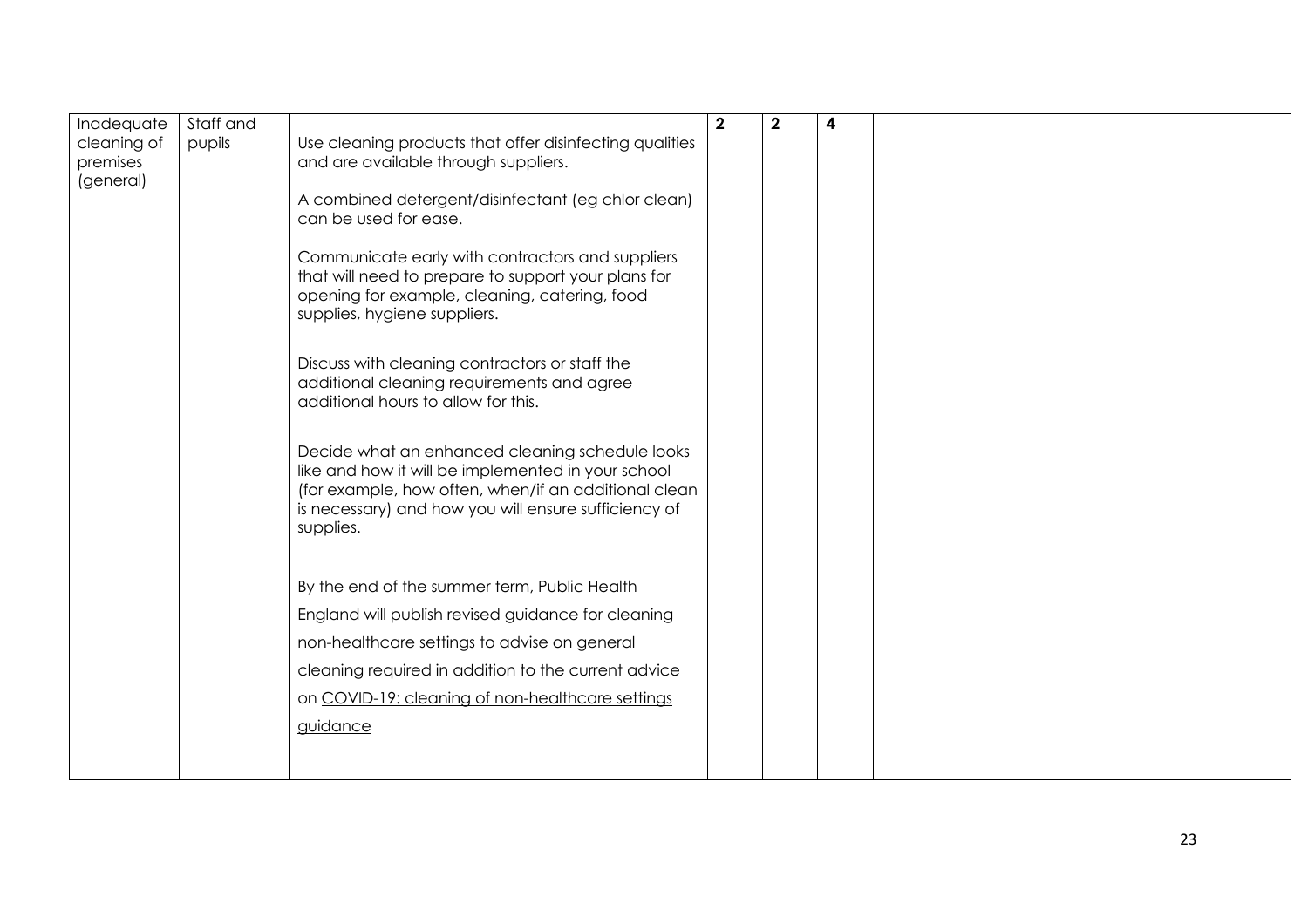| Unsafe<br>crossing of<br>roads near<br>school                                                                                                              | Staff and<br>pupils | Ensure escorts (if available) have no physical contact   2<br>with students<br>Provide hand sanitiser for any crossing escorts to<br>regularly sanitise hands<br>Provide hand washing facilities in the school when<br>shift is completed<br>Consider one-way walking systems, to minimise staff,<br>students and parents from crossing paths in large<br>groups and close proximity.                                                                                                                                                               |              | $\mathbf{2}$            | 4 | If additional support is required from road<br>traffic division contact David Rees at<br>roadsafety@wirral.gov.uk<br>$W_{\Box}$<br><b>Restarting Schools</b><br>June 2020 - Highways |
|------------------------------------------------------------------------------------------------------------------------------------------------------------|---------------------|-----------------------------------------------------------------------------------------------------------------------------------------------------------------------------------------------------------------------------------------------------------------------------------------------------------------------------------------------------------------------------------------------------------------------------------------------------------------------------------------------------------------------------------------------------|--------------|-------------------------|---|--------------------------------------------------------------------------------------------------------------------------------------------------------------------------------------|
| Increased<br>fire risk due<br>to doors<br>being<br>propped<br>open to<br>increase air<br>circulation<br>and reduce<br>touching of<br>doors and<br>pushpads | Staff and<br>pupils | Review school fire risk assessment to reflect any<br>changes that have been made.<br>Before additional pupils are re-introduced, make sure<br>that fire log book is up to date and all checks have<br>been made, including the fire marshal inspection<br>checklist.<br>For cross corridor and key fire doors from higher risk<br>areas such as staff rooms, consider using devices<br>such as Dorguards where possible. The DfE has been<br>made aware that some schools and trusts have<br>been seeking advice on propping open of fire<br>doors. | $\mathbf{2}$ | $\overline{\mathbf{4}}$ | 8 | $\overline{w}$<br><b>M</b><br>MF - Fire Risk<br>RA - Fire Risk<br>Assessment Activity - Assessment Model &<br>$\overline{w}$<br>RA - Fire Risk<br>Assessment Model &                 |
| Changes to<br>emergency                                                                                                                                    |                     | Gov.uk has provided relevant guidance to the query<br>of wedging open fire doors at the following link:<br>https://www.gov.uk/government/publications/coron<br>avirus-covid-19-implementing-protective-measures-<br>in-education-and-childcare-settings/coronavirus-<br>covid-19-implementing-protective-measures-in-                                                                                                                                                                                                                               |              |                         |   | Consider planning your fire drill, to test<br>procedures.                                                                                                                            |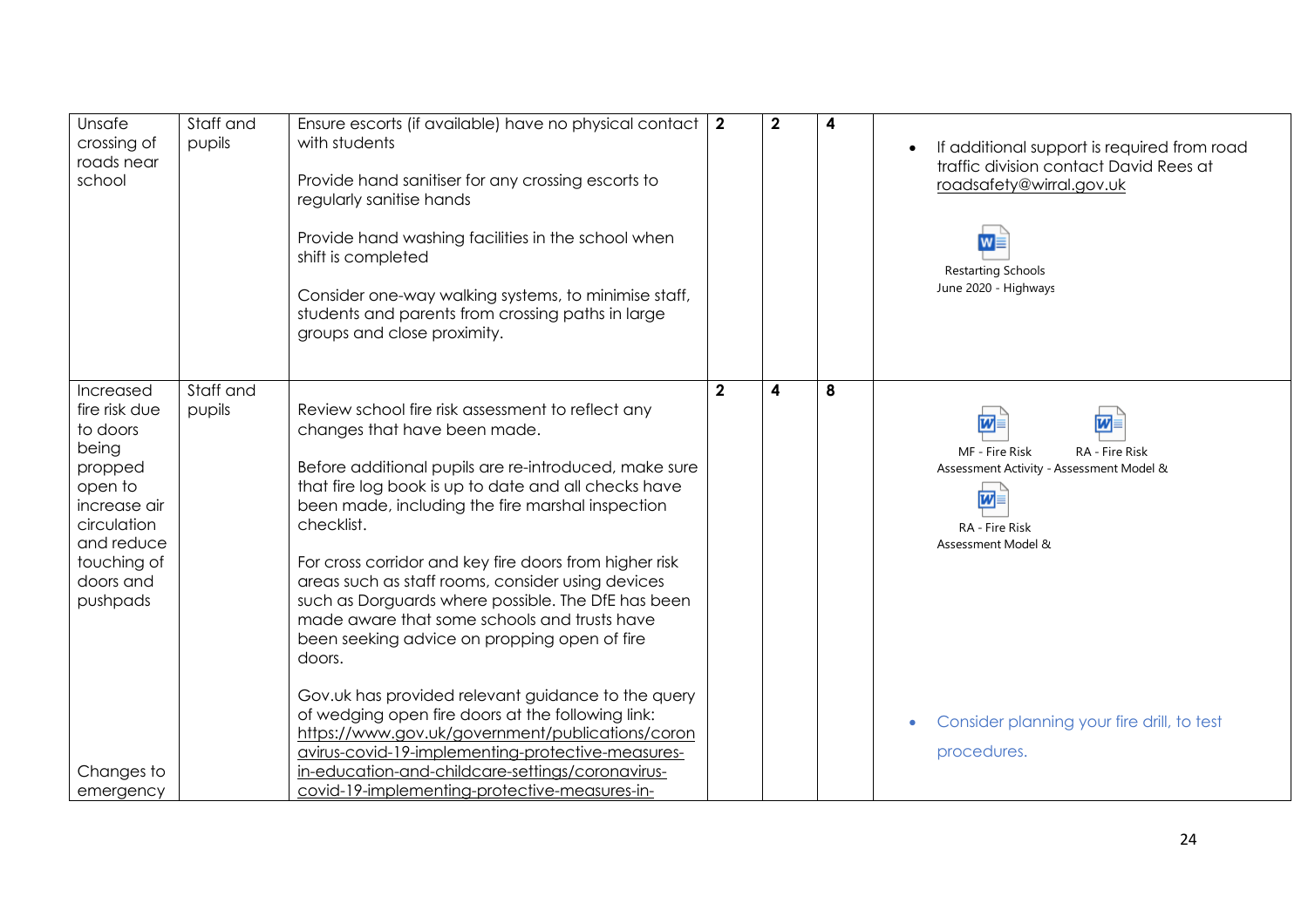| fire         |           | education-and-childcare-settings#how-to-                                                |                |              |   |  |
|--------------|-----------|-----------------------------------------------------------------------------------------|----------------|--------------|---|--|
| procedures   |           | implement-protective-measures-in-an-education-                                          |                |              |   |  |
|              |           | setting-before-wider-opening-from-1-june. The                                           |                |              |   |  |
| uncertainty  |           | guidance states prop doors open only if they are not                                    |                |              |   |  |
| of staff and |           | fire doors, and where it is safe to do so (bearing in                                   |                |              |   |  |
| pupils due   |           | mind fire safety and safeguarding), to limit use of                                     |                |              |   |  |
| to working   |           | door handles and aid ventilation.                                                       |                |              |   |  |
| at different |           |                                                                                         |                |              |   |  |
| locations to |           |                                                                                         |                |              |   |  |
| normal and   |           |                                                                                         |                |              |   |  |
| changes in   |           | If wedges are to be used, there must be a robust                                        |                |              |   |  |
| evacuation   |           | procedure to ensure that these are all removed in                                       |                |              |   |  |
| routes.      |           | the event of the fire alarm sounding and at the end                                     |                |              |   |  |
|              |           | of every day.                                                                           |                |              |   |  |
|              |           |                                                                                         |                |              |   |  |
|              |           |                                                                                         |                |              |   |  |
|              |           | Communicate with staff any changes to emergency                                         |                |              |   |  |
|              |           | procedures that have been made and make sure                                            |                |              |   |  |
|              |           | that they have understood them. It is not a                                             |                |              |   |  |
|              |           | requirement to maintain 2 metres social distancing in                                   |                |              |   |  |
|              |           | the event of an emergency or unplanned sounding                                         |                |              |   |  |
|              |           | of the fire alarm, however it should be maintained at<br>the muster point, if possible. |                |              |   |  |
|              |           |                                                                                         |                |              |   |  |
|              |           | Remind all staff of their responsibility not to increase                                |                |              |   |  |
|              |           | the risk of fire in the workplace: by keeping                                           |                |              |   |  |
|              |           | combustible materials to the minimal, turning off                                       |                |              |   |  |
|              |           | electrical equipment when not in use and at the end                                     |                |              |   |  |
|              |           | of the day.                                                                             |                |              |   |  |
| Risk of      | Staff and |                                                                                         | $\overline{2}$ | $\mathbf{2}$ | 4 |  |
| transmission | pupils    | Limit the number of shared resources that are taken                                     |                |              |   |  |
| through      |           | home by staff and pupils and limit the exchange of                                      |                |              |   |  |
| contact      |           | such resources.                                                                         |                |              |   |  |
| with school  |           |                                                                                         |                |              |   |  |
| resources    |           |                                                                                         |                |              |   |  |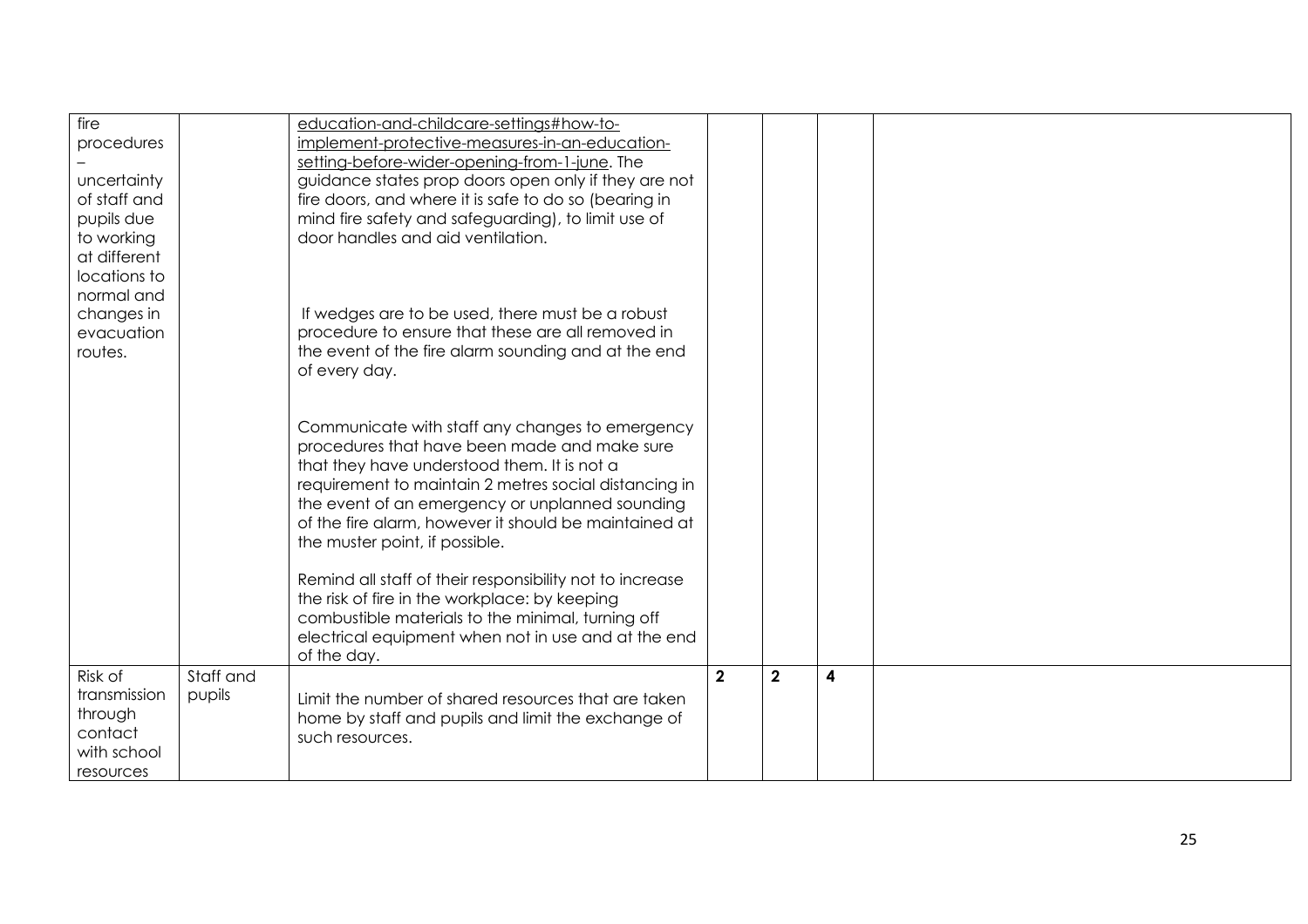| Where possible do not take marking/schoolwork<br>home to limit any potential contamination spread.<br>Teachers and staff should make sure they wash their<br>hands and surfaces, before and after handling<br>pupils' books.<br>Consider online homework and marking where<br>possible.<br>Risk of<br>Staff and<br>$\mathbf{3}$<br>$\mathbf{3}$<br>9<br>Children, young people or learners who require first<br>transmission<br>pupils<br>WE<br>aid should continue to receive care in the same way<br>through first<br>aid<br>. No additional PPE is needed because of<br>FINAL_VERSION 9<br>procedures<br><b>INFECTION CONTROL</b><br>coronavirus (COVID-19) for anyone who does not<br>have coronavirus (COVID-19) symptoms<br>https://www.gov.uk/government/publications/safe-<br>working-in-education-childcare-and-childrens-social-<br>care/safe-working-in-education-childcare-and-<br>childrens-social-care-settings-including-the-use-of-<br>personal-protective-equipment-ppe#does-<br>coronavirus-covid-19-mean-that-ppe-is-needed-for-<br>administering-first-aid<br>After delivering any first aid<br>Ensure you safely discard disposable items |  |  |  |  |
|----------------------------------------------------------------------------------------------------------------------------------------------------------------------------------------------------------------------------------------------------------------------------------------------------------------------------------------------------------------------------------------------------------------------------------------------------------------------------------------------------------------------------------------------------------------------------------------------------------------------------------------------------------------------------------------------------------------------------------------------------------------------------------------------------------------------------------------------------------------------------------------------------------------------------------------------------------------------------------------------------------------------------------------------------------------------------------------------------------------------------------------------------------------|--|--|--|--|
|                                                                                                                                                                                                                                                                                                                                                                                                                                                                                                                                                                                                                                                                                                                                                                                                                                                                                                                                                                                                                                                                                                                                                                |  |  |  |  |
| and clean reusable ones thoroughly                                                                                                                                                                                                                                                                                                                                                                                                                                                                                                                                                                                                                                                                                                                                                                                                                                                                                                                                                                                                                                                                                                                             |  |  |  |  |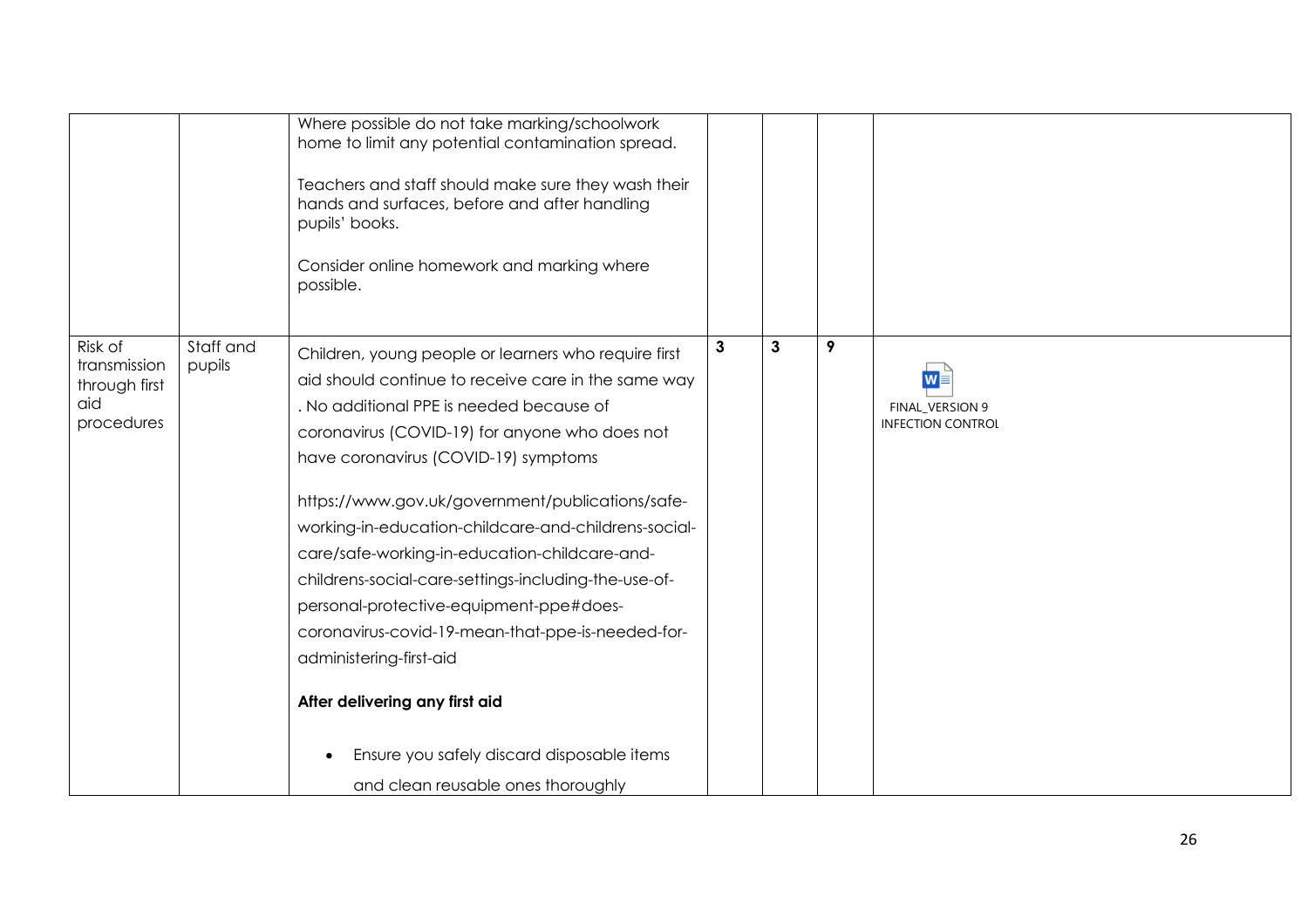|                                                                                                       |                     | Wash your hands thoroughly with soap and<br>water or an alcohol-based hand sanitiser as<br>soon as possible                                                                                                                                                                                                                                                                                                                                                                                                                                                                                                                                                                                                                                                                                                                                                                                                                                        |              |   |   |                                                                                                                  |
|-------------------------------------------------------------------------------------------------------|---------------------|----------------------------------------------------------------------------------------------------------------------------------------------------------------------------------------------------------------------------------------------------------------------------------------------------------------------------------------------------------------------------------------------------------------------------------------------------------------------------------------------------------------------------------------------------------------------------------------------------------------------------------------------------------------------------------------------------------------------------------------------------------------------------------------------------------------------------------------------------------------------------------------------------------------------------------------------------|--------------|---|---|------------------------------------------------------------------------------------------------------------------|
| Inadequate<br>assessment<br>$\circ$ f<br>transmission<br>risk<br>between<br>SEND pupils<br>and staff. | Staff and<br>pupils | Young children and children with special<br>educational needs may not be able to understand<br>the need for social distancing and may also seek<br>close interaction with their peers or adults to provide<br>reassurance at a period of disruption to their routines.<br>Suggest limiting the number of children in each<br>group and reducing this to provide more space in<br>each classroom or learning area.<br>As far as possible, small groups of children should be<br>supported by consistent staffing, and groups should<br>remain as consistent as possible throughout the<br>outbreak.<br>https://www.gov.uk/government/publications/safe-<br>working-in-education-childcare-and-childrens-social-<br>care/safe-working-in-education-childcare-and-<br>childrens-social-care-settings-including-the-use-of-<br>personal-protective-equipment-ppe#does-<br>coronavirus-covid-19-mean-that-ppe-is-needed-for-<br>administering-first-aid | $\mathbf{3}$ | 3 | 9 | Cleaning of any special equipment needed for SEND<br>pupils also needs to be included in the cleaning<br>regime. |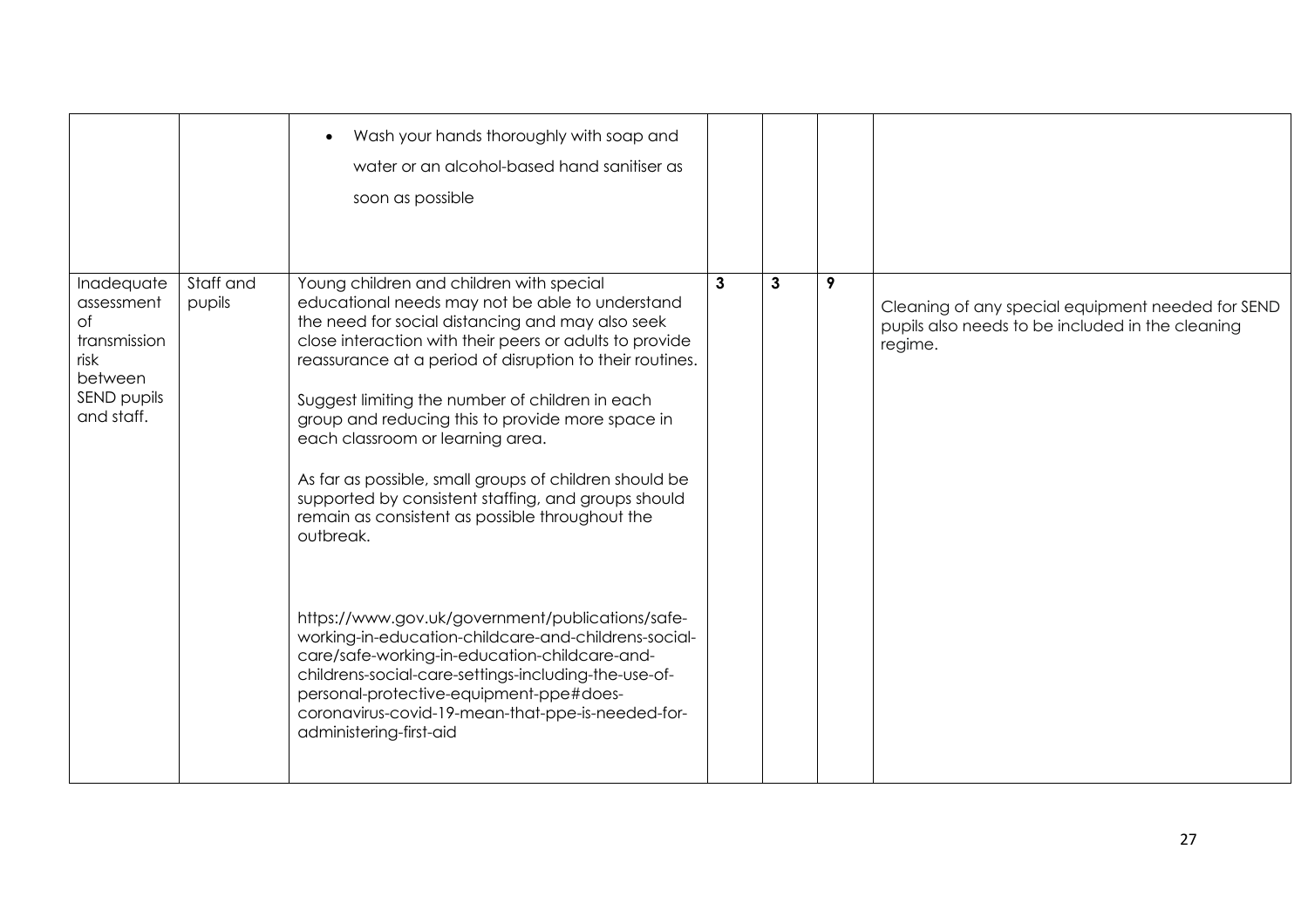|  | If non-symptomatic children present behaviours<br>which may increase the risk of droplet transmission<br>(such as biting, licking, kissing or spitting) or require<br>care that cannot be provided without close hands-<br>on contact, they should continue to receive care in<br>the same way, including any existing routine use of<br>PPE.                                                                                                                                        |  |  |  |  |
|--|--------------------------------------------------------------------------------------------------------------------------------------------------------------------------------------------------------------------------------------------------------------------------------------------------------------------------------------------------------------------------------------------------------------------------------------------------------------------------------------|--|--|--|--|
|  | In these circumstances, to reduce the risk of<br>coronavirus (COVID-19) transmission, no additional<br>PPE is necessary as these are non-symptomatic<br>children in a non-healthcare setting and so the risk of<br>viral transmission is very low. However, additional<br>space and frequent cleaning of surfaces, objects<br>and toys will be required. Cleaning arrangements<br>should be increased in all settings, with a specific<br>focus on surfaces which are touched a lot. |  |  |  |  |
|  | https://www.gov.uk/government/publications/safe-<br>working-in-education-childcare-and-childrens-social-<br>care/safe-working-in-education-childcare-and-<br>childrens-social-care-settings-including-the-use-of-<br>personal-protective-equipment-ppe#how-should-i-<br>care-for-children-who-regularly-spit-or-require-<br>physical-contact                                                                                                                                         |  |  |  |  |
|  | The Whole School SEND consortium will be delivering<br>some training and how-tos for mainstream school<br>teachers (including free insets and webinars) on<br>supporting pupils with SEND to return to their<br>mainstream school after the long absence, and on<br>transition to other settings. Details of future training                                                                                                                                                         |  |  |  |  |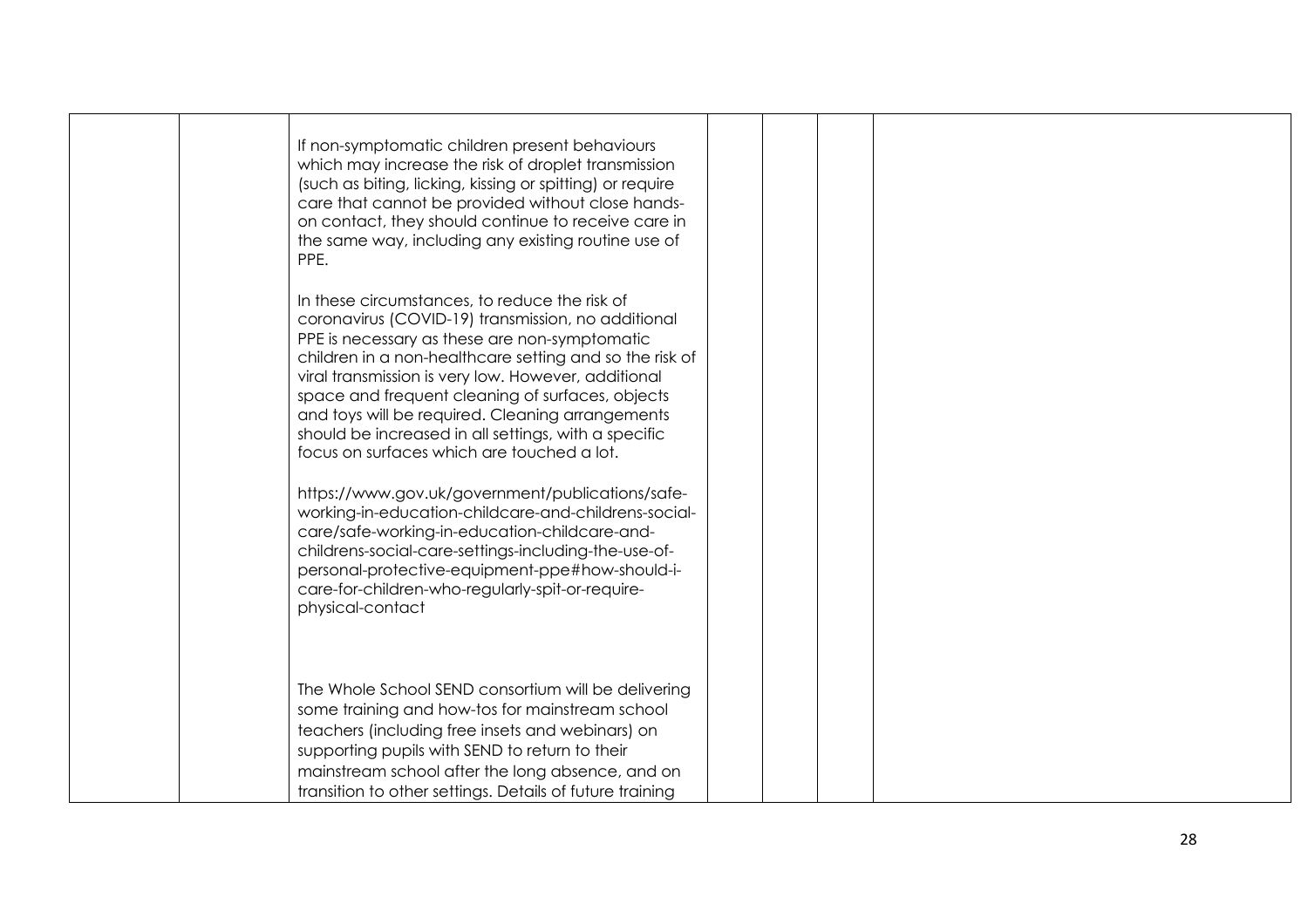|                                                                         |                      | sessions are held on the events page of the SEND                                                                                                                                                                                                                                                                                                                                                                                                                                                                                                                                                                                                                                           |              |              |                  |                                                                                                                                          |
|-------------------------------------------------------------------------|----------------------|--------------------------------------------------------------------------------------------------------------------------------------------------------------------------------------------------------------------------------------------------------------------------------------------------------------------------------------------------------------------------------------------------------------------------------------------------------------------------------------------------------------------------------------------------------------------------------------------------------------------------------------------------------------------------------------------|--------------|--------------|------------------|------------------------------------------------------------------------------------------------------------------------------------------|
|                                                                         |                      | Gateway.                                                                                                                                                                                                                                                                                                                                                                                                                                                                                                                                                                                                                                                                                   |              |              |                  |                                                                                                                                          |
| Stress and<br>mental<br>health issues<br>for staff                      | Staff and<br>pupils  | update the schools stress work assessment to remind<br>all staff of support available.<br>Ensure 1 to 1 strategic and wellbeing meetings are<br>held with all staff. Make time for all staff to talk to<br>senior leaders about their personal situation:<br>Thoughts on returning, fears, concerns about<br>returning,<br>what will be easy to accomplish, what will be<br>hard,<br>fatigue (Staff have continued to work),<br>changes in circumstance, retirement,<br>pregnancy, bereavement.<br>additional worries about members of their<br>family and friends.<br>Remind them of any internal support<br>plan/system that is in place<br>Address / discuss ability to return to work. | $\mathbf{3}$ | $\mathbf{3}$ | 9                | Support should be available for staff from<br>Occupational Health supplier - if purchasing the OH<br>SLA then staff can contact the EAP. |
| Inadequate<br>building<br>manageme<br>nt and<br>routine<br>inspections. | Staff and<br>pupils  | All routine inspections should be completed<br>Any routine or annual checks should be carried out<br>in their usual time frames. Any contractors that have<br>been expected but not attend - due to school<br>closures should be arranged to attend if required.<br>Social distancing and hand hygiene should be<br>observed by all contactors. Contact your asset<br>management provider where assistance is required.                                                                                                                                                                                                                                                                    | $\mathbf{2}$ | $\mathbf{3}$ | $\boldsymbol{6}$ |                                                                                                                                          |
| Restraining<br>students.                                                | Staff and<br>pupils. | For students that have individual risk assessments,<br>and it is identified that restraint is required PPE would<br>only be indicated in the circumstances indicated                                                                                                                                                                                                                                                                                                                                                                                                                                                                                                                       | 3            | 3            | 9                |                                                                                                                                          |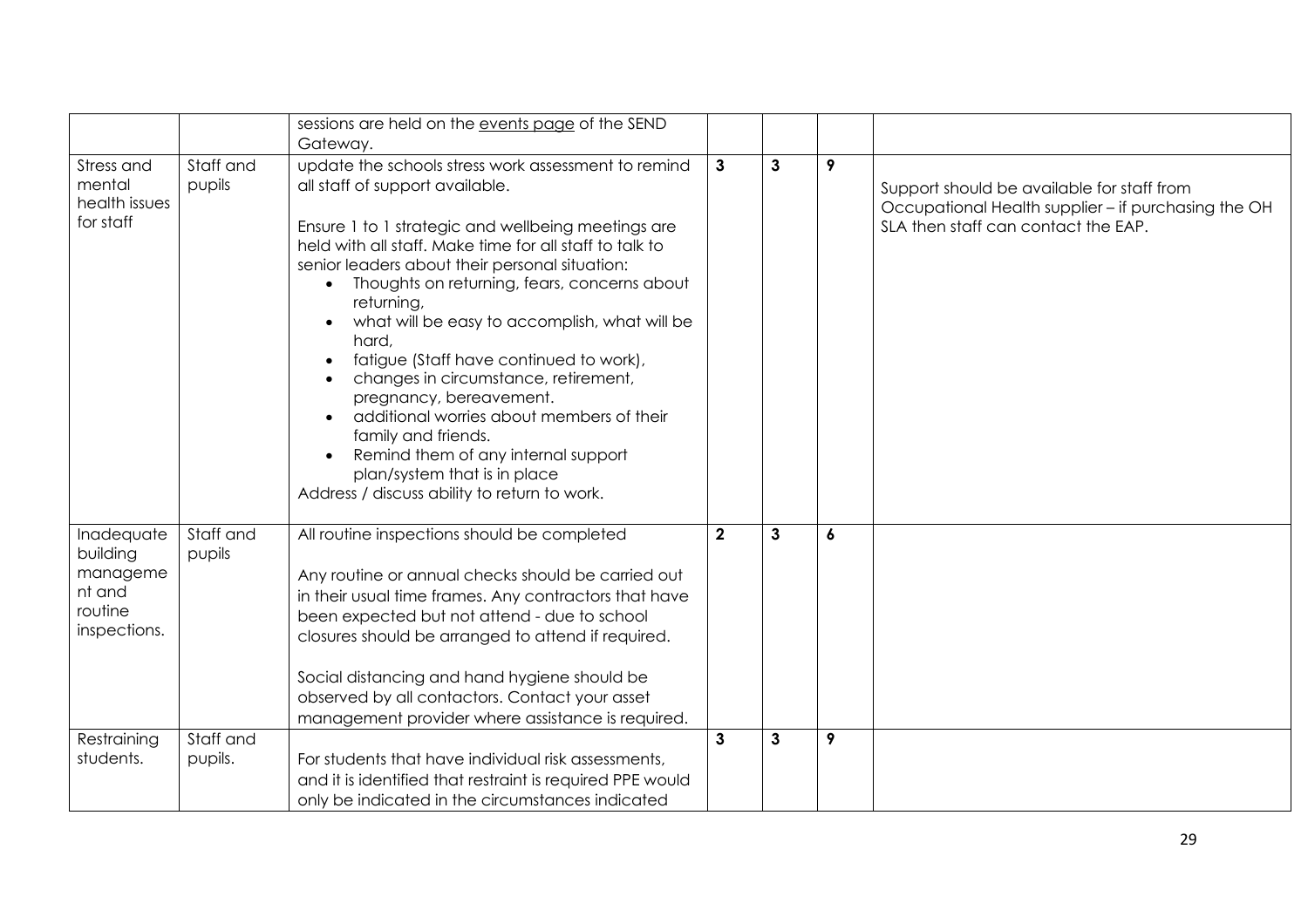|                                         |                        | previously, i.e. if a pupil has suspected/confirmed<br>coronavirus; or if they normally require the use of PPE<br>for their care.<br>In our school, PPE would only be indicated in the<br>circumstances indicated previously, i.e. if a pupil has<br>suspected/confirmed coronavirus; or if they normally<br>require the use of PPE for their care. Individual risk<br>assessments for each student will identify if it is safe<br>for them to return to the school setting at this time.<br>Where possible limit the number of students to<br>teacher ratios to minimise disruption to other<br>students.<br>Individual assessment needs to be made for pupils<br>who have known behaviours that would pose risk,<br>such as spitting and biting where social distancing is<br>not possible. Provision of PPE should be considered<br>on a case by case basis. |                |             |   |  |
|-----------------------------------------|------------------------|-----------------------------------------------------------------------------------------------------------------------------------------------------------------------------------------------------------------------------------------------------------------------------------------------------------------------------------------------------------------------------------------------------------------------------------------------------------------------------------------------------------------------------------------------------------------------------------------------------------------------------------------------------------------------------------------------------------------------------------------------------------------------------------------------------------------------------------------------------------------|----------------|-------------|---|--|
|                                         |                        |                                                                                                                                                                                                                                                                                                                                                                                                                                                                                                                                                                                                                                                                                                                                                                                                                                                                 |                |             |   |  |
| Dispensing<br>medicines<br>to children. | Students<br>and staff. | Consider placing children of the same year group<br>requiring medication into the same "zone" where<br>possible to enable trained staff to administer<br>medications to those groups.<br>Consider planning to train more staff in medicine<br>administration to cover for any absence of trained<br>staff.                                                                                                                                                                                                                                                                                                                                                                                                                                                                                                                                                      | $\overline{2}$ | $\mathbf 2$ | 4 |  |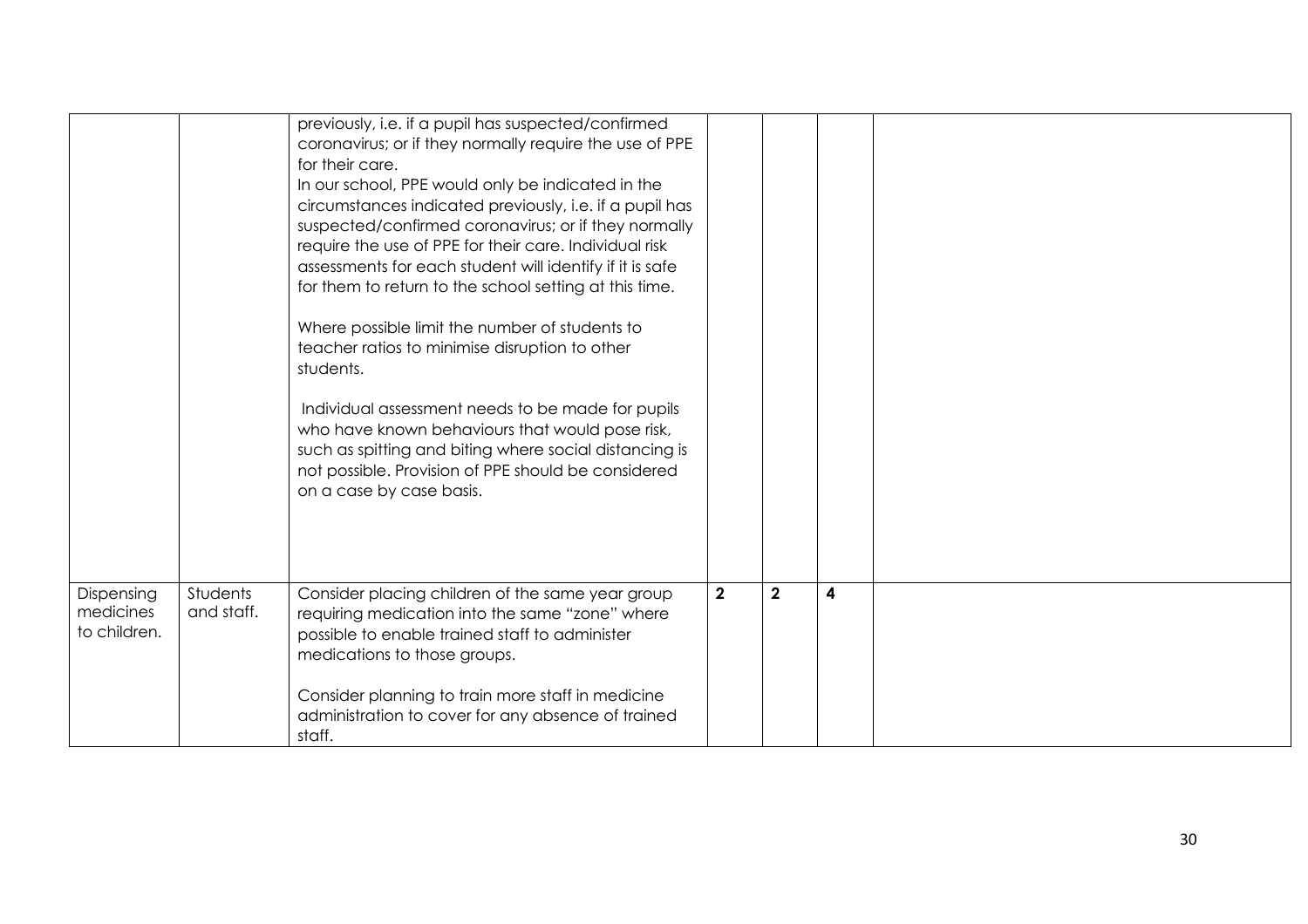| Vulnerable<br>groups | Staff and<br>students. | Staff and pupils who are identified as clinically            | $\boldsymbol{2}$ | 4 | 8 |                                                       |
|----------------------|------------------------|--------------------------------------------------------------|------------------|---|---|-------------------------------------------------------|
|                      |                        | extremely vulnerable may be at high risk of serious          |                  |   |   | The attached Q&A From HR may assist in supporting     |
|                      |                        | illness if they catch coronavirus (COVID-19).                |                  |   |   | schools with those returning to work from Vulnerable  |
|                      |                        |                                                              |                  |   |   | groups. This document is dated 3rd July 20202 and     |
|                      |                        | They have been strongly advised to stay at home as           |                  |   |   | updates will be published regularly. To ensure you    |
|                      |                        | much as possible and keep interactions outside to a          |                  |   |   | are using the most up to date Q&A These will be sent  |
|                      |                        | minimum. The government was advising people to               |                  |   |   | out via Sam Jenkins at each update.                   |
|                      |                        | shield until 31 July and is now regularly monitoring this    |                  |   |   |                                                       |
|                      |                        | position.                                                    |                  |   |   |                                                       |
|                      |                        |                                                              |                  |   |   | HR related FAOs 3<br>July 2020 (1).docx               |
|                      |                        | There are very few children nationally on the official       |                  |   |   |                                                       |
|                      |                        | shielded patient list. The Local Health leaders have         |                  |   |   | School will keep detailed records of pupils and staff |
|                      |                        | told us there are very few in the locality and non in        |                  |   |   | on the shielded patient list.                         |
|                      |                        | our setting. However if we had one the process for a         |                  |   |   |                                                       |
|                      |                        | return to school is as follows:                              |                  |   |   |                                                       |
|                      |                        |                                                              |                  |   |   |                                                       |
|                      |                        | A clinical discussion a with paediatric specialist and       |                  |   |   |                                                       |
|                      |                        | the child's GP will be arranged before any child or          |                  |   |   |                                                       |
|                      |                        | young person is removed from the shielded patient            |                  |   |   |                                                       |
|                      |                        | list and returns to school or their regular activities. This |                  |   |   |                                                       |
|                      |                        | will ensure that the risks are properly managed.             |                  |   |   |                                                       |
|                      |                        |                                                              |                  |   |   |                                                       |
|                      |                        | Health services will be in touch with children and their     |                  |   |   |                                                       |
|                      |                        | families on the Shielded patient list over the summer,       |                  |   |   |                                                       |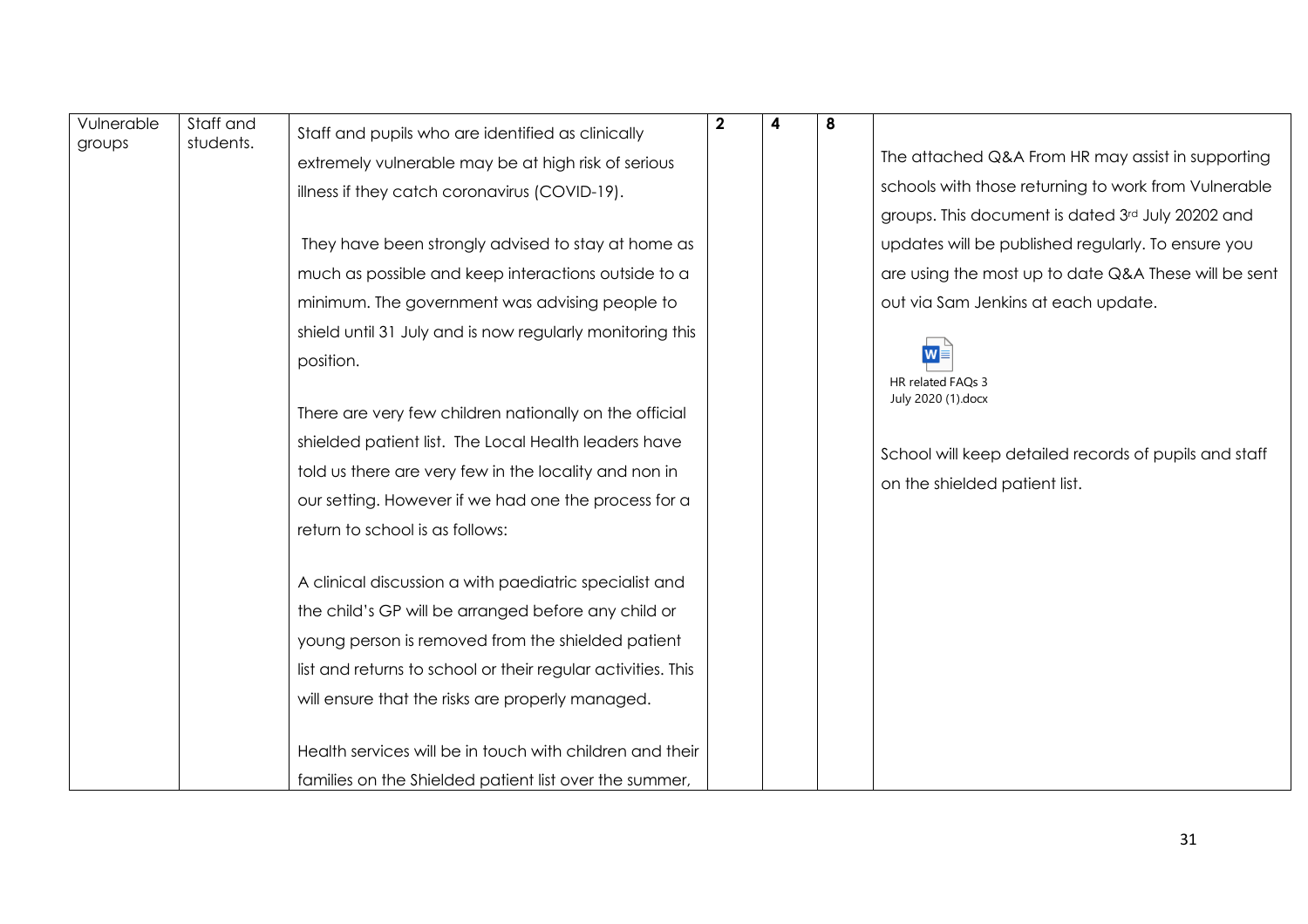|  | ahead of the new school term, to discuss what the                                                                                                                                                                          |  |  |  |  |
|--|----------------------------------------------------------------------------------------------------------------------------------------------------------------------------------------------------------------------------|--|--|--|--|
|  | new evidence means for them personally in the                                                                                                                                                                              |  |  |  |  |
|  | longer term and that information should be shared                                                                                                                                                                          |  |  |  |  |
|  | with school.                                                                                                                                                                                                               |  |  |  |  |
|  |                                                                                                                                                                                                                            |  |  |  |  |
|  | https://www.gov.uk/government/publications/guida                                                                                                                                                                           |  |  |  |  |
|  | nce-on-shielding-and-protecting-extremely-                                                                                                                                                                                 |  |  |  |  |
|  | vulnerable-persons-from-covid-19/guidance-on-                                                                                                                                                                              |  |  |  |  |
|  | shielding-and-protecting-extremely-vulnerable-                                                                                                                                                                             |  |  |  |  |
|  | persons-from-covid-19                                                                                                                                                                                                      |  |  |  |  |
|  | Any employee within the shielding or vulnerable<br>categories should follow the guidance                                                                                                                                   |  |  |  |  |
|  | https://www.gov.uk/government/publications/guida<br>nce-on-shielding-and-protecting-extremely-<br>vulnerable-persons-from-covid-19/guidance-on-<br>shielding-and-protecting-extremely-vulnerable-<br>persons-from-covid-19 |  |  |  |  |
|  |                                                                                                                                                                                                                            |  |  |  |  |
|  | For staff members or pupils who may be vulnerable<br>to covid for other reasons, eg people from the BAME                                                                                                                   |  |  |  |  |
|  | community, Individual risk assessments should be                                                                                                                                                                           |  |  |  |  |
|  | used. This assessment attached can be used to                                                                                                                                                                              |  |  |  |  |
|  | support or schools can use their own individual                                                                                                                                                                            |  |  |  |  |
|  | assessment if preferred so long as the controls                                                                                                                                                                            |  |  |  |  |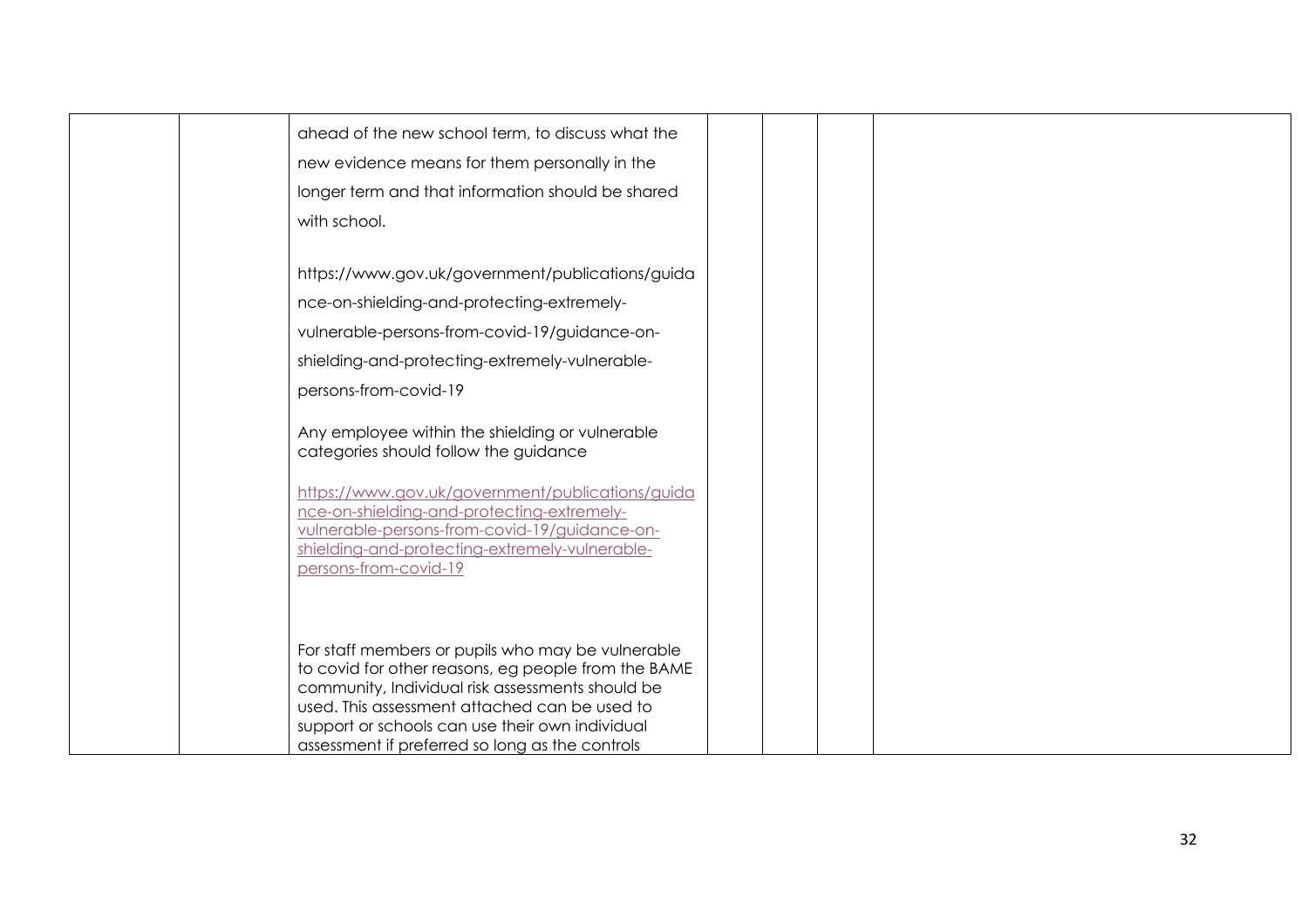|                                                 |                                    | required are considered and implemented so far as<br>is reasonably practicable.<br>Covid 19 staff risk                                                                                                   |                         |   |                  |  |
|-------------------------------------------------|------------------------------------|----------------------------------------------------------------------------------------------------------------------------------------------------------------------------------------------------------|-------------------------|---|------------------|--|
|                                                 |                                    | assessment tool 0207<br>If the staff member can work for home this should be<br>considered to minimise risk where practical. If this is<br>not practical the following considerations should be<br>made. |                         |   |                  |  |
|                                                 |                                    | Strict social distancing should be observed<br>Consider amending job role to enable the employee<br>to maintain social distancing more easily                                                            |                         |   |                  |  |
|                                                 |                                    | Consider access to rest areas, toilets etc to minimise<br>contact with others where possible                                                                                                             |                         |   |                  |  |
|                                                 |                                    | Consider if the role can be done at different times<br>when there are less or no children on the premises.                                                                                               |                         |   |                  |  |
|                                                 |                                    | Consider the working location. Can the employee<br>be placed in a different office or area that is<br>allocated just to them?                                                                            |                         |   |                  |  |
|                                                 |                                    | Ensure cleaning and sanitation plans are in place to<br>ensure shared areas are kept clean.                                                                                                              |                         |   |                  |  |
| Visitors to<br>schools<br>such as<br>speech and | Visitors staff<br>and<br>students. | Social distancing and hand hygiene should be<br>observed by all visitors.                                                                                                                                | $\overline{\mathbf{2}}$ | 3 | $\boldsymbol{6}$ |  |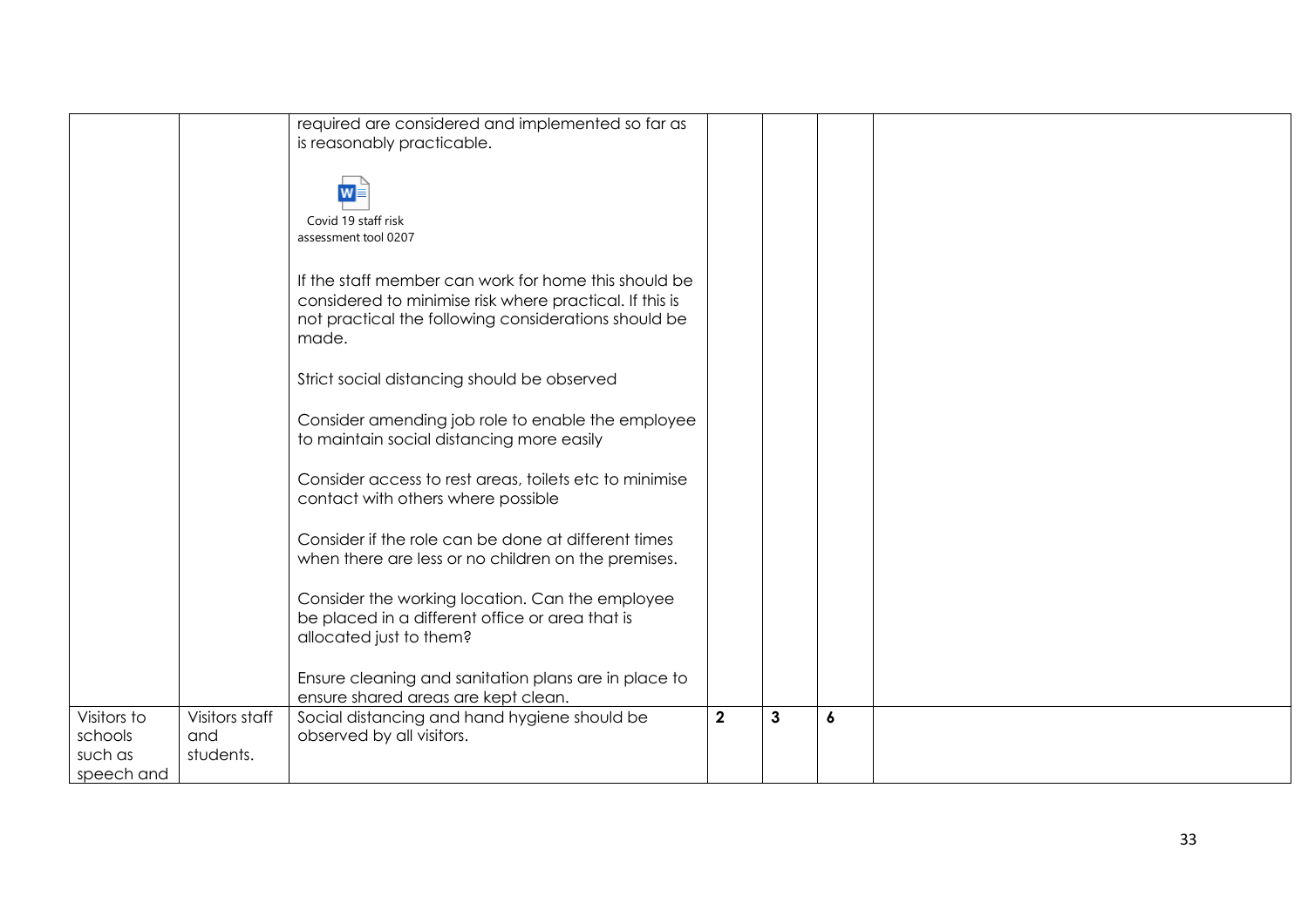| language<br>therapy | Consider the environment used for these services -<br>ensure social distancing be adhered to in line with<br>current guidance<br>Where group sessions are requested bubbles should<br>not be broken and only children from the same<br>bubble should attend sessions if at all possible.<br>Provision of hand washing supplies such as hand<br>wash, sanitiser etc is available and regularly<br>monitored to ensure supplies are always available.<br>Ensure all visitors sign in and are encouraged to wash<br>or sanitise hands upon entering the building.<br>Consider reciting all covid-19 safety measures such<br>as hand hygiene and social distancing to the visitor<br>as soon as they arrive at the premises.<br>Consider ensuring that all visitors make an<br>appointment prior to visiting the school<br>Consider asking the visitor to call the school on arrival<br>and asking the visitor if they have any of the<br>symptoms related to Covid-19. If so they should not<br>be permitted into the school.<br>If the school has a control for face coverings to be<br>worn this should be communicated to the visitor prior<br>to the visit. |  |  |  |  |
|---------------------|--------------------------------------------------------------------------------------------------------------------------------------------------------------------------------------------------------------------------------------------------------------------------------------------------------------------------------------------------------------------------------------------------------------------------------------------------------------------------------------------------------------------------------------------------------------------------------------------------------------------------------------------------------------------------------------------------------------------------------------------------------------------------------------------------------------------------------------------------------------------------------------------------------------------------------------------------------------------------------------------------------------------------------------------------------------------------------------------------------------------------------------------------------------|--|--|--|--|
|                     | Consider asking visitors to bring only resources that<br>are absolutely necessary for the purposes of the visit.                                                                                                                                                                                                                                                                                                                                                                                                                                                                                                                                                                                                                                                                                                                                                                                                                                                                                                                                                                                                                                             |  |  |  |  |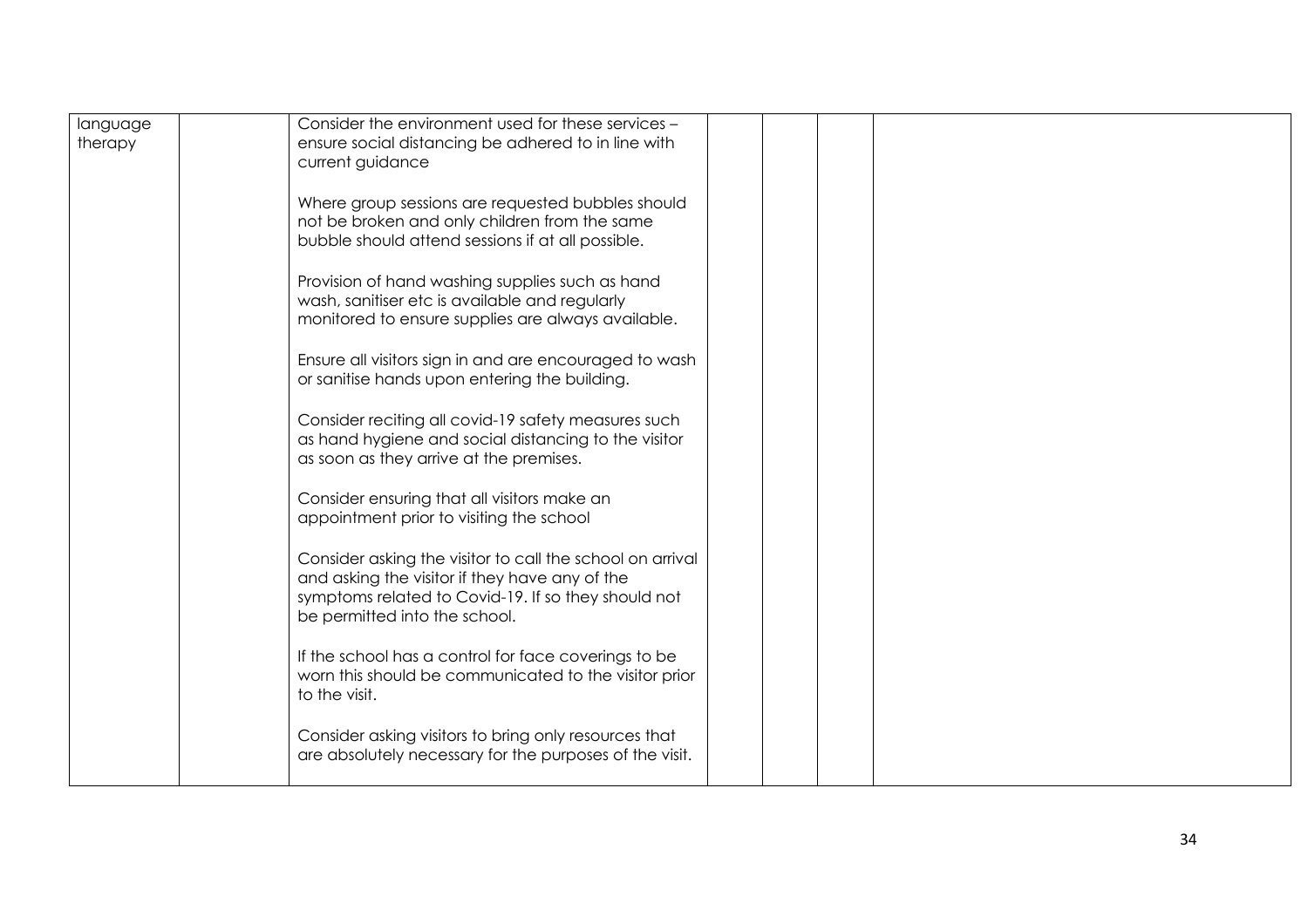|                                              | Consider if an area can be set up to include a<br>Perspex screen that can be used to segregate the<br>visitor from children requiring any one to one therapy<br>or service.                                                                                                                                                                                                                                                                                                                                                                                                                                                                                                                                                                                                                                                                                                                                                                                                                                                                        |   |   |  |
|----------------------------------------------|----------------------------------------------------------------------------------------------------------------------------------------------------------------------------------------------------------------------------------------------------------------------------------------------------------------------------------------------------------------------------------------------------------------------------------------------------------------------------------------------------------------------------------------------------------------------------------------------------------------------------------------------------------------------------------------------------------------------------------------------------------------------------------------------------------------------------------------------------------------------------------------------------------------------------------------------------------------------------------------------------------------------------------------------------|---|---|--|
| Contingenc<br>y planning<br>for<br>outbreaks | <u>Familiarise yourself with public health guidance on 2</u><br>what to do if a member of staff or pupil informs you<br>that they have tested positive (or the test is<br>inconclusive).<br>1. Confirm that the individual must isolate for 7 days<br>from symptom onset. After that, they can return to<br>school if they feel better and as long as they have<br>not had a fever without medication for 48 hours.<br>2. If the individual (pupil or teacher) has been in<br>attendance at the school in the period of 48 hours<br>prior to symptom onset, the rest of their class ONLY<br>should be sent home and advised to self-isolate<br>for 14 days (and to book a test immediately if they<br>develop symptoms). Household members of the<br>wider class do not need to self-isolate unless the<br>pupil/staff member they live with develops<br>symptoms.<br>3. Individuals testing positive will be contacted by<br>the NHS Test and Trace team who will identify and<br>communicate with any other contacts who need<br>to take action. | 4 | 8 |  |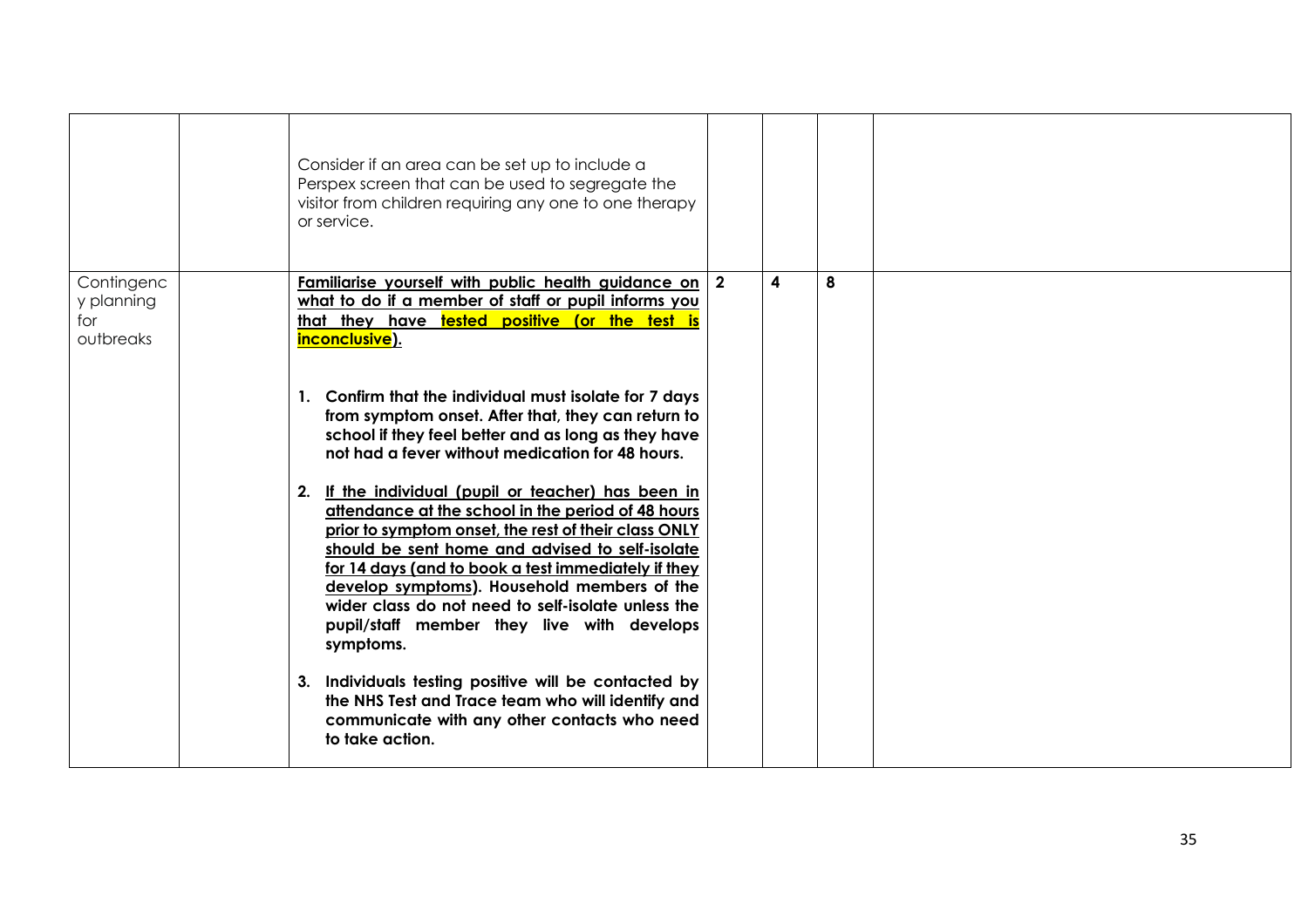| 4. After confirmation of a positive test, the school<br>should arrange for cleaning of the setting as per<br>guidance for cleaning non-healthcare settings                                                                                                                                 |  |  |  |  |
|--------------------------------------------------------------------------------------------------------------------------------------------------------------------------------------------------------------------------------------------------------------------------------------------|--|--|--|--|
| If more than ONE person tests positive, a suspected<br>outbreak should be reported through the Wirral<br>Outbreak Hub, who will advise you on the most<br>appropriate action to take. This will very rarely involve<br>closure of an entire school.                                        |  |  |  |  |
| For individuals or groups of self-isolating pupils,<br>remote education plans should be in place. These<br>should meet the same expectations as those for any<br>pupils who cannot yet attend school at all due to<br>coronavirus (COVID-19). (see section on remote<br>education support) |  |  |  |  |
| DFE will provide more information on this in due<br>course.                                                                                                                                                                                                                                |  |  |  |  |
| More information can be found at section 5,<br>planning for outbreaks within the guidance here:<br>https://www.gov.uk/government/publications/actio<br>ns-for-schools-during-the-coronavirus-<br>outbreak/guidance-for-full-opening-schools                                                |  |  |  |  |
| <b>ACTIONS TO TAKE</b><br>FOR SCHOOLS updat                                                                                                                                                                                                                                                |  |  |  |  |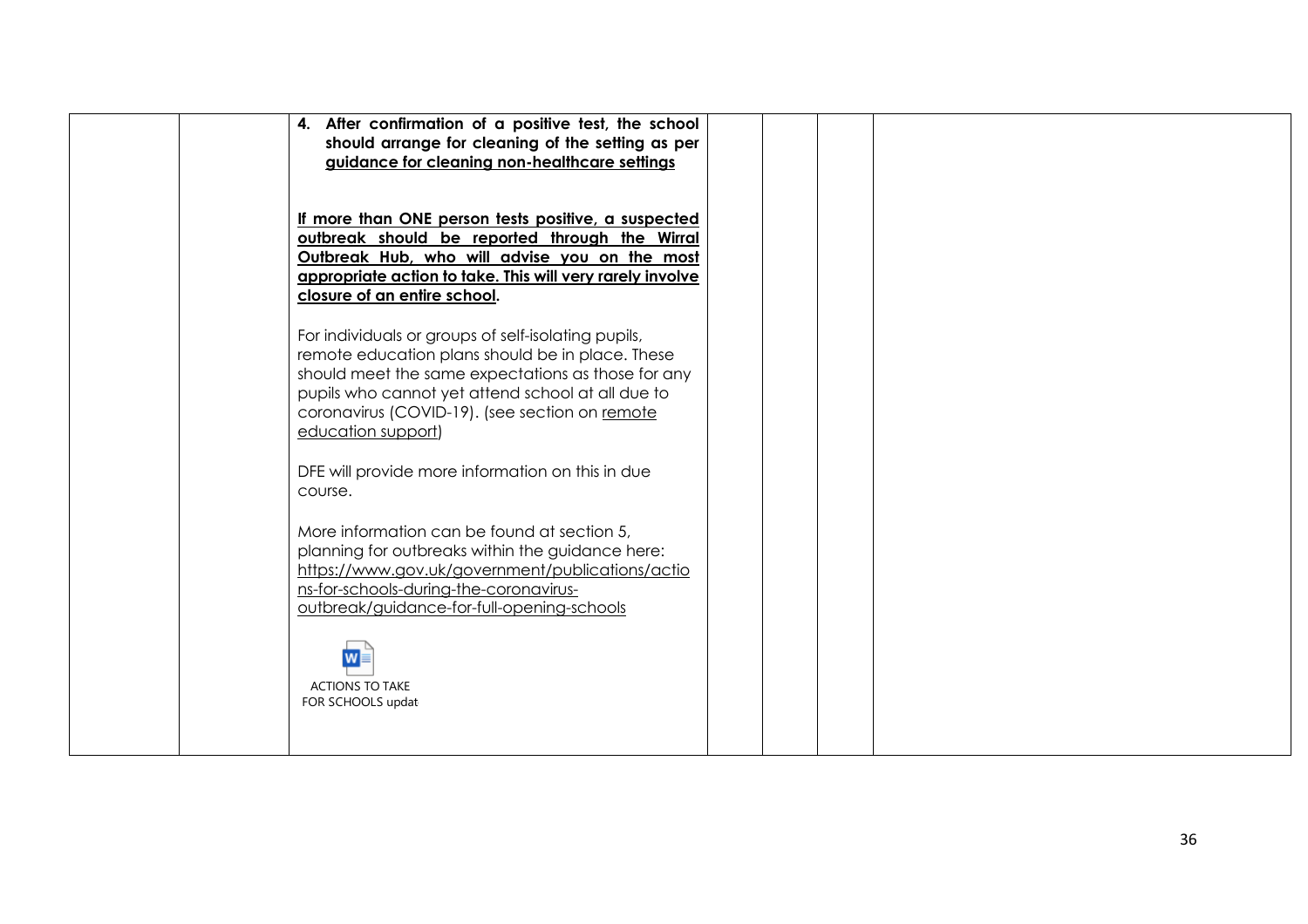| Legionella<br>Risk | Employers have a duty to protect people by           | $\mathbf 2$ | 6 |  |
|--------------------|------------------------------------------------------|-------------|---|--|
|                    | identifying and controlling risks associated with    |             |   |  |
|                    | legionella.                                          |             |   |  |
|                    | Our building was not closed but has had reduced      |             |   |  |
|                    | occupancy during the coronavirus (COVID-19)          |             |   |  |
|                    | outbreak, water system stagnation can occur due to   |             |   |  |
|                    | lack of use, increasing the risks of Legionnaires'   |             |   |  |
|                    | disease. Howecer regular checks are made by a        |             |   |  |
|                    | professional company.                                |             |   |  |
|                    | We manage the legionella risks by:                   |             |   |  |
|                    | Regular inspection                                   |             |   |  |
|                    | Cycling the water system                             |             |   |  |
|                    | Removal of portable air con unit from school         |             |   |  |
|                    | See guidance below:                                  |             |   |  |
|                    | https://www.hse.gov.uk/coronavirus/legionella-risks- |             |   |  |
|                    | during-coronavirus-outbreak.htm                      |             |   |  |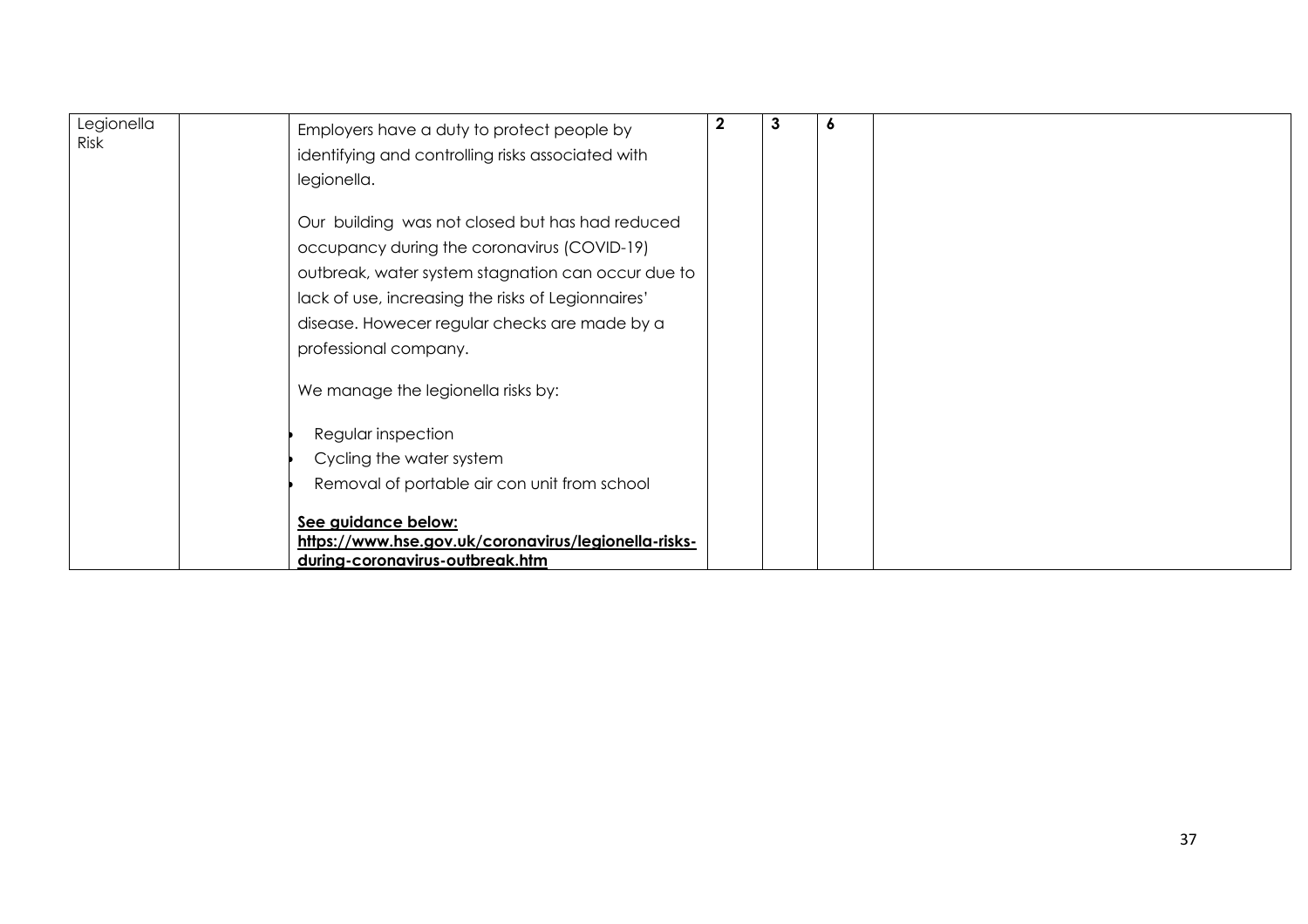

| <b>Risk Rating</b> | <b>Action Required</b>                                                   |
|--------------------|--------------------------------------------------------------------------|
|                    | <b>Unacceptable</b> – stop activity and make immediate improvements      |
| $17 - 25$          |                                                                          |
|                    | <b>Tolerable</b> – but look to improve within specified timescale        |
| $10 - 16$          |                                                                          |
|                    | <b>Adequate</b> – but look to improve at review                          |
| $5 - 9$            |                                                                          |
|                    | <b>Acceptable</b> – no further action but ensure controls are maintained |
| l – 4              |                                                                          |

| Likelihood:       | <b>Consequence:</b> |
|-------------------|---------------------|
| 5 – Very likely   | 5 – Catastrophic    |
| $4$ – Likely      | $4 -$ Major         |
| 3 - Fairly likely | 3-Moderate          |
| $2$ – Unlikely    | $2 -$ Minor         |
| 1 - Very unlikely | 1 - Insignificant   |

| <b>Additional Controls Required</b>                            | Action to be Taken | By Whom | <b>Target Completion</b><br>Date | <b>Task Completed</b><br>(Signed & Dated) |
|----------------------------------------------------------------|--------------------|---------|----------------------------------|-------------------------------------------|
| Lunch and break time rotors and staffing needs to be<br>agreed | WEEK 1 (09/2020)   | SGOWER  | ASAP                             |                                           |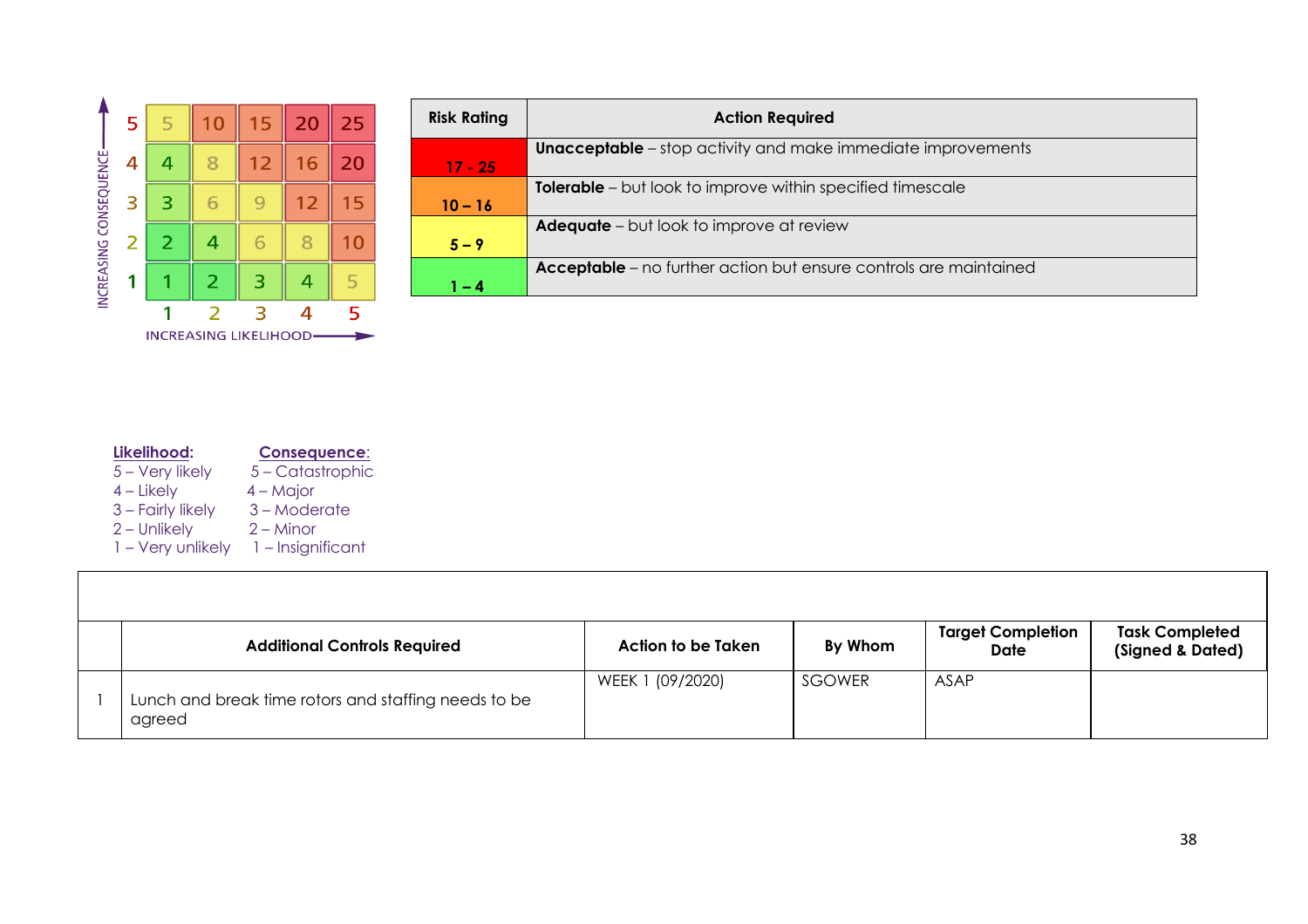| $\overline{2}$                                                                      | Individual risk assessments need to be agreed for:                                             | WEEK 1 (09/2020) | <b>G CHISWELL</b> | Friday WK1 | <b>COMPLETED</b> |
|-------------------------------------------------------------------------------------|------------------------------------------------------------------------------------------------|------------------|-------------------|------------|------------------|
|                                                                                     | a) Individual staff                                                                            |                  |                   |            | <b>B-ONGOING</b> |
|                                                                                     | All staff to complete self assessment<br>b) pupils with extreme behaviour, whose attendance is |                  |                   |            |                  |
|                                                                                     | incompatible with safe (covid safety) education of others                                      |                  |                   |            |                  |
| 3                                                                                   | Drop off times negotiated with parents                                                         | Week 1 and 2     | <b>G CHISWELL</b> |            | <b>COMPLETED</b> |
|                                                                                     |                                                                                                | Day 1            | <b>G CHISWELL</b> |            |                  |
| $\overline{4}$                                                                      | Briefing on operating processes                                                                |                  |                   |            |                  |
|                                                                                     |                                                                                                |                  |                   |            |                  |
|                                                                                     |                                                                                                |                  |                   |            |                  |
|                                                                                     |                                                                                                |                  |                   |            |                  |
|                                                                                     |                                                                                                |                  |                   |            |                  |
|                                                                                     |                                                                                                |                  |                   |            |                  |
|                                                                                     |                                                                                                |                  |                   |            |                  |
|                                                                                     |                                                                                                |                  |                   |            |                  |
|                                                                                     |                                                                                                |                  |                   |            |                  |
|                                                                                     |                                                                                                |                  |                   |            |                  |
| Please use this space to identify issues for which you may require council support: |                                                                                                |                  |                   |            |                  |
|                                                                                     |                                                                                                |                  |                   |            |                  |
|                                                                                     |                                                                                                |                  |                   |            |                  |
|                                                                                     |                                                                                                |                  |                   |            |                  |